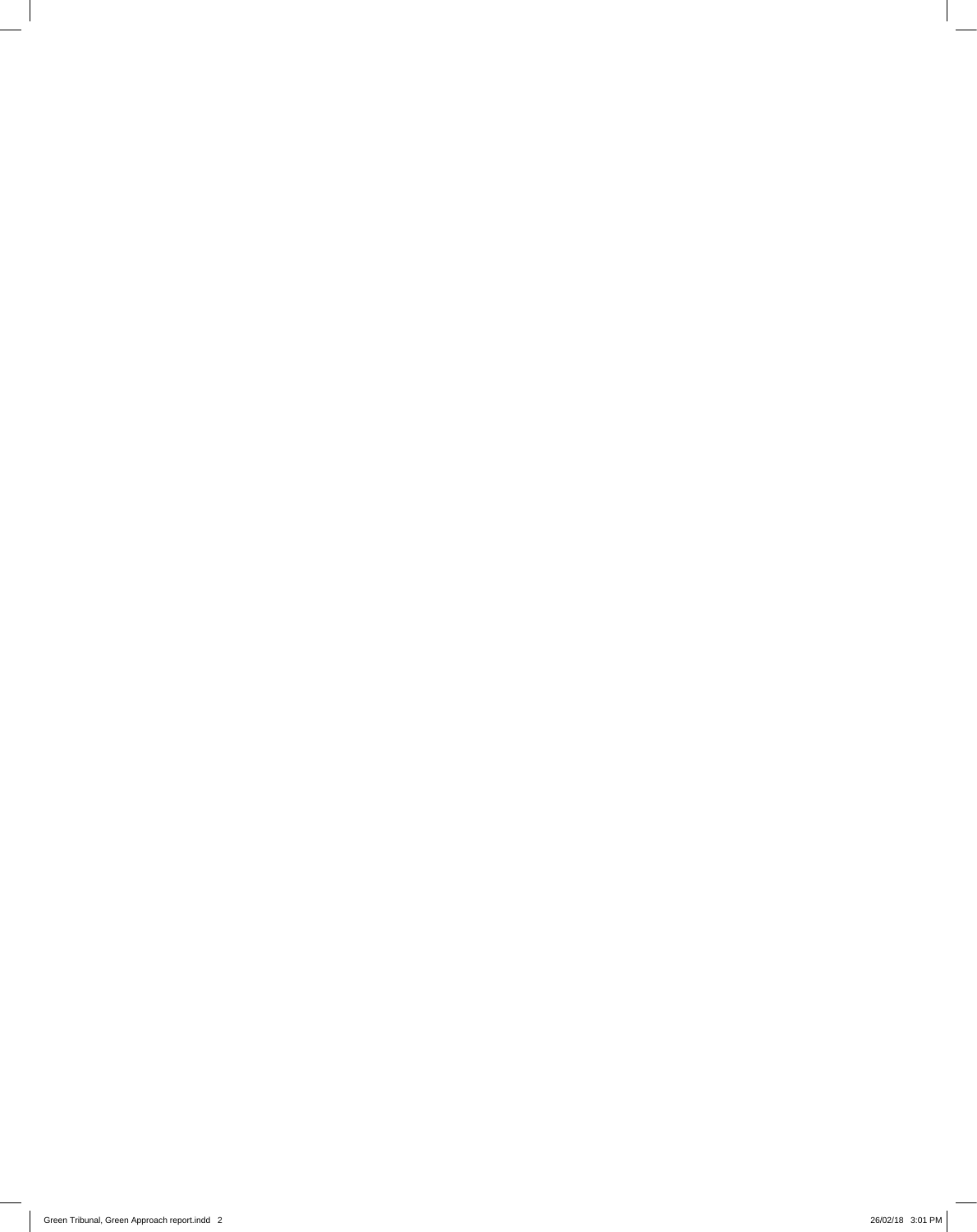# GREEN TRIBUNAL, GREEN APPROACH THE NEED FOR BETTER IMPLEMENTATION OF THE POLLUTER PAYS PRINCIPLE



**Centre for Science and Environment**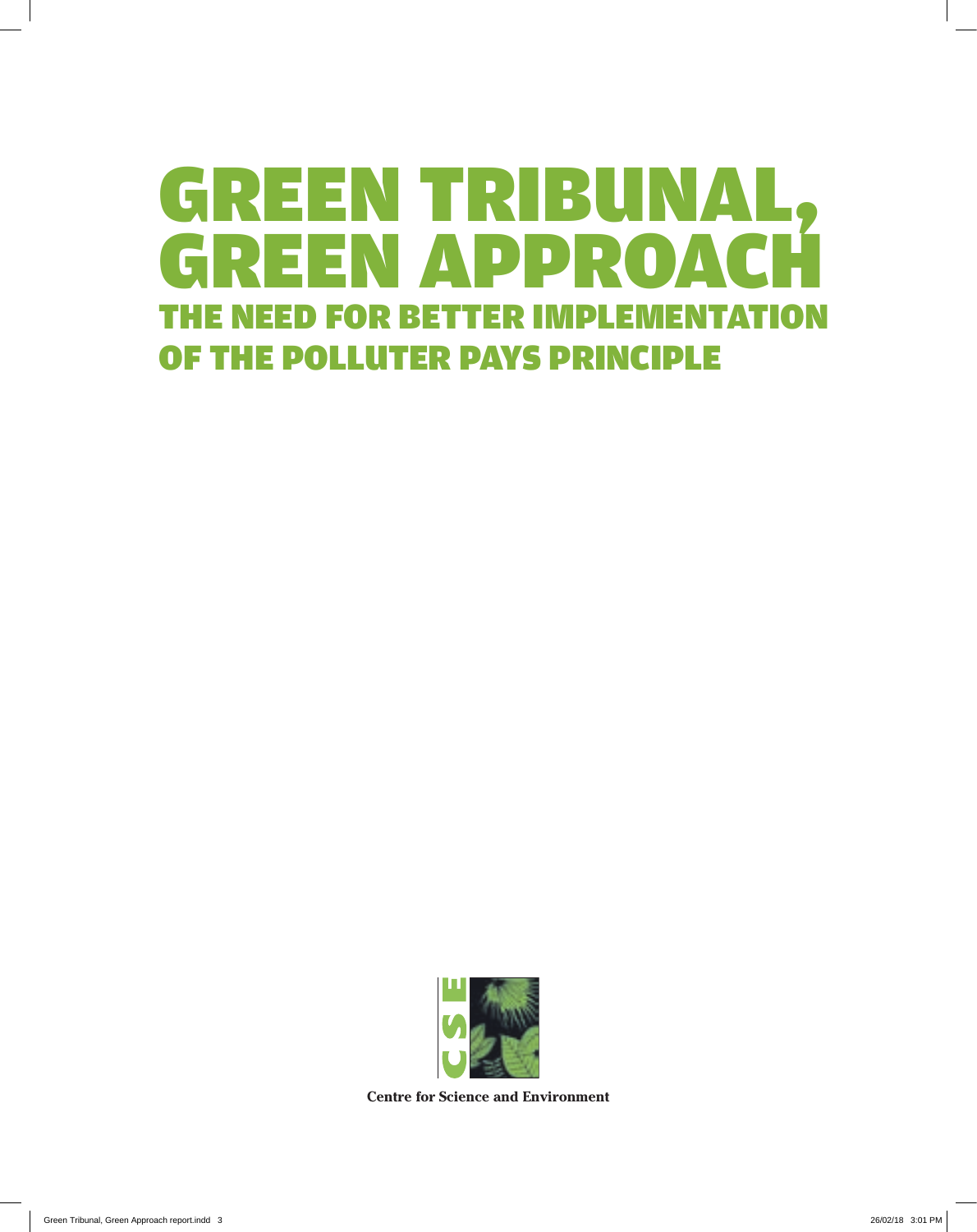**Research director:** Chandra Bhushan **Writers:** Srestha Banerjee and Ikshaku Bezbaroa **Editor:** Archana Shankar **Design:** Ajit Bajaj

**Production:** Rakesh Shrivastava and Gundhar Das



#### **© 2018 Centre for Science and Environment**

Material from this publication can be used, but with acknowledgement.

Citation: Chandra Bhushan, Srestha Banerjee and Ikshaku Bezbaroa, 2018, *Green Tribunal, Green Approach: The Need for Better Implementation of the Polluter Pays Principle*, Centre for Science and Environment, New Delhi.

Published by **Centre for Science and Environment** 41, Tughlakabad Institutional Area, New Delhi 110 062 **Phones:** 91-11-40616000 **Fax:** 91-11-29955879 **E-mail:** cse@cseindia.org **Website:** www.cseindia.org

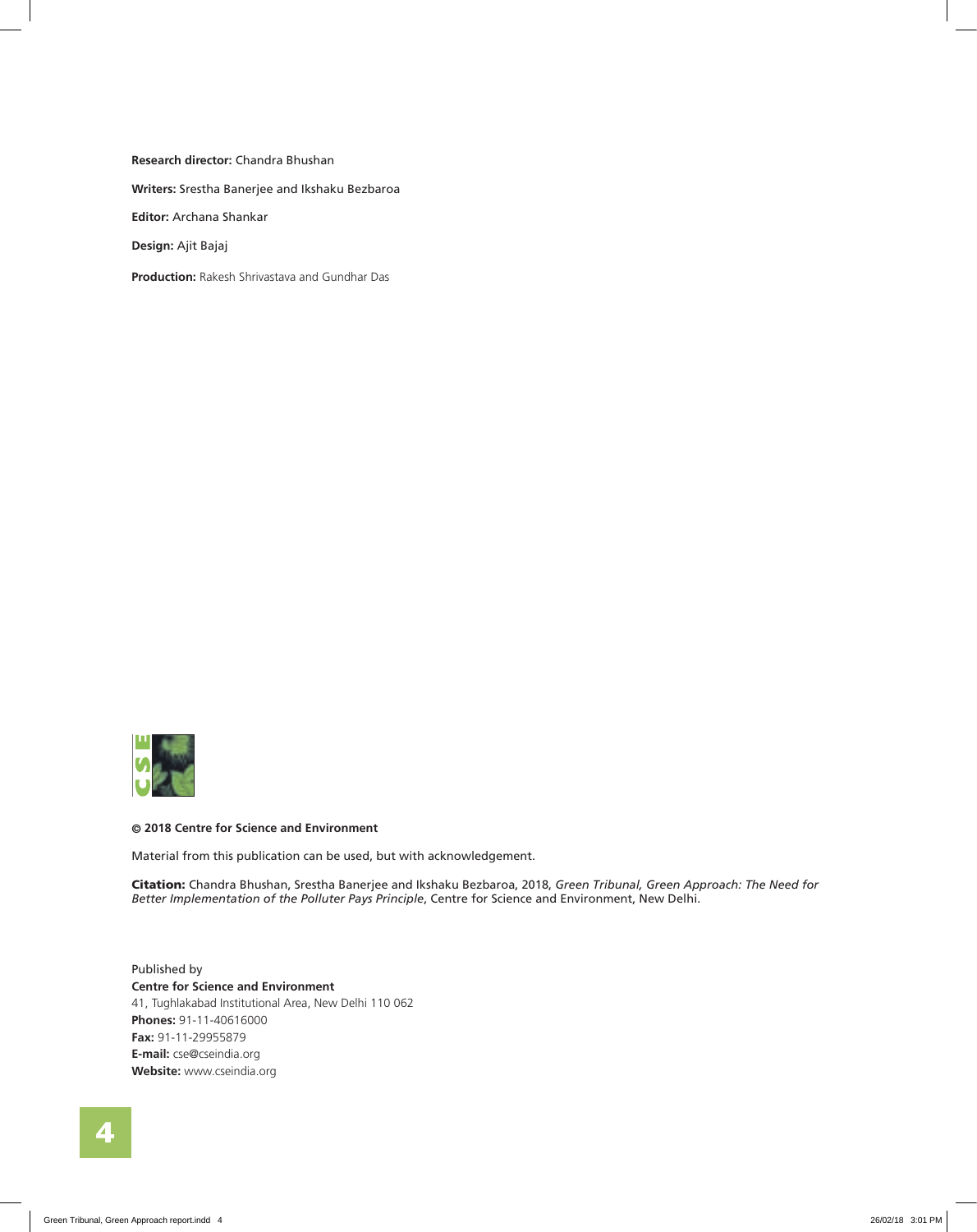## **CONTENTS**

|                             | <b>Chapter 1: Introduction</b>                                                | $\overline{7}$ |
|-----------------------------|-------------------------------------------------------------------------------|----------------|
|                             | <b>Chapter 2:</b> Review of NGT decisions evoking the Polluter Pays Principle | 8              |
|                             | Chapter 3: How NGT orders are complied with on the ground                     | 18             |
|                             | <b>Chapter 4: Best practices for implementing Polluter Pays</b>               | 21             |
|                             | <b>Chapter 5: Conclusion and recommendations</b>                              | 29             |
|                             | <b>Annexure 1: NGT court cases</b>                                            | 34             |
|                             | Annexure 2: Case studies: River pollution from sugar industries               | 39             |
|                             | Annexure 3: Key cases where NGT orders were challenged at the                 |                |
|                             | <b>Supreme Court</b>                                                          | 40             |
| <b>Notes and references</b> |                                                                               | 42             |

5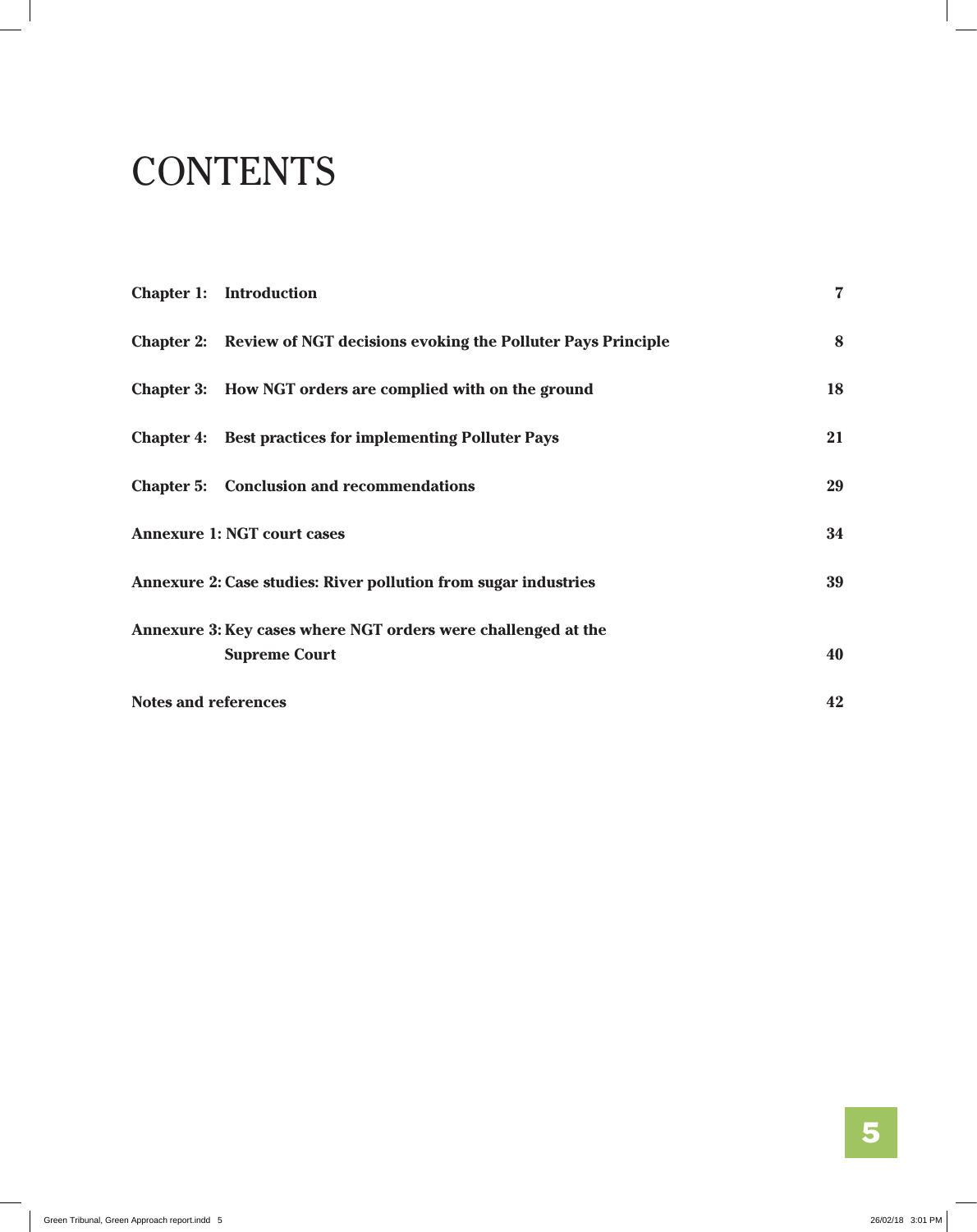$\mathbb{R}^2$ 

 $\overline{\phantom{a}}$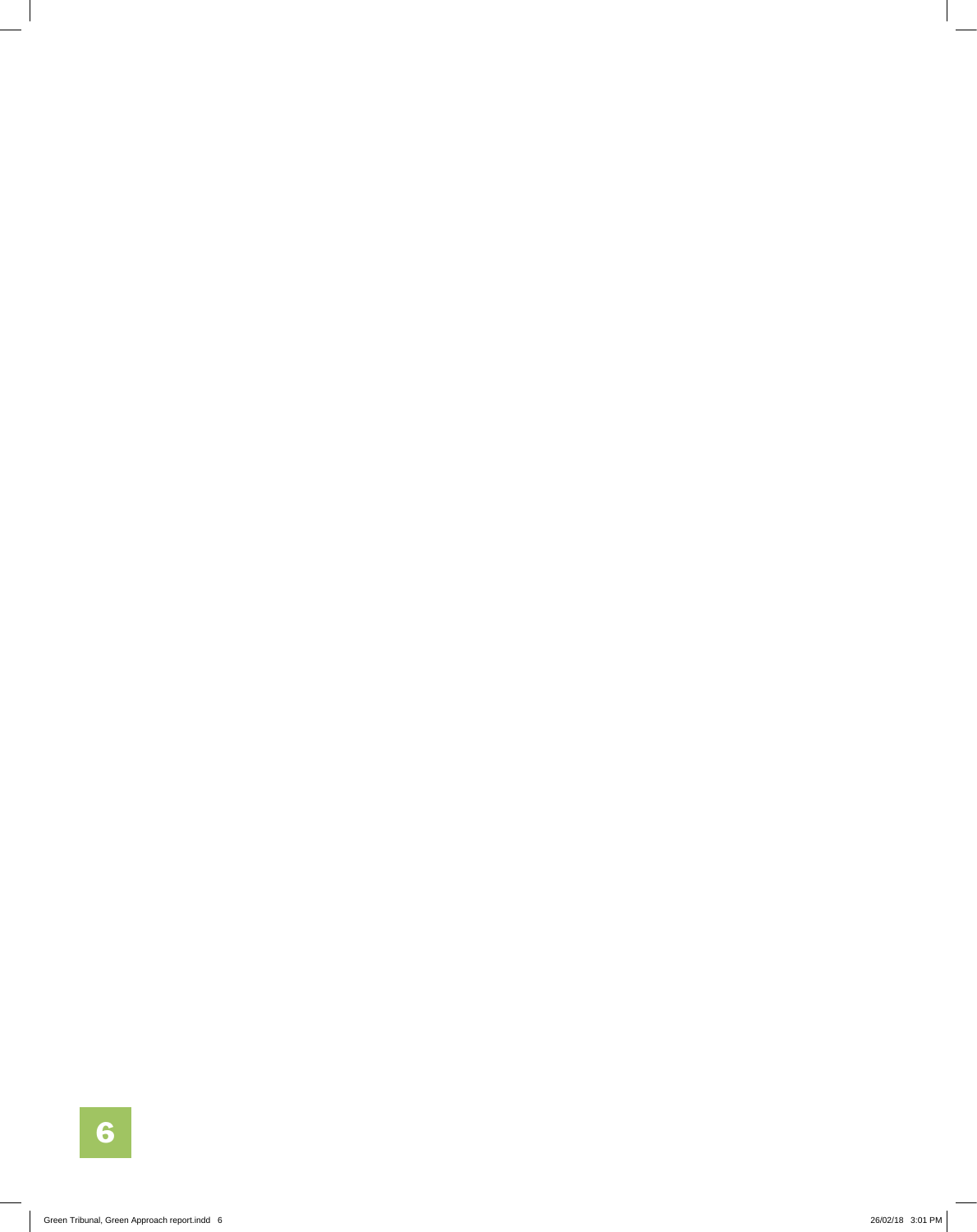## CHAPTER 1 **Introduction**

The Polluter Pays Principle is one of the three key principles upon which the National Green Tribunal (NGT), India's green court, relies for delivering decisions. As per Section 20 of the NGT Act, 2010, while passing any order, decision or award, the Tribunal shall apply three core principles, including the 'principles of sustainable development, precautionary principle, and the polluter pays principle'. Adhering to these principles has been essentially underscored to ensure that the orders or decisions of the Tribunal not only take care of the current environmental nuisance brought before it, but also try to ensure a sustainable future.

The Polluter Pays Principle is important for determining punitive costs of damages from environmental violations caused by industries or individuals. The principle is applied to ensure that the costs of mitigating environmental damage are internalized by the industry or the individual found liable, and not externalized. It is also an important means for tackling public health hazards that result from environmental pollution. The principle has the potential to play an important role in shaping the performance of industries/commercial enterprises and make them adopt environmentally responsible practices.

The NGT has used the Polluter Pays Principle to deliberate on matters of environmental violations and determine a cost for such actions. The cases involve a variety of issues, including violating requirements of statutory clearances and permits causing environmental harm, violations of clearance conditions and permits, pollution from industrial activities and non-compliance with specified pollution standards, impact on communities and other matters related to pollution.

In the light of deliberations on various matters where this principle has been evoked by the Tribunal, the current report is an evaluation of its effective use. The review is based on information as available in the public portals of the courts, communications with various government officials, and the counsel of specific cases and parties in the matters. A particular challenge remained with accessing information for small companies/industries, as information for them was not available on public platforms.

The report relies on certain parameters for evaluation, such as the penalty or compensation arrived at, the scientific and technical approaches used to calculate penalties, the directions NGT is following and whether the use of the Polluter Pays Principle is guiding better environmental practices. This analysis throws light on the use of this Principle by the Tribunal and key shortfalls and challenges.

Finally, the report provides salient recommendations to tighten application of the Polluter Pays Principle, and improve environmental responsibility of various stakeholders through its application. The objective of this report is to initiate a dialogue aimed at addressing these shortfalls, and to make the Polluter Pays Principle more effective.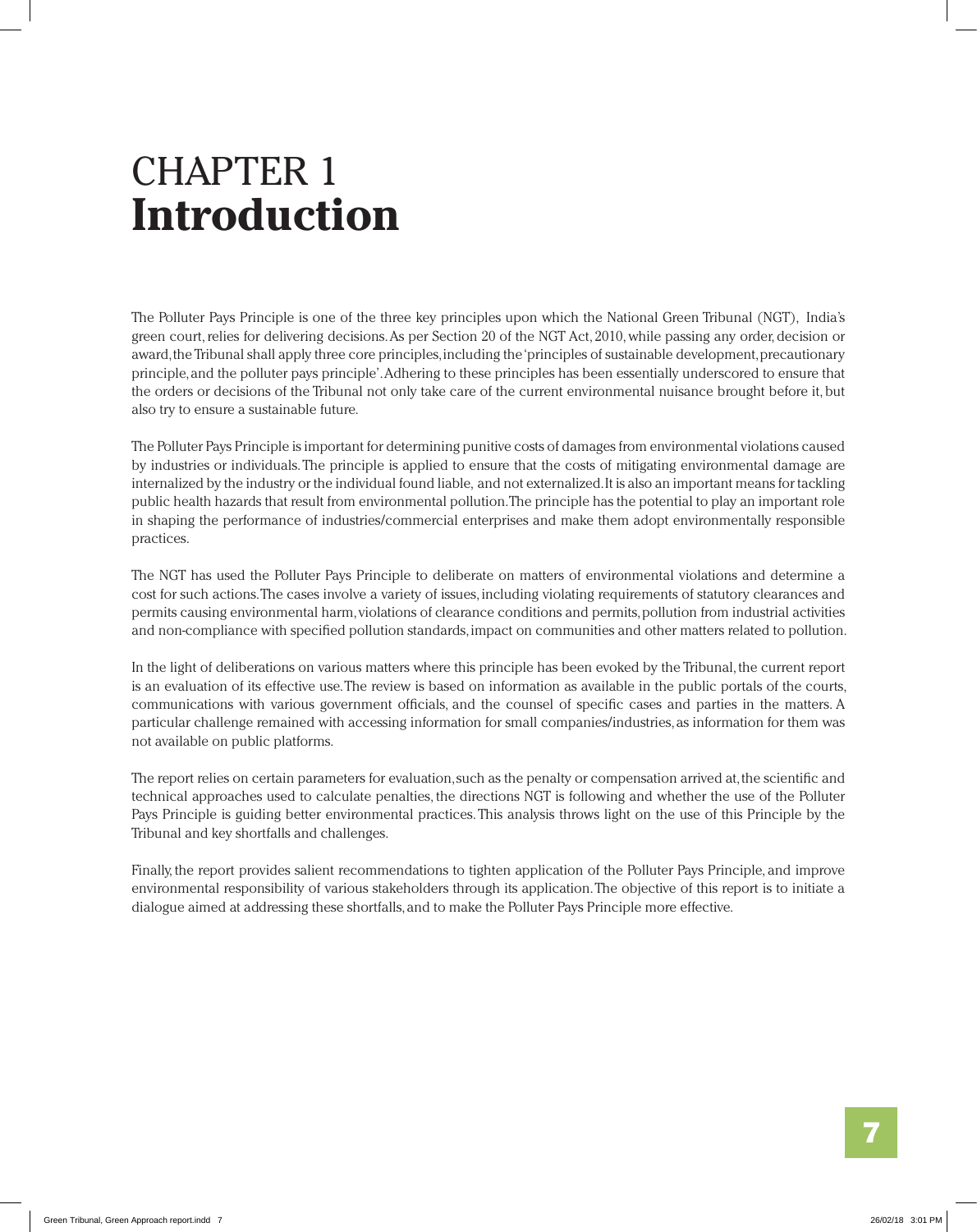## CHAPTER 2 **Review of NGT decisions evoking the Polluter Pays Principle**

The first aspect of this report's analysis is on the manner in which the National Green Tribunal has applied the Polluter Pays Principle. The assessment is of various matters decided by benches of the NGT between 2012 and now that have evoked the principal. Two key benchmarks have been taken as the basis of this qualitative analysis:

- i. How is the penalty/compensation determined? What is the structure used?
- ii. What are the ground realities with respect to following the NGT orders? What end is imposing penalties achieving?

In this review of NGT cases, we look at how the penalty amount has been calculated or arrived at. To understand how the NGT has imposed a penalty on various occasions, the report categorizes the cases under broad headings depending on type of violations and subsequent impacts. These categories are:

- **A. Project activities carried out without obtaining the required permissions for work (i.e. environmental or forest clearances) affecting environment and ecology**
- **B. Violations of clearance conditions impacting ecology and environment**
- **C. Industrial units operating without consents and violating pollution standards**
- **D. Damage to the environment from large-scale pollution**
- **E. Negligence of civic responsibilities and negligence by authorities resulting in pollution**
- **F. Activities directly affecting the livelihood of communities**

In the following section we review the penalty or compensation as imposed under each of these categories. The arguments have been further elaborated through specific case examples as appropriate.

## **A. For project activities carried out without obtaining the required permissions for work affecting environment and ecology**

#### **Case reviews**

The NGT has imposed a fine on various developers observing violations of statutory requirements for carrying out project activities, which in turn had affected environment and ecology. Six particular cases can be noted in this regard—*The Forward Foundation vs. State of Karnataka, S.P. Muthuraman vs. Union of India, Manoj Mishra vs. Union of India and Ors., Krishan Lal Gera vs. State of Haryana, Sunil Kumar Chugh vs. Secretary Environment Department, Govt. of Maharashtra and Ors.* and *Hazira Macchimar Samiti vs. Union of India and Ors.* 

A review of the key cases in this regard suggests the following trends with regard to liability to pay penalties:

- In all matters, except one,<sup>1</sup> the penalty has been stipulated as 'five per cent of the project cost'. The five percent of project cost has been set as a bench mark referring to the judgment of the Supreme Court (SC) on the matter of *Goa Foundation vs. Union of India and Ors*2 (see 'Key discussion factors', *i. The stipulation of penalty as 5 per cent of project cost*).
- In most cases, the stipulated penalties remain provisional.<sup>3</sup> The amounts have been indicated as 'initial' amounts, and the NGT has set up expert/special committees to review the situation further. The final amounts are to be determined based on 'committee reports' that the NGT had set up after stipulating the initial amount.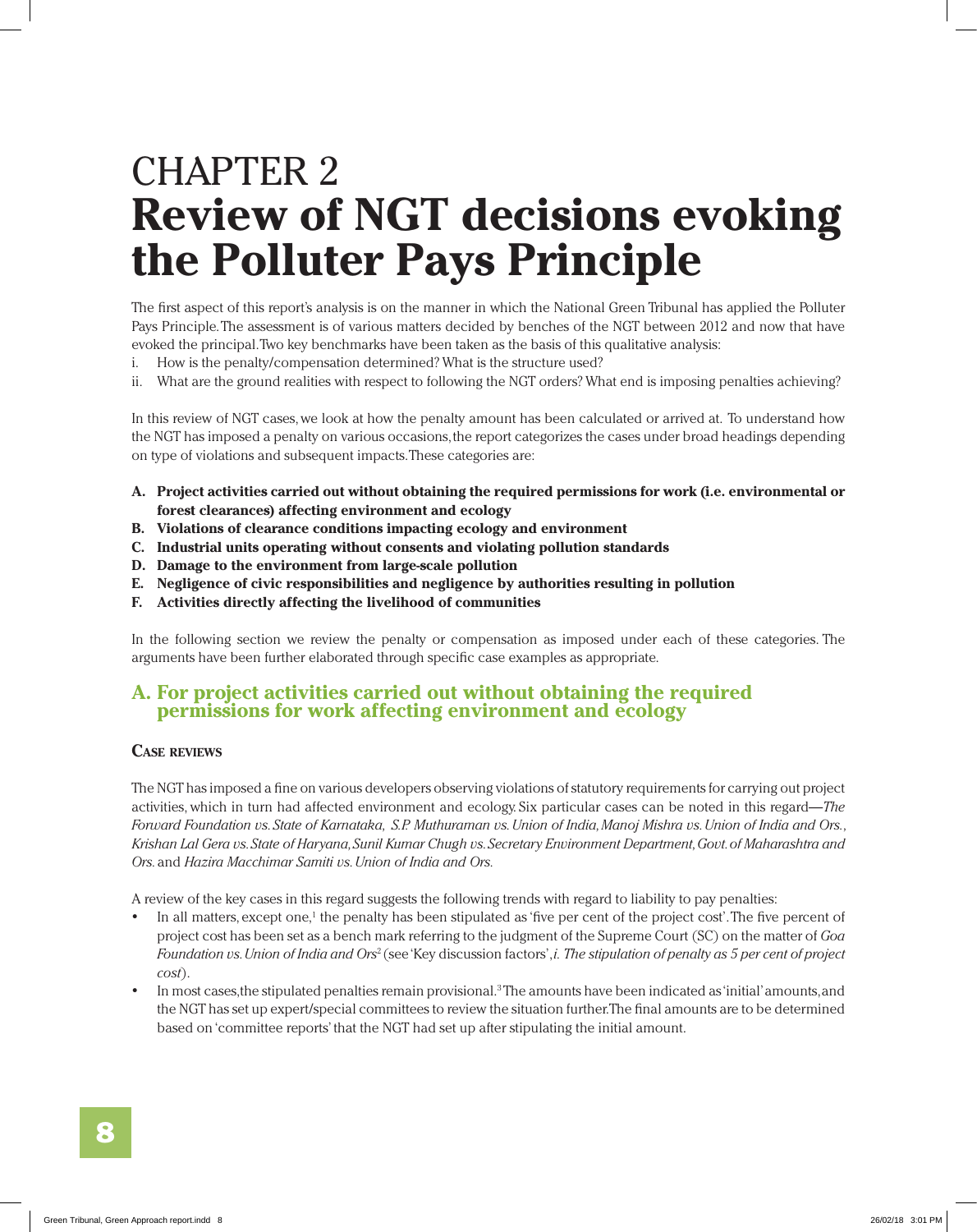- Penalty amount remains unchanged<sup>4</sup> following submission of Committee reports as observed, in three<sup>5</sup> out of the four cases which directed Committee involvement.<sup>6</sup> Further, in certain cases the Tribunal has altogether rejected the report of the committee after it was filed<sup>7</sup> (see *Annexure 1A*).
- The NGT has also made reference to the matter of *Sterlite Industries (India) Ltd. vs. Union of India & Ors.* of the SC for determining the 'liability' of the developers to pay in flagship cases such as *The Forward Foundation vs. State of Karnataka*. 8

#### **Key discussion factors**

Two key factors need to be discussed regarding the decision of such matters

- **i. The stipulation of penalty as 5 per cent of project cost, which is mostly provisional**
- **ii. Reliance on the Goa judgment as a parallel for determining penalty**

#### **i. The stipulation of penalty as 5 per cent of project cost**

A pertinent question that arises from the above trends is: Why has the NGT settled on 5 per cent of the project cost as a penalty amount?

The NGT justified its choosing the amount of 5 per cent by referring to the Supreme Court judgment of April 2014 in the matter of *Goa Foundation vs. Union of India and Ors*.<sup>9</sup> The case involved irregularities with respect to iron ore mining in Goa.

Referring to this judgment, the Tribunal in the Forward Foundation case noted that '*the principle which has often been adopted by the Courts, including the Hon'ble Supreme Court in the case of Goa Foundation Vs. Union of India and Ors. (2014), is to direct deposit a certain percentage of the cost of the project at the first instance. In the case of Goa Foundation, the Supreme Court had directed deposit of 10 per cent of the value of the mineral extracted'*. 10

However, the Tribunal considered the amount of10 per cent to be '*somewhat on the higher side*' and decided to settle for a lesser percentage—five per cent. As noted by the NGT, '[W]*e are of the considered view that 10 per cent of the project cost may be somewhat on the higher side and to maintain the equitable balance between the default and the consequential liability of the applicant, we direct the Project Proponents to pay at the first instance compensation for their default at the rate of 5 per cent of the cost of the project'.*<sup>11</sup>

The Tribunal has also relied on the 5 per cent share of the project cost as it found that determining the compensation amount with 'exactitude' was difficult. While deliberating on the matter of *Forward Foundation vs. State of Karnataka*, the Principal bench chaired by Justice Swatanter Kumar noted that '*at this stage the entire amount of compensation payable on various counts by the Project Proponent cannot be determined with exactitude'.* However, the bench considered that this should not preclude the Tribunal from imposing a penalty. The bench held that '*liability to pay for violation of law, raising construction unauthorizedly and illegally, renders the Project Proponent liable to pay the environmental compensation*'.12

In about four months, the Principal bench once again made similar observations in the matter of *Sunil Kumar Chugh vs. Secretary Environment Department, Govt. of Maharashtra.*13 The bench noted, '[W]*e are aware that it may not be possible to determine compensation on account of violations of EC Regulations with consequential untold damage to the environment and with some exactitude, but that should not be the reason for the project proponent to avoid their liability in that regard*'.

#### **ii. The reliance on the Goa judgment as a parallel for determining penalty**

The Tribunal has referred to the Goa judgment of the Supreme Court as a rationale for stipulating a share of the project cost as the penalty amount. But does this form the appropriate parallel?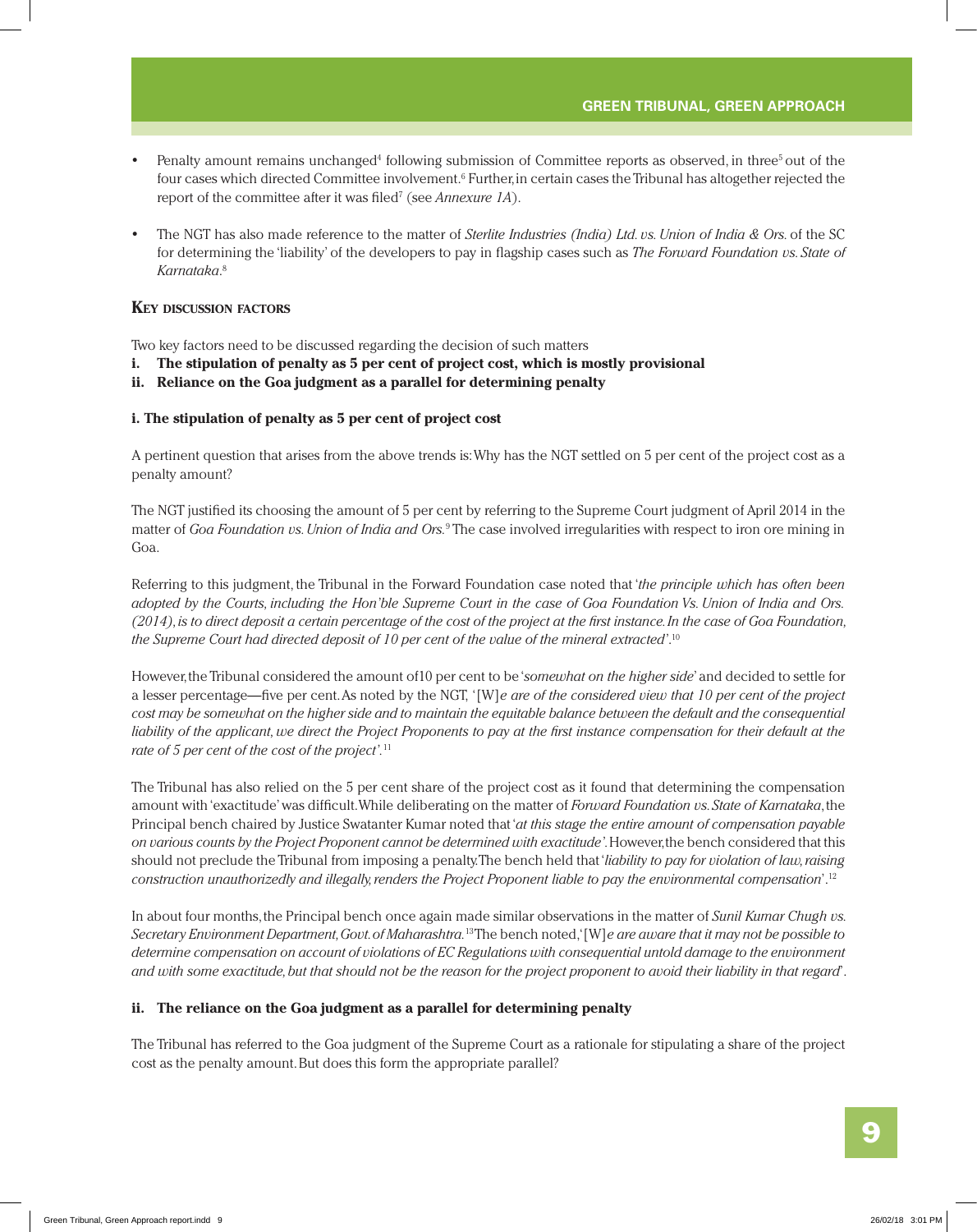In April 2014, the Supreme Court pronounced its judgment on Goa mining in *Goa Foundation vs. Union of India and Ors.*, which dealt with various issues of mining irregularities in the state. These included aspects of illegal mining, regulatory loopholes, environmental impacts, concerns of intergenerational equity of mining benefits etc.

Taking into consideration concerns of 'sustainable development and intergenerational equity', the Apex Court directed that mine leaseholders pay 10 per cent of their 'sale proceeds' of iron ore mined towards a public fund—the Goan Iron Ore Permanent Fund—for this purpose. Also, as deliberations suggest, the reason that 'sale proceed' was considered as the basis for determining the payment was because 'lessees earn out of the sale proceeds' of the mineral(s) excavated by them. Therefore the earning of a leaseholder/company was the consideration.

The NGT has taken the project cost as the basis in place of sale proceeds. For infrastructure projects, project cost can be a basis for estimating the earnings that a developer might have from the project. However, project costs are not the same as sale proceeds. Instead, for building projects, sale proceeds can be roughly calculated from the quantities sold (such as units) multiplied by the sales price per unit within a particular period.<sup>14</sup>

### **B. For developers who violate clearance conditions, thus impacting ecology and environment**

#### **Case reviews**

Developers/companies have also been held liable to pay a penalty or environmental compensation for violating conditions stipulated in statutory permits such as environmental and forest clearances (EC and FC) or for not undertaking environmental impact assessment (EIA) appropriately before getting EC. Three specific cases of the NGT can be noted in this regard—*Ajay Kumar Negi vs. Union of India*, *Mohammed Kabir and Ors. vs. Union of India* and *Ors.* and *Naim Sharif Hasware vs. M/s Das Offshore Co.* .

However in all three matters, the lack of quantitative assessment has made the decisions of the Tribunal controversial.

#### **Key discussion factors**

#### **Lack of quantitative assessment**

What emerges from both the aforementioned cases is that the compensation amounts as determined is not backed by any calculation or rationale. Further, the lack of a quantitative assessment becomes problematic because the ground realities also differ. In such cases, the subjectivity of the Tribunal's decision clearly remains a matter of concern.

In the matter of *Ajay Kumar Negi vs. Union of India*,<sup>15</sup> the penalty imposed by the Tribunal is disputed because the ground realities suggested far less damages, most of which was paid for by the company. On 7 July 2015, the Principal bench imposed an 'initial' fine of Rs 5 crore on Nuziveedu Seeds Limited Power Generation (P) Ltd on the grounds that the company had caused damage to forest wealth in the Tidong basin of Himachal Pradesh (HP), due to development of its 100-MW Tidong-I Hydro Electric Project. It was noted that the company had violated conditions of clearances, particularly FC. The Rs 5 crore was subject to 'further adjustments' upon the examination of matters by a Committee constituted by the bench.<sup>16</sup>

However, later deliberations of the matter suggest that the amount of Rs 5 crore was subjectively arrived at. Upon submission of reports by the Committee, the amount as imposed seemed not to be commensurate with the ground realities as the estimated damage was far less and the company had paid many of the compensation costs as required under forest laws. The bench seemed to be caught up in uncertainty following ground observations (see *Annexure 1B*).

Similarly in the case of *Mohammed Kabir vs. UoI*<sup>17</sup> citing difficulties in calculating compensation costs, the judges relied on the date of lease granted to determine how much penalty had to be paid. The bench also referred to a previous case, the matter of *Krishna Kant Singh vs. National Ganga River Basin Authority,* where the Principle bench of the Tribunal had

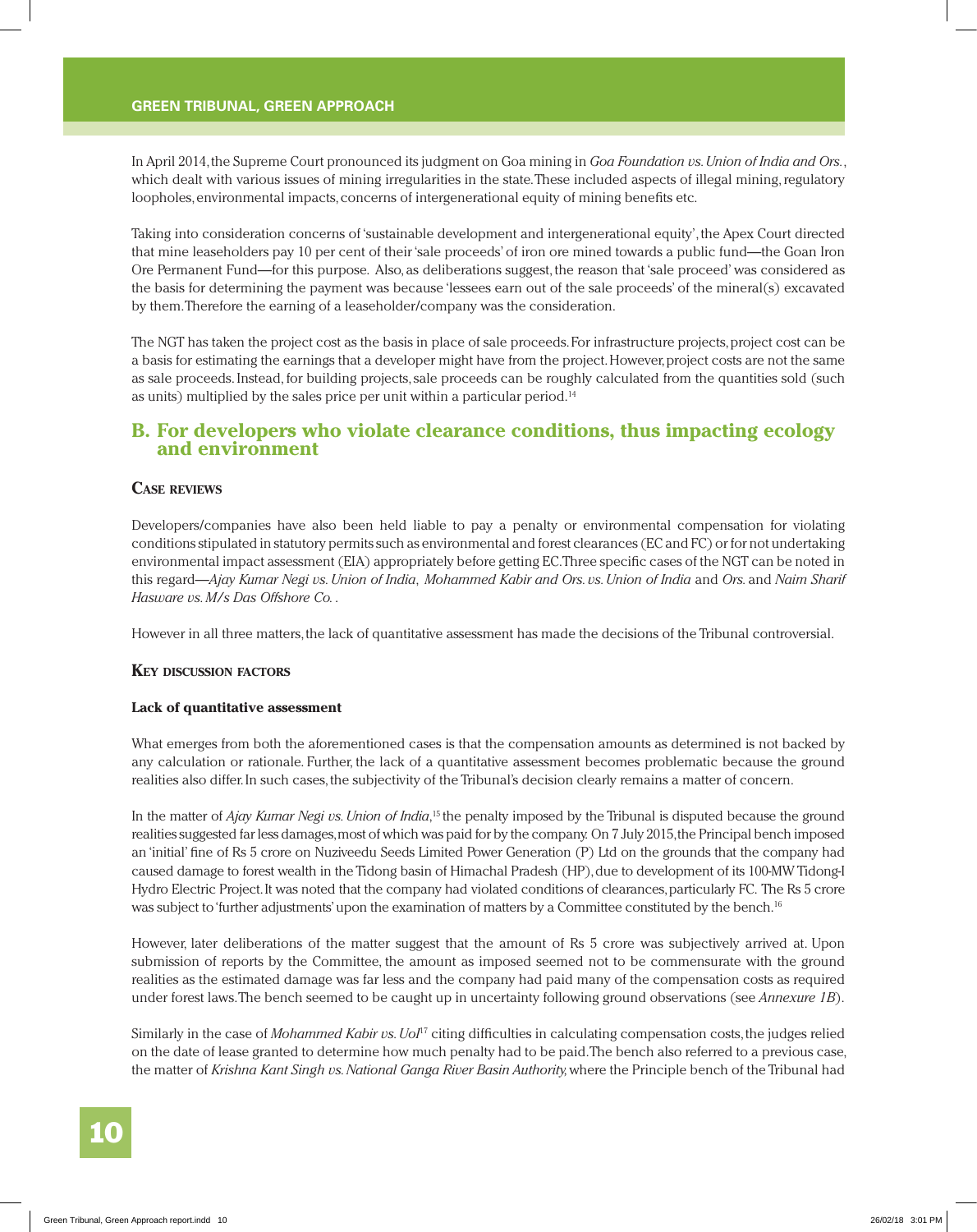directed Simbhaoli Sugar Mills—which had opened without the consent of the concerned Board for a long period and polluted the surface water and groundwater in the region—to pay a compensation of Rs 5 crore. The compensation was imposed for flouting the law and causing pollution.<sup>18</sup>

In the third matter of *Naim Sharif Hasware vs. M/s Das Offshore Co.,*<sup>19</sup> the Tribunal imposed a fine of Rs 25 crore on Das Offshore, observing that the company had knowingly flouted various steps of the EIA process (such as site selection, public hearing etc.) and actually 'committed suppression of facts or fraud'. As a result of this flouting, mudflats and mangroves in the area were destroyed by land reclamation and project implementation during the development of an offshore fabrication yard next to the Rajapuri creek in Maharashtra's Raigad district. The bench considered that the company is 'liable to face the legal consequences for environment degradation and should pay a heavy penalty'. An amount of Rs 25 crore was considered to be 'just and proper', without further explanation as to how the amount had been arrived at.

The company filed an appeal<sup>20</sup> in the Supreme Court. In an order dated 17 April 2015, the SC directed a stay of the NGT order. The SC order notes, '*there shall be interim stay of the impugned judgment and order, subject to the appellants' depositing Rs. 12 crore in this Court within four weeks' time from today*'. According to Mukesh Verma, counsel in the matter, the Rs 12 crore was deposited.

## **C. For companies operating without board consent and violating norms**

#### **Case reviews**

The Polluter Pays Principle has been most widely used by the Tribunal for holding companies liable for payment where they have been operating without required consents from the State Pollution Control Boards (SPCBs) and violating pollution standards. The Tribunal considers that *'wherever industry violates the conditions of the consent order, its liability to pay environmental compensation automatically arises*'.21

Among cases of pollution and violation of consent conditions by various industrial units, a prominent category remains cases of river pollution, particularly of the Ganga, from industrial discharges. Four specific cases can be noted in this regard—*Krishan Kant Singh vs. National Ganga River Basin Authority and Ors., Krishan Kant Singh and Ors vs. Daurala Sugar Works Distillery Unit, DSM Sugar Distillery Division vs. Shailesh Singh & Ors., and Krishan Kant Singh vs. Triveni Engineering Industries Ltd.*

Of all the reviewed cases that observed such violations, nearly 42 per cent cases have been imposed with a penalty or environmental compensation charge. Violators comprise a variety of industrial units, with a wide range of scale of operation, size and prosperity. In all these matters, the concerned industries are sugar and distillery units in Uttar Pradesh (UP).

A review of the cases shows the following trends in terms of determining compensation:

- While deliberating on such matters, NGT decisions were guided by the observations of the Supreme Court in the matter of Sterlite Industries. Though the NGT in all these matters did not always make reference to the Sterlite case, the parameters that it took into consideration while deciding on the liability that companies would pay could be inferred to have been guided by it. Penalty was determined primarily on the basis of nature of activities, scale of operation/quantum of production and period of operation of the unit(s).
- In some cases, the NGT also noted that, in addition to the above factors, the 'profit enjoyed by the company' or the 'turnover' was a factor in calculating compensation.22
- In these cases, however, cost of environmental pollution, cost of harm to natural resources or potential cost of harm to people in the area were neither clearly noted nor estimated.
- No further specific calculation on how the penalty amount was arrived at is outlined in the judgment. As noted, in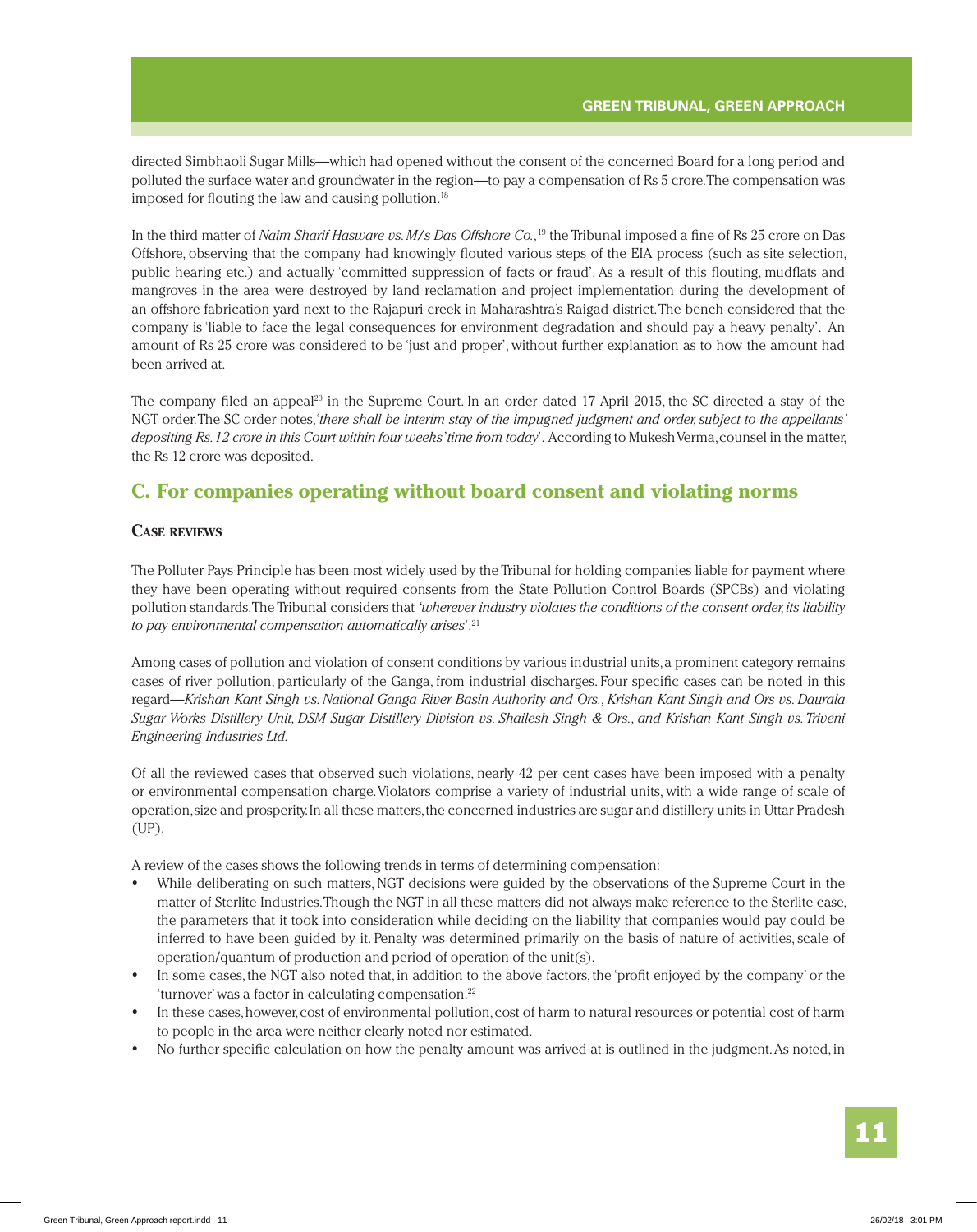certain instances the Tribunal found it difficult to determine the exact quantum of penalty due to lack of data on exact damage caused.23 Nonetheless, the Tribunal did suggest a model for determination of penalty based on factors such as the date of commissioning, nature of activity, capacity to handle the raw material and turnover of the units.<sup>24</sup>

The NGT has taken recourse to 'guess work' in the absence of proper estimation parameters.

#### **Key discussion factors**

The following two key factors need to be discussed with regard to NGT decisions in such matters:

- **i. Poor rationale and recourse to guess work in determining compensation amounts**
- **ii. Penalties are nominal with respect to company turnover**

#### **i. Poor rationale and recourse to guess work in determining compensation amounts**

In many cases, the NGT explicitly said that compensations cannot be arrived at with certainty, and hence proceeded to rely on guesswork to determine the penalty. In two cases, *Krishan Kant Singh vs. Triveni Engineering Industries Ltd.,* and *DSM Sugar Distillery Division vs. Shailesh Singh,* the Tribunal actually mentioned dependence on 'guesswork' for arriving at the amount (see *Annexure 2*)*.* 

#### **ii. Penalties are nominal with respect to company turnover**

As we have seen, in most cases, the penalty amount is very small compared to the company's overall turnover. Only a small percentage of project costs are applied. A nominal charge effectively defeats the objective of ensuring that companies internalize pollution costs before embarking on a project that can actually translate into better environmental practices.

Liability of payment is typically determined on the basis of periods of operation causing pollution and nature of pollution, but in some cases payment is determined on the basis of a company's prosperity (Simbhaoli Sugars). Effectively, polluters in most cases actually pay peanuts when compared with scale of production and company turnover.

For instance, in the case of Simbhaoli Sugars, the company's prosperity constituted a determining factor for the penalty amount of Rs 5 crore. This amounted to less than 5 per cent of the turnover of the company for its alcohol production, which is about Rs 81 crore, as from the company's annual report of 2013–14, the total turnover was about Rs 864 crore with sugar and alcohol combined (with sugar about 90 per cent, worth about Rs 783 crore, and alcohol worth about Rs 81 crore). Therefore, the penalty amount (Rs 5 crore) if compared to the total turnover is less than 0.6 per cent. A similar issue of low penalty as compared to the company's turnover also holds for matters concerning Daurala Sugar, Triveni Engineering etc.(see *Annexure 2*).

Owing to the lack of a proper method for calculating compensation, the polluter only ends up paying a fraction of the large costs of cleanup. A review of company profiles and their annual reports suggests that the sugar and distillery units in UP polluting the Ganga are some of the biggest sugar and distillery units of India. The Tribunal could have generally considered a higher percentage of the total turnover of companies to determine the penalty amounts. The determining percentage could have been 3 per cent of the turnover as, according to Central Pollution Control Board (CPCB) estimates, this percentage is considered to be bearable by a company and can be spent by it for complying with pollution standards. 25

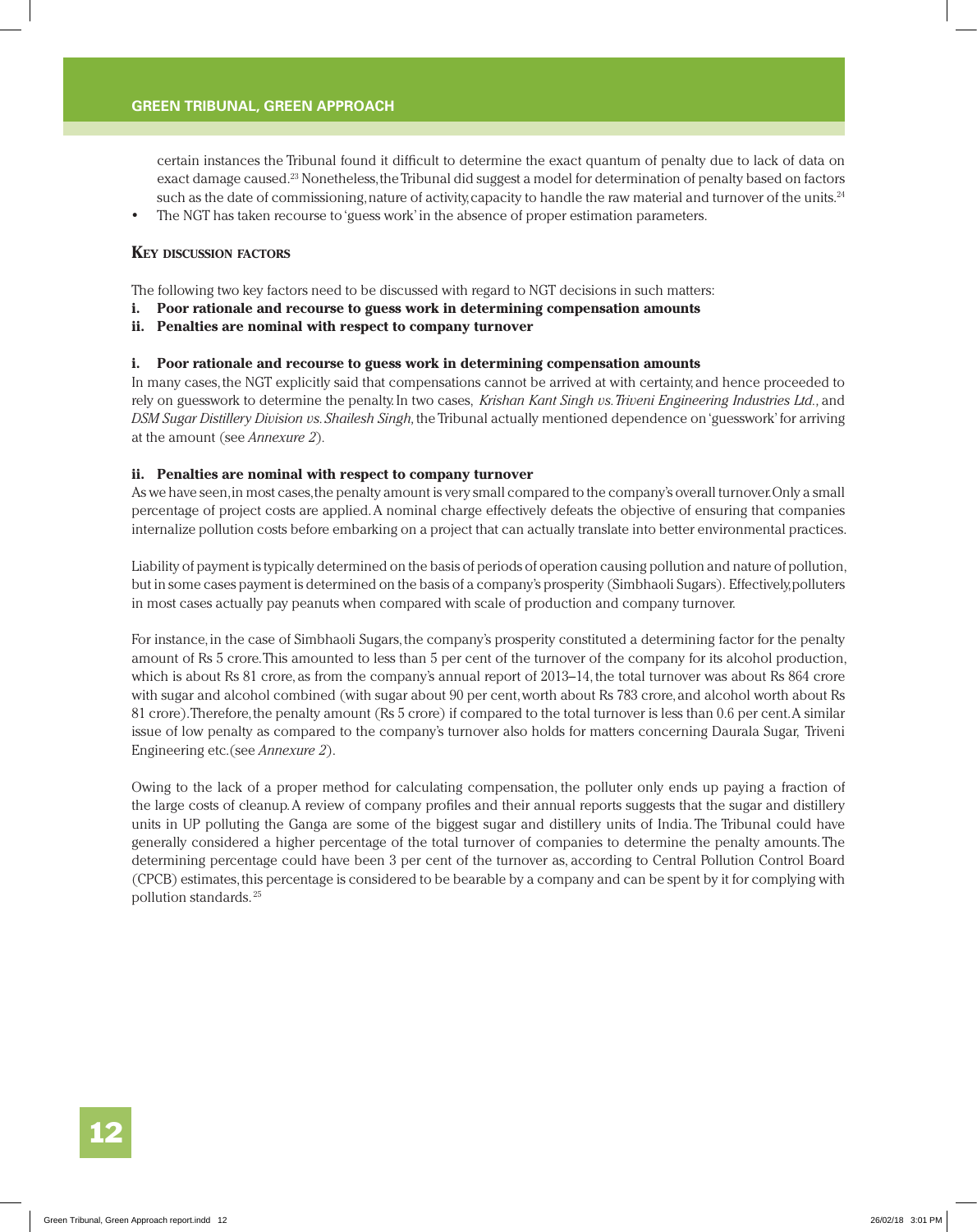## **D. For cases of damage to ecology and environment from large-scale pollution**

#### **Case review**

Besides matters of industrial pollution, the NGT has been imposing a penalty, or compensation charge, for environmental pollution, or damage to ecology from varied sources. The categories of pollution can be broadly classified as follows:

- Air pollution in urban areas from vehicular sources
- Pollution of rivers/waterbodies from untreated sewage and waste disposal, or accident
- Groundwater depletion due to over-extraction for various purposes

The decisions on air pollution issues, river cleaning and pollution prevention hold particular significance with respect to the following:

- In some of the cases, the NGT, encouragingly, is looking for more long-term policy measures to internalize the cost of environmental pollution control by making the polluter responsible. A pollution charge, fee or spot fine is stipulated for every violation.
- Another is a rights-based approach wherein the judges discuss the right of citizens to a clean environment (e.g. ., the court on its own motion case).
- The NGT has also directed authorities to design various policy instruments to address pollution instead of using just a command-and-control approach.

#### **Key discussion factors**

- **i. Levying fee/compensation charge as a pre-emptive measure**
- **ii. Directing spot fine and payment to compensate for cleanup cost of waste**
- **iii. Directing state authorities to design appropriate policy mechanism for payments**

#### **i. Levying fee/compensation charge as a pre-emptive measure**

The NGT has used the Polluter Pays Principle as a policy instrument to levy a fee/charge to compensate for environmental harm and breach of civic responsibilities, which is a significant move. This is particularly related to air pollution in urban areas from vehicular sources. For instance, while deliberating on the matter of air pollution in Delhi NCR in *Vardhaman Kaushik vs. Union of India &Ors.,* the Principal bench sternly noted that the vehicles entering Delhi have been enjoying an '*undue incentive*' just to save Rs 1,000. This was perceived by the NGT not to be '*reasonable and environmentally tolerable*'. An 'environment compensation charge' on vehicles entering Delhi was thus levied as Rs 700 for two-axle vehicles, Rs 500 for four-axle vehicles and Rs 1,000 for three-axle vehicles. This amount is over and the above the toll tax paid, and would be parked with the Delhi Pollution Control Committee (DPCC).

Similar observations were made while dealing with the impact of heavy tourism in Rohtang Pass that was causing air pollution. In a matter taken up suo motu—*Court on its own Motion vs. State of HP & Ors.*<sup>26</sup>*—*the Principal bench considered that it is '*entirely uncalled for and unjustified if the tax payers' money is spent on taking preventive and control measures to protect the environment*'. It held that tourists and vehicles who are *'using the roads and are carrying on such other activities for their enjoyment, pleasure or commercial benefits must be made to pay on the strength of the Polluter Pays principle'.* Consequently, in February 2014, the NGT imposed a charge on every truck, bus and vehicle passing through the route ahead of Vashishta and Rohtang Pass, at Rs100 for heavy vehicles, Rs 50 for light vehicles, and Rs 20 per head for passengers travelling by CNG or electric buses (taken care of in bus fare). The Himachal Pradesh government was also asked to levy an environmental compensation of Rs 500 for vehicular pollution (air and noise) around the mall road in Shimla on vehicles passing through the area. The order was communicated in the matter of *Sh. Permanand Klanta vs. State of Himachal Pradesh.*<sup>27</sup>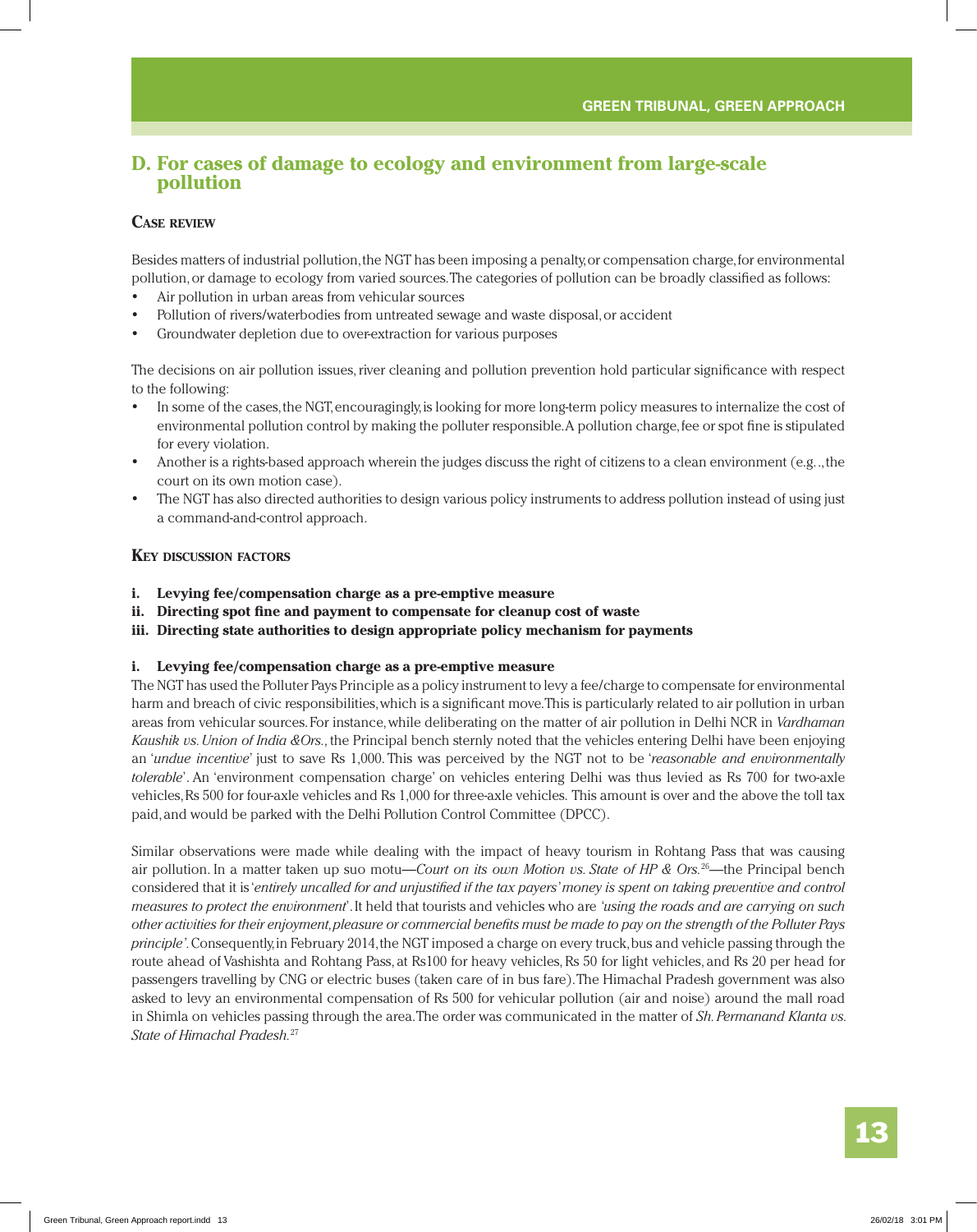The Tribunal has also used the Principle as a punitive warning for the concerned state authorities for their negligence in dealing with air pollution. For instance, in the matter of *Centre for Environment Protection, Research & Development vs. State of M.P. and Ors.,*<sup>28</sup> concerning vehicular pollution in Indore city over years, the Central bench asked the Madhya Pradesh government to deposit a security of Rs 25 crore before the Registrar of NGT bench. The amount was stipulated in view of the government's lax attitude towards pollution prevention. As noted by the bench, the '*attitude of the State in not showing due regard to the adherence of law for the prevention of pollution makes the State liable on the Polluter Pays Principle*'. The state of MP was given a 60-day period to make the necessary efforts for compliance with the law, which it failed to do. The authorities were hence told by the bench that 'the security shall be liable to be attached and utilized for environmental need under the NGT Act, 2010'. The matter, however, still remains disputed as noted at the time of this report.

#### **ii. Directing spot fine and payment to compensate for cleanup cost of waste**

The NGT has also used the Principle to direct cleanup and prevent pollution of rivers, particularly where pollution occurs from discharge of untreated sewage, spillage or indiscriminate throwing of waste/garbage. In such cases, authorities have been asked to use the Principle to impose a spot fine on the violator. For instance, in the matter of *Manoj Mishra vs. Union of India and Ors.*<sup>29</sup> that concerns pollution of the Yamuna River, the Principal bench of the NGT in Delhi ordered in January 2015 that anyone who dumped debris in the river would be liable to pay compensation of Rs 50,000. Such compensation shall be used for removal of such waste and restoration of environment. The bench also prohibited throwing of pooja material or any other material such as foodgrain and oil into the river, except at the designated sites. Any person found to be disobeying this would be liable to pay a compensation of Rs 5,000.

In the NGT case of *Court on its Own Motion vs. State of Himachal Pradesh* in addressing the question of introducing pollution charges, the court said that tourists and visitors would be taxed based on the basis of whether they are travelling in personal or public vehicles. Accordingly, buses, trucks and other vehicles would have to pay a sum of Rs 100 for heavy vehicles and Rs 50 for light vehicles. Passengers in CNG or electric buses would pay Rs 20 per head.

#### **iii. Directing state authorities to design an appropriate policy mechanism for payments**

The NGT has also referred to the Polluter Pays Principle to ask state authorities to design appropriate policy mechanisms to clean the Ganga. For instance, in the matter of *Indian Council for Enviro-Legal Action vs. National Ganga River Basin Authority and Ors.,*<sup>30</sup> the NGT in a December 2015 judgment said that one of the measures for cleaning the Ganga by the concerned authorities could be based on the Polluter Pays Principal. The order was given while deliberating on the matter of Ganga pollution in the river's Gomukh-to-Haridwar stretch in Uttarakhand, where the main source of pollution was untreated sewage entering the river from hotels, dharamshalas and ashrams. The majority of these have neither sewage treatment plants (STPs) nor the necessary permits such as the one for water use from the Central Ground Water Authority. The bench held that if the state intends, '*the State Government, its instrumentalities, public authorities and bodies would be entitled to invoke the Principal of Polluter Pays and require the industries, hotels and dharamshalas and even households to pay environmental compensation, and/or sewage charges.'* The bench further specified that the compensation would be directly proportionate to the discharge of the effluent from such premises. For instance, a hotel with 50 rooms or above should be required to pay a much higher amount than one with 10 rooms. The amount to be fixed was left to the discretion of the state government.

Similarly, in the 2016 case of *Jalbiradari vs. MoEF*,<sup>31</sup> the NGT court refrained from imposing any final compensation, but instead offered an interim amount of Rs 25 lakh. The task of determining the amount was given to the State Level Environment Impact Assessment Authority (SEIAA). The interim amount was to be adjusted with the final charge submitted in the expert body's report. Making further directions, the court even laid down specific factors to be included in the assessment report, decreeing that the SEIAA would compute environmental, ecological and other damage caused by the project as well as initiate remedial steps in that direction. The amount would also be determined according to the legal violations of the polluters.32

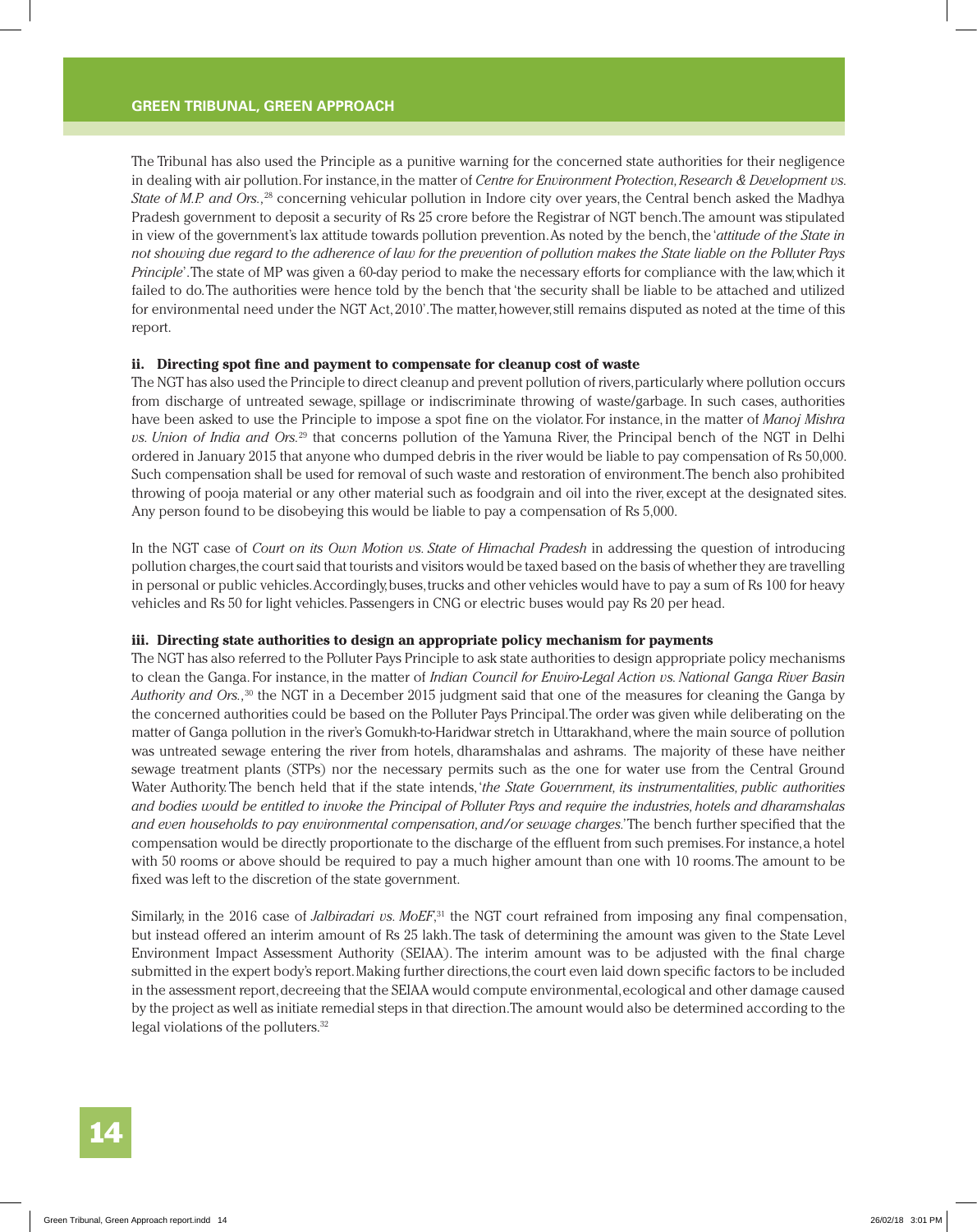## **E. For cases where pollution is caused by individuals**

#### **Case reviews**

Some NGT orders have sought to address pollution caused by individuals, which are mostly in the form of waste disposal without segregating and burning of waste.

The two cases discussed herein are *Kudrat Sandhu vs. Govt of NCT* and *Almitra H. Patel vs. Union of India*. These cases demonstrated the intention to introduce policy measures to pre-empt harms. They include efforts to extend the responsibility of paying the costs of pollution to individuals rather than only the corporation being sued. Other orders have found the state responsible for pollutions occurring in their jurisdiction.

#### **Key discussion factors**

**i. Imposing penalties on individuals**

#### **ii. Making the State liable for damage within its jurisdiction**

#### **i. Imposing penalties on individuals**

Two decisions of the NGT delegate the costs of pollution (and therefore the responsibility of care) to the individuals who pollute. In *Kudrat Sandhu vs. Govt of NCT*,<sup>33</sup> the judges asked the corporation on the one hand to frame a scheme for getting people to give segregated waste through tax rebates and other incentives<sup>34</sup> and on the other hand to penalize those not segregating waste.35

'*We direct the Commissioner of each Corporation to submit a scheme before the Tribunal for providing incentive to the people who give segregated waste at source, by way of rebate in property tax and on the other hand to impose penalties on residents, societies, RWAs who do not provide segregated waste. It should be kept in mind that on Polluter Pays Principle, each person would be liable to pay for causing pollution, if the waste is generated. It is the duty of a citizen to ensure that said waste is handled properly and not to cause any pollution or cause inconvenience to other persons. The entire burden cannot be shifted on the state and authorities. It shall be submitted, within one month, to the Tribunal.'*<sup>36</sup>

In the case of *Almitra H. Patel vs. Union of India*,<sup>37</sup> the court passed directions imposing penalties on any person or body responsible for different grades of waste burning.

*'[V]iolators including the project proponent, concessionaire, ULB, any person or body responsible for such burning, shall be liable to pay environmental compensation of Rs. 5,000/- (Rs. Five Thousand only) in case of simple burning, while Rs. 25,000/- (Rs. Twenty Five Thousand only) in case of bulk waste burning'.*<sup>38</sup>

It was also suggested that the senior-most officer in charge of the company shall be liable to be personally proceeded against.39

#### **ii. Making the state liable for damage within its jurisdiction**

The case<sup>40</sup> of Almitra Patel also imposed liability for pollution on the state or Union Territory under whose jurisdiction the clearance permits were granted. However, the calculation of the amount of environment compensation was to be determined by an independent tribunal of experts.<sup>41</sup>

The concept of delegating responsibility on states is supported by the theory that doing so will incentivize better monitoring of environmentally risky activities.<sup>42</sup> The state would then be incentivized to come up with policies like charging systems that pre-emptively set out taxes and penalties for degrees of pollution. It is also a useful extension of the Polluter Pays Principle as it ensures compensation for victims when the corporations are insolvent or when it is difficult to identify the polluter.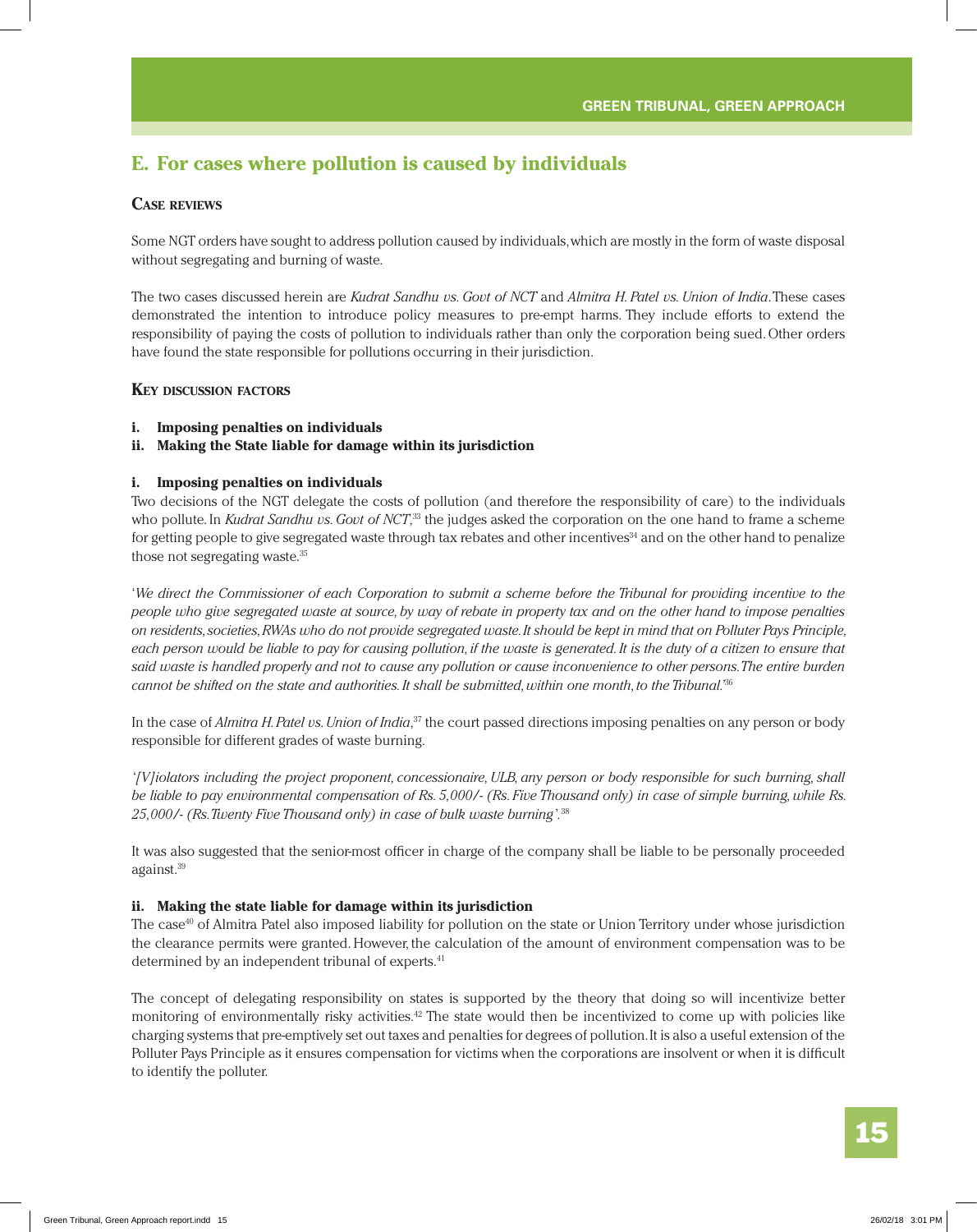## **F. For activities directly affecting the livelihood of communities**

#### **Case reviews**

The Tribunal has also held project developers and industrial units liable to pay a fine for undertaking activities which have affected the lives and livelihoods of communities in the area. From the cases reviewed, five matters can be noted in this regard. These include *Ramdas Janardan Koli vs. Ministry of Environment and Forests, Mukesh Yadav vs. State of Uttar Pradesh, Vajubhai Arsibhai Dodiya & Ors. vs. Gujarat Pollution Control Board, Lokmangal Sansthan vs. Sanjay Wadettiwar & Ors., Shri Sant Dasganu Maharaj Shetkari vs. The Indian Oil Corporation Ltd. & Ors.*<sup>43</sup>

One of the most prominent cases remains that of *Ramdas Janardan Koli vs. Ministry of Environment and Forests.* In this matter, the Western bench of the NGT imposed a penalty of Rs 95 crore on three companies (JNPT, CIDCO and ONGC),, observing that the port expansion activities of these companies, particularly JNPT, affected the livelihoods of the fishing community in Maharashtra's Raigad district<sup>44</sup> (see *Annexure 1F*).

In general the following trends can be noted with respect to penalty imposed:

- The penalty as imposed was directed to be paid either to the affected communities/persons or to the concerned authorities for using the money to deal with environmental damages and restoration.45
- Although the NGT referred in the cases to scientific reports and data for confirming pollution, there was no proper calculation given with regard to how compensation to be paid was arrived at. This made it difficult to understand whether the compensations/penalties were sufficient. However, even in cases where a detailed calculation was given, as in *Ramdas Janardan Koli vs. Ministry of Environment and Forests,* it remained inadequate.

#### **Key discussion factors**

#### **Inadequate compensation for affected communities**

In the matter of *Ramdas Janardan Koli vs. Ministry of Environment and Forests*, the Western bench of NGT observed that the port expansion activities, particularly of JNPT, had affected the livelihoods of the fishing community in Maharashtra's Raigad district. It imposed a compensation cost of Rs 95 crore on three companies—JNPT, CIDCO and ONGC. The bench gave the calculation on how the amount of Rs 95 crore was determined and stipulated that it be divided equally among 1,630 affected families.46

If looked at closely, however, the compensation as imposed translated into a lower amount than the minimum wage under Mahatma Gandhi National Rural Employment Guarantee Act (MGNREGA) of 2005. The amount stipulated in this case, estimating the total loss of livelihood earnings of 1,630 families for three years, was Rs 95,19,20,000 (approximately Rs 95 crore). This translated into an estimated wage compensation of Rs 133 per day. This is even less than the minimum wage stipulated under MGNREGA<sup>47</sup> as specified in 2012 for the state of Maharashtra, which, as per 2016 revisions, is Rs 192 per day. 48

The other case is of *Hazira Macchimar Samiti vs. Union of India,*<sup>49</sup> also decided by the Western bench of NGT. In this matter the Tribunal imposed a fine of Rs 25 crore on Adani Hazira Port Private Ltd (AHPPL), setting aside the EC given to its port expansion project in Hazira, Gujarat in 2013. The penalty was primarily for ecological damage and the alleged impact on communities. It was noted that AHPPL had obtained an EC for expansion and carried out port activities without complying with several environmental conditions of the first EC (given in 2003). It was alleged that activities of the company since 2007 had caused environmental degradation and mangrove destruction and affected livelihoods of fishing communities.

The penalty as imposed in this matter remains problematic on two accounts. First, there is no calculation provided for how the amount of Rs 25 was arrived at*.* 50 There was neither a quantitative estimation of environmental damage caused nor estimated livelihood loss of communities or mention of financial benefits of the company from the project.

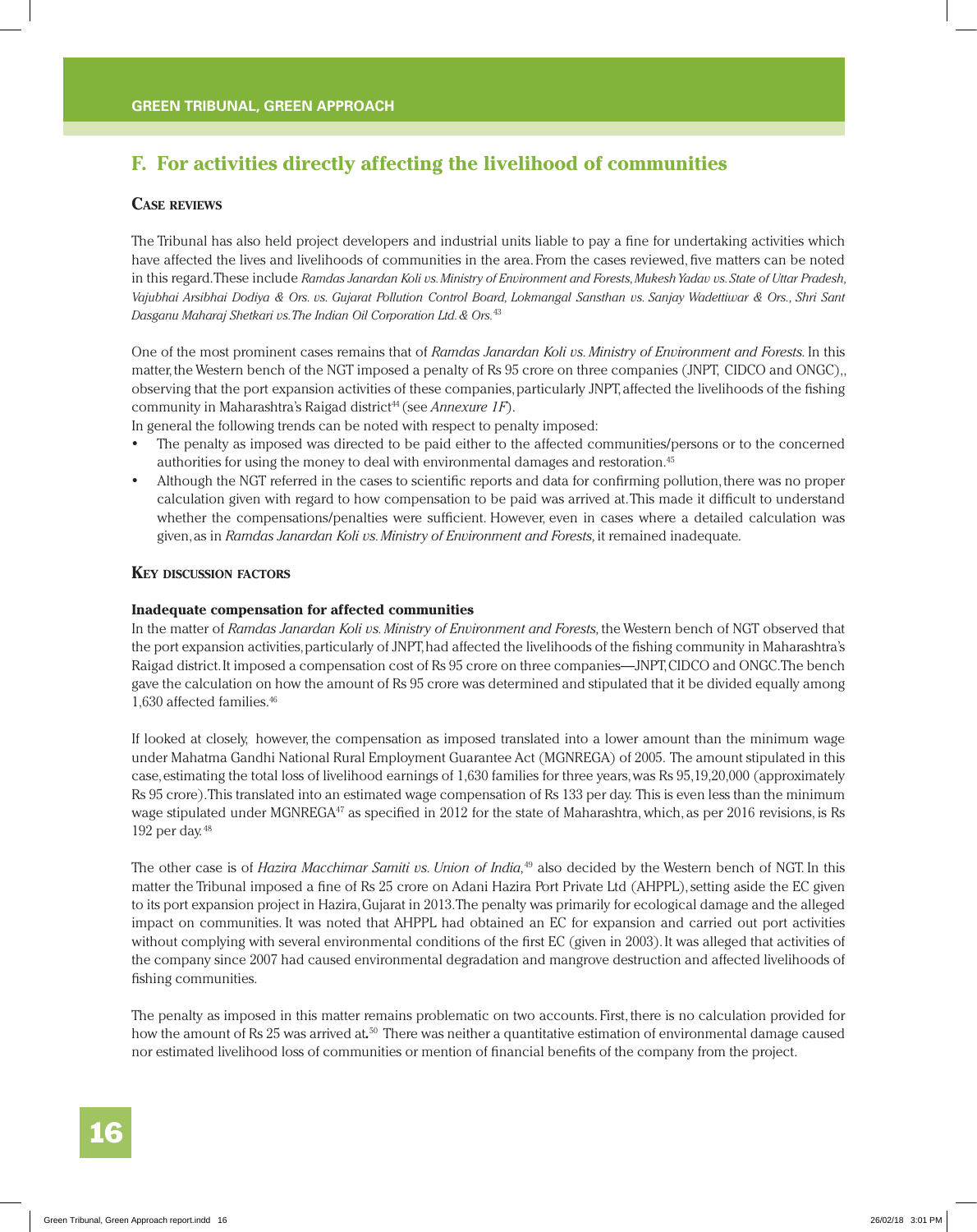Second, taking into consideration that in cases where projects started work before obtaining an EC, the NGT typically considered 5 per cent of the project cost to determine the penalty amount, Rs 25 crore remains very low. Though the judgment does not specify the project expansion cost, the EIA report noted the estimated project cost for port development was Rs 1,800 crore.<sup>51</sup> The penalty of Rs 25 crore is therefore about 1.4 per cent of the project cost.

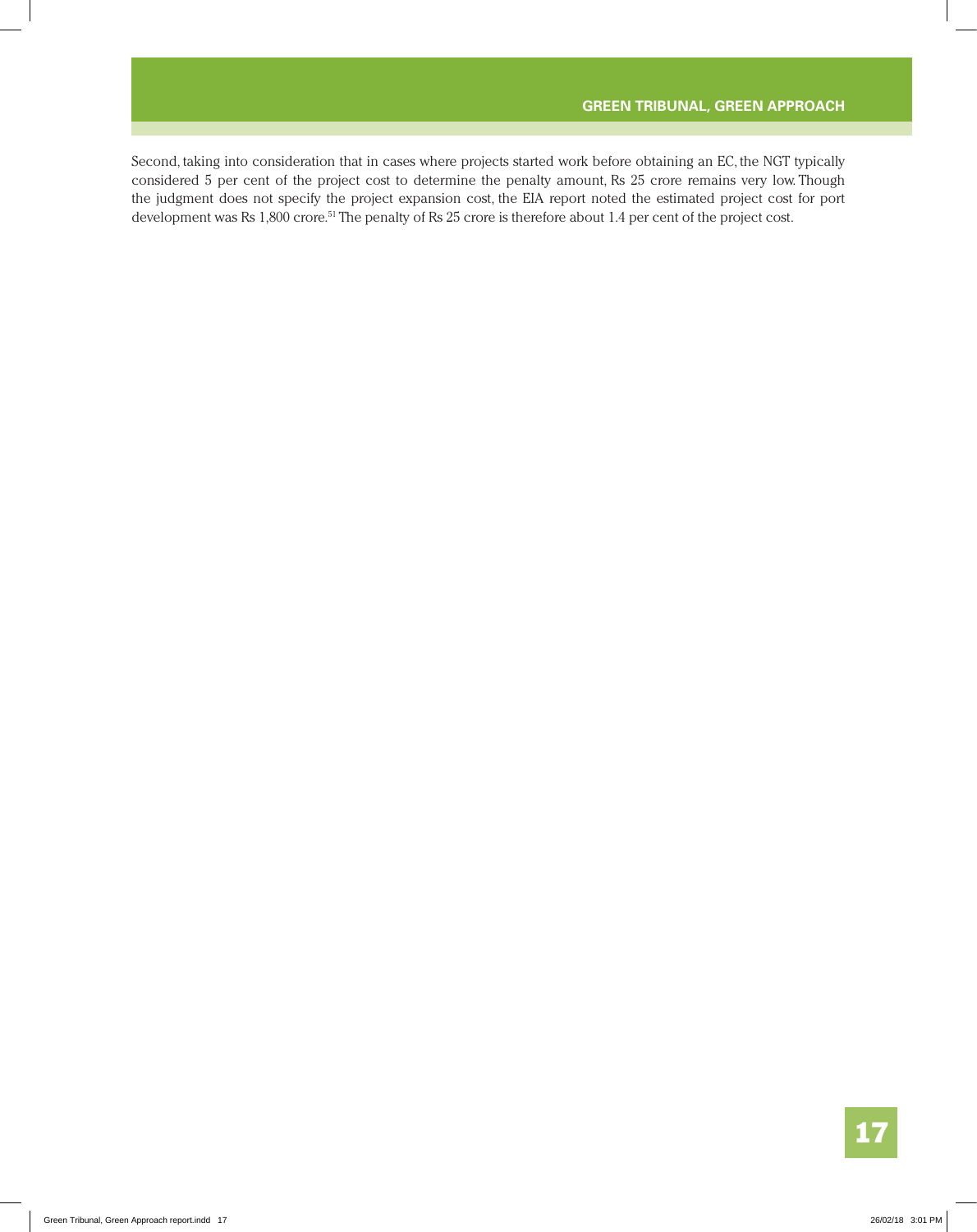## CHAPTER 3 **How NGT orders are complied with on the ground**

How effective are NGT orders?

An assessment of effectiveness takes into account the following questions:

- **A. How are the fines to be paid or directed to be paid (i.e. to whom)?**
- **B. Does the polluter pay as directed?**
- **C. Are monetary orders complied with?**
- **D. Is there a clear mechanism to monitor if monetary orders are being implemented?**

## **A. How are fines to be paid?**

Section 24 of the NGT Act (2010) notes the way in which an 'amount payable for damage to the environment' should be deposited and used. As stipulated, the amount of 'compensation or relief' shall be credited to a Fund, the Environment Relief Fund (ERF) managed by a Fund Manager through whom the amount is to be remitted. The National Green Tribunal (Practices and Procedure) Rules (2011), Rule 35 (1) further specifies that the amount as ordered by the Tribunal should be remitted to the authority of the ERF 'within a period of 30 days from the date of order or award or as otherwise ordered by the Tribunal'. The authority is further required to create and maintain a separate account 'for the purpose of receiving and disbursement of the amount pursuant to the order or award of the Tribunal'.52

The United India Insurance Company Limited (UIICL) has been appointed as the Fund Manager of the ERF by the Ministry of Environment, Forest and Climate Change (MoEF&CC).<sup>53</sup>

#### **Courts do not direct payments to ERF in all cases**

A review of cases decided by various benches of the NGT shows that the Tribunal has not asked for the payment to be made to the ERF in all cases. In fact, the NGT directed the money to be paid to various other administrative authorities in a majority of cases. The money was typically asked to be deposited with various state- and district-level authorities, such as the SPCBs, State Environment Departments, Forest Departments and District Collectors. For instance, from the cases reviewed where a direct fine was imposed of the polluter, in about 40 per cent of cases the payment was directed to be made to the SPCBs/PCCs; in about 17 per cent to the State Environment and Forest Departments; and in10 per cent cases to the District level authorities such as the Collector. In barely above 12 per cent of the cases, payment was directed to the ERF. The NGT also asked payments to be made to the 'concerned' state authorities, directly to the affected community in a few cases, and in one particular matter to the Registrar of the NGT itself.

Rule 36 of the NGT (Practices and Procedure) Rules 2011 specifies that a relevant authority will transfer the amount deposited for restitution of property from the ERF to the concerned authorities such as the District Collector. Rule 37 further specifies that an authority will transfer the amount deposited for restitution of environment to a nodal agency. According to law practitioners, these are typically the authorities to whom the fund is ultimately transferred for disbursement—such as the District Collector—or who are to undertake action for remediation and restitution of environment, such as state government agencies. Therefore, such orders of the NGT allow direct transfer to these authorities, bypassing the authority as specified under the Public Liability Insurance Act.

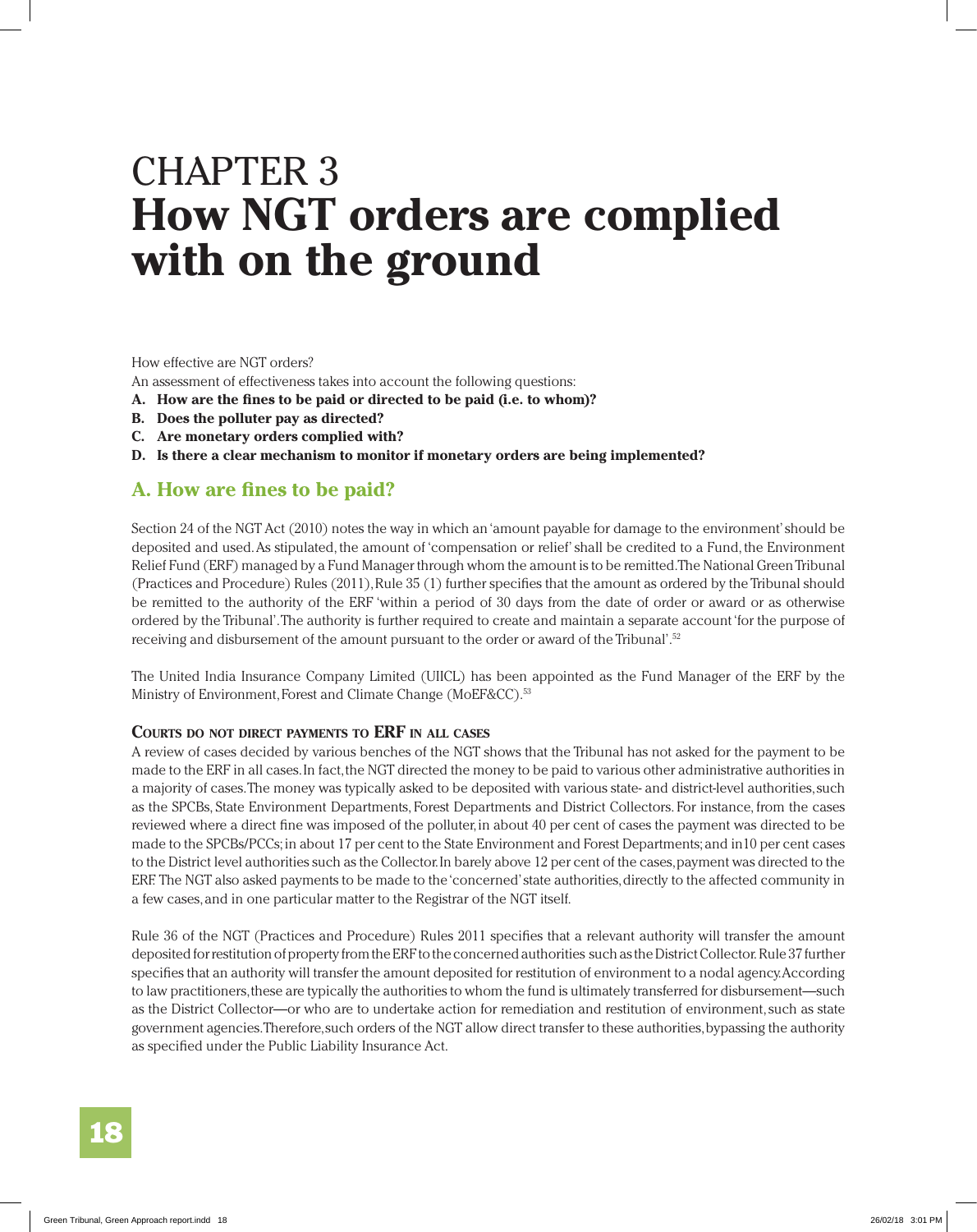The NGT is, unlike the constitutionally created judiciary, a tribunal created under statutory law. The National Green Tribunal Act creates,<sup>54</sup> gives powers to<sup>55</sup> and defines the scope of the functions of the NGT.<sup>56</sup> It is implied that the Tribunal may not make an order that is outside its authority as provided under the Act. Therefore, when the Tribunal bypasses Section 24 of the NGT Act requiring that compensation be paid to the ERF it is working outside its jurisdiction and in violation of the NGT Act.

## **B. Does the polluter pay?**

The situation with respect to payment remains inefficient. This can be elaborated by the following situations.

#### **i. Sparse payment to ERF**

Even in cases where payment to the ERF was explicitly decreed, there have been only two deposits at the time of the report. As per information secured from an RTI filed with the UIICL,<sup>57</sup> only in two out of seven cases has money been deposited in the ERF by way of NGT's penalty. For SPCBs, the percentage of deposits is much higher. Part of this can of course be attributed to the fact that in most cases the polluters/violators have been asked to deposit the money with the State Boards.

#### **ii. Orders challenged before the Supreme Court in case of high penalties**

With respect to the question of depositing the money with concerned authorities as directed by NGT, the analysis shows that orders are typically challenged at the higher courts, particularly the Supreme Court, where a heavy penalty has been imposed by the Tribunal.58 While the Apex Court has in some cases asked the violator to pay the fine as ordered, in several cases a stay order was given (see *Annexure 3*). However, if the payments are not too high (i.e. negligible in comparison to the turnover of the companies), the polluter makes payments to the concerned authorities in most cases. For instance, in case of all the sugar and distillery units, the concerned companies made the payment. As noted by officials at Daurala Sugar Works of Meerut, UP, 'we do not want to remain caught up in disputes and litigation at the NGT'. Similar is also the case with DSM Sugar of UP, who has also made payment to the UP PCB within a period of one month from the time a fine was imposed.

Payments are also generally made by the company/industry in cases where a payment was to be made or affected communities or people. In such cases, even if the matter got challenged before the Supreme Court, the Apex Court directed the payment to be made.

It is to be noted here that since the penalties have been ordered in 2015–17, fund are still to be disbursed and utilized in many cases for the period of this review.

## **C. Are compensatory orders being complied with?**

Effective disbursal and utilization of payments is a core issue with regard to the functioning of the ERF. For cases where payments are made into the ERF or to concerned authorities as directed by the NGT, effective utilization of the money remains a question. While follow-up on this has remained a challenge due to the absence of a centralized system and poor response of authorities when contacted on a case-to-case basis, use of funds deposited with the ERF was reviewed. For certain cases, the views of the concerned departments supposed to carry out environmental measures on the ground have been taken into account.

#### **i. Fines instituted by administration are not properly implemented**

The Tribunal has ordered several states to introduce environment fines, and concern remains about the effective execution of these orders. In most cases analysed for the environmental levy, it was observed that while fines have officially been instituted by the authorities, actual collection of fines remained poor and ran into hurdles. The cases of air pollution in Delhi and Himachal Pradesh or throwing of materials in rivers such as the Yamuna are cases in point.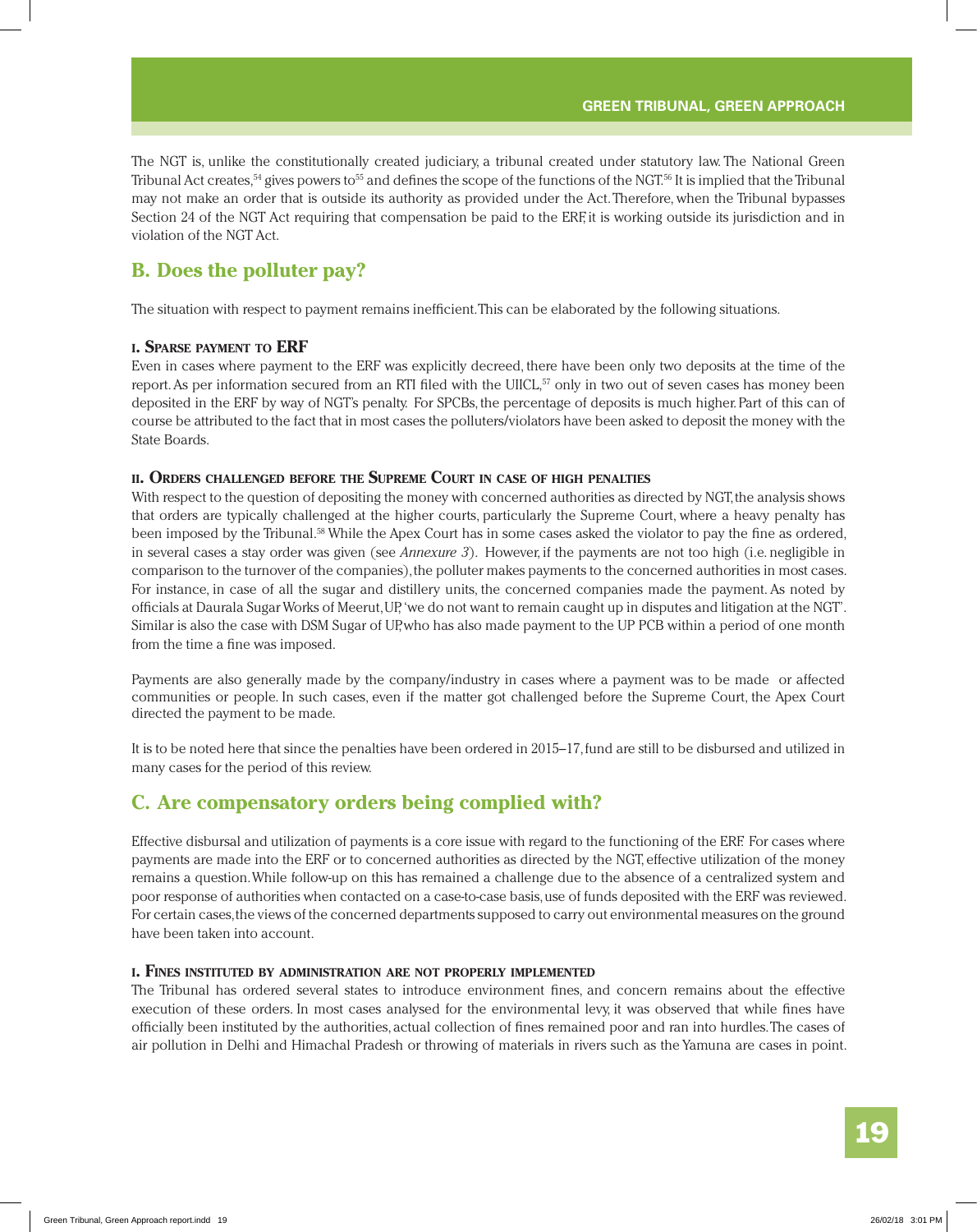Though all of these schemes had started off ambitiously, within a short period their implementation failed as informed by concerned implementation authorities and stakeholders.

#### **ii. Fine systems ordered by NGT not implemented by states**

In many cases, fine systems were not even imposed due to administrative lethargy. For example, let us consider the levy to combat air pollution in Himachal Pradesh. In the matter of *Permanand Klanta vs. State of Himachal Pradesh*, 59 where the NGT in December 2015 ordered an environmental compensation of Rs 500 to be levied for vehicles entering particularly heavy-traffic areas in Shimla (such as Mall Road), the levy still remains to be implemented. According to the Commissioner of the HP Department of Transport, there has been no implementation of this so far.<sup>60</sup>

To illustrate the point that execution is not effective, cases where water pollution have been sought to be addressed through spot fine are equally relevant. In the matter of *Manoj Mishra vs. Union of India and Ors*61 concerning pollution in the Yamuna from various sources close to Delhi, the NGT had ordered among various other measures an environmental compensation to be charged for dumping of debris (Rs 50,000) and throwing of various wastes—municipal solid wastes, pooja materials, used oil etc.—(Rs 5,000) in the river. However, according to DDA officials, the agency charged with implementing this, the fine was initially being levied and challans issued. However, the DDA ran into problems because it was becoming difficult for them to prove violations. They were also accused of corruption and their authority to impose the fines was challenged. Despite efforts to use the help of law enforcement agencies and instal on-site cameras to capture polluters in the act, effective implementation of the order has remained inefficient. $62$ 

#### **iii. Penalties are stopgap measures and lack long-term effectiveness**

Even for cases where a levy has been actually imposed by the state, ensuring effectiveness of policy has remained ineffective. Vehicles entering Delhi, which should pay an environmental compensation, find a roundabout way to evade payment by travelling through small towns and villages and therefore polluting those areas. In Rohtang Pass, although the state has initiated a levy system and a cap on tourists visiting the area, operators and touts often illicitly sell slots to the highest bidding passenger and/or routinely skirt rules by operating illegally.<sup>63</sup>

### **D. Is there a mechanism to monitor orders being implemented?**

#### **i. No system to monitor payments made into the environment relief fund**

The problems illustrated so far indicate the need for a systematic monitoring process to ensure that the payments directed by courts are actually being paid and utilized. There is so far no clear mechanism to show or understand how orders are being implemented. Section 35 (l) of the National Green Tribunal Act 2010 grants the executive the power to frame rules regarding the manner and purpose for which relief amounts are to be credited to the ERF. However, there are no subsequent rules describing such a methodology.

#### **ii. Bureaucratic process to find information**

In many of the cases studied, as we have seen, payments were directed to entities other than the ERF. In order, therefore, to study the efficacy of payments so far, the authors of this report first identified cases where ERF payment was demanded by the courts. Efforts were then made to contact the Ministry of Environment and Forests and the United India Insurance Company Ltd (UIICL) to inquire into the status of payments made into the fund. However, the contacted persons at the UIICL expressed reluctance to share information without official sanction. After that, a PIL was filed with the relevant authority requesting information about whether payments were made into the fund as directed, and also whether any of the deposited money had been disbursed. There has so far been no response to the filed PIL.

Evidently, there is no clear oversight mechanism to evaluate whether payments have been made or not. The process of gaining information is bureaucratic and ambiguous. In the absence of any clear centralized mechanism, tracking and reviewing ground implementation of NGT directions becomes a case-to-case pursuit by individuals.

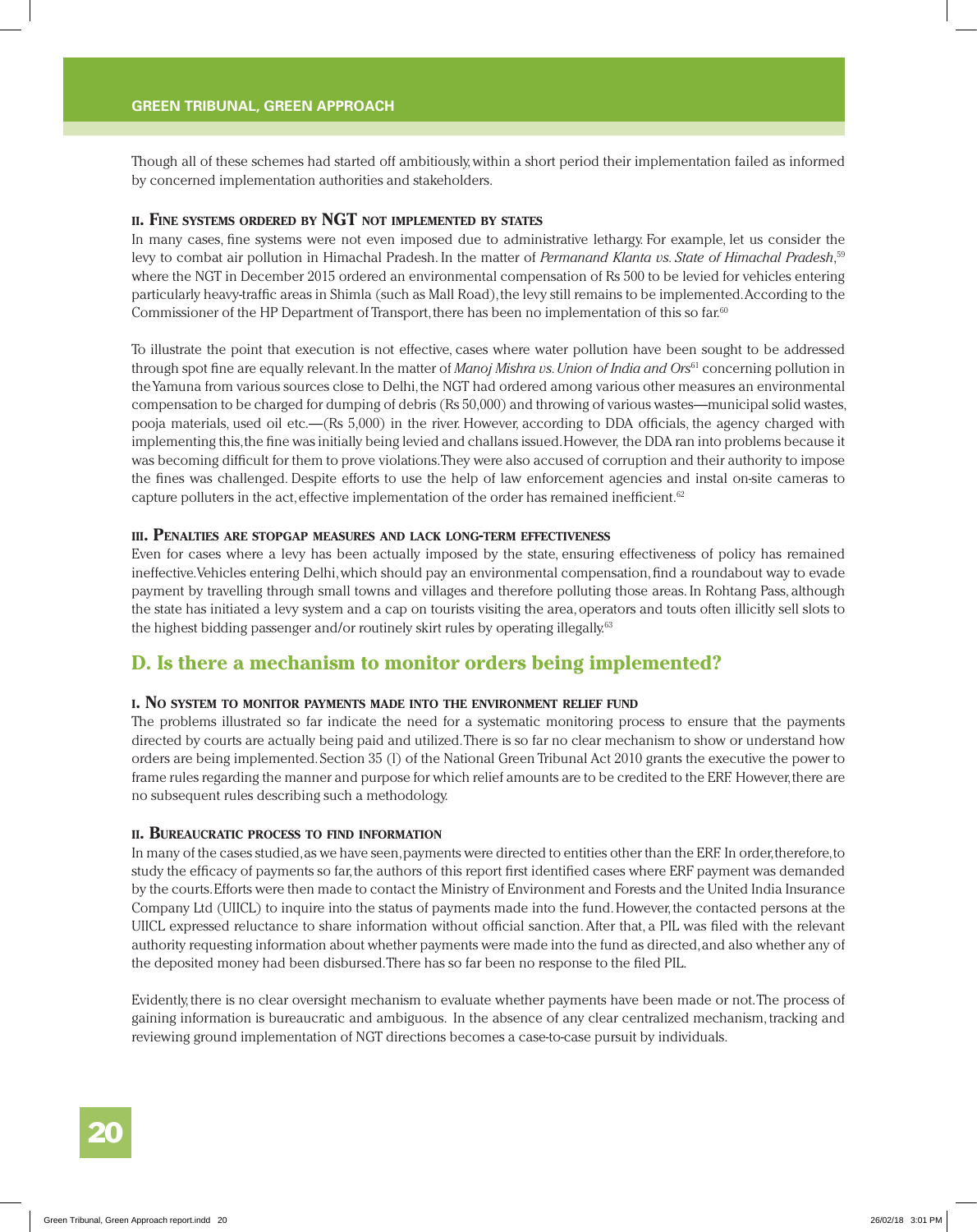## CHAPTER 4 **Best practices for implementing Polluter Pays**

To elaborate better strategies for courts to implement the Polluters Pays Principle (PPP), it becomes important to identify best practices from a range of sources, both domestic and international.

This chapter analyses Supreme Court orders, international case law from domestic courts and some rationale-based directions of the NGT. International laws and policies on prescriptive pollution charge and damage-insurance systems also indicate approaches as well as factors for compensation determination. The objective of this chapter is to show how arbitrariness may be removed in NGT orders. We have discussed this in three parts:

- **A. Approaches for determining compensation**
- **B. Factors and methods to be considered for calculating compensation**
- **C. Putting in place institutional and policy mechanisms**

## **A. Approaches for determining compensation**

There are approaches and tools that the NGT could use to better determine compensations. These methods are key to eliminating arbitrariness and opaqueness from the calculation process. These also ensure that appropriate entities are penalized and the objectives of the Polluter Pays Principle effectively achieved.

#### **I. Determining penalty through <sup>a</sup> consultative approach involving parties and experts**

**Key points**: *Taking the help of experts to calculate compensations can help make compensations more commensurate with the harm caused. Therefore a process of mediation or negotiation towards a settlement figure is a useful approach for arriving at more accurate compensation amounts*.

To manage and administer pre-emptive charging systems, many countries make use of a range of personnel and investigating authorities. These include police, installation inspectors, regional water authorities, supervision authorities, public prosecutors, environment protection agencies and even fishery bodies for fish-kill events. The evidence provided by these personnel include photographic evidence, testimonies of the accused/witnesses as well as inspection of company records and water sampling on site and in the neighbouring environment.64

Cases in foreign courts also rely on professionals from various fields in the process of determination of compensation. In the case of *BTI 2014 LLC vs. Sequana S.A.*<sup>65</sup> contested in an English court, courts took the assistance of professionals and experts in its calculation process. The case was about liabilities incurred with respect to cleaning up some waterways that were polluted, with pollutants discharged over many years. The Comprehensive Environmental Response, Compensation, and Liability Act (CERCLA) of 1980 was applied to the proceedings.<sup>66</sup> Under this law, parties are encouraged to reach settlements with the government. For the case at hand, parties accordingly entered into non-binding mediation proceedings moderated by an experienced external mediator to try to arrive at a consensual compensation amount. The proposals put forth by the mediator became a useful reference point to determine the amount and shares of cleanup costs the concerned parties were responsible for.

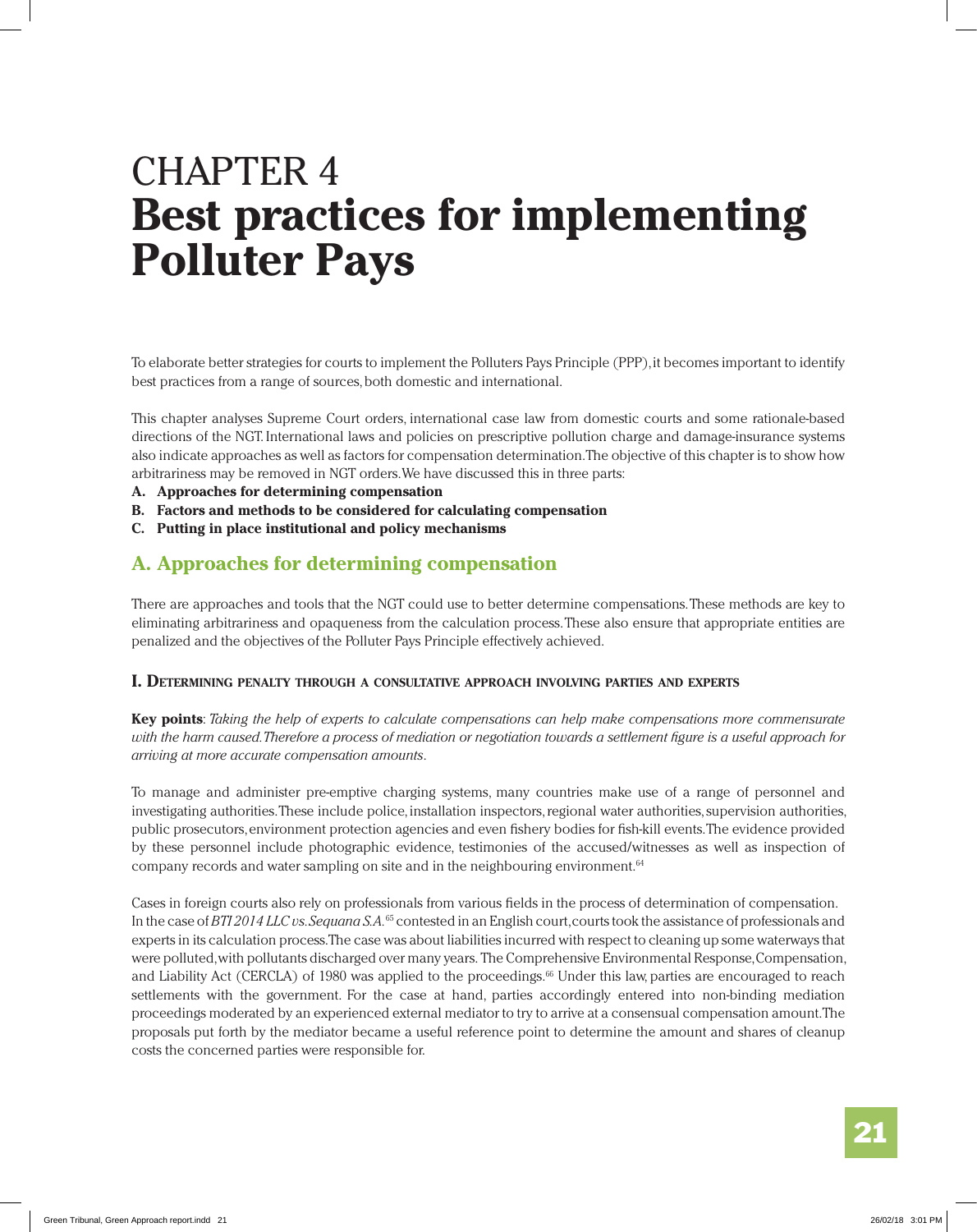Even while recognizing that the process of estimating damages is imperfect, the judges valued the process of discussion and involvement of professionals in differing capacities to arrive at a likely settlement figure that would ultimately be negotiated by the government. Although one of the experts was not qualified as a lawyer in USA, the judge accepted his suggestions on the basis that he had comprehensive and detailed knowledge of the legal situation. Further, the judges expressed their satisfaction with the proof that the vested parties had indeed convened and discussed compensation amounts despite there being no evidence at hand as to the exact method of arriving at the figure. Therefore the judges were concerned only with whether experts were knowledgeable and the parties had deliberated in a consultative participatory manner.

This approach clearly demonstrates a judicial deference to consultative processes between parties and experts, as well as a restraint from embarking on calculations the judiciary might not be suited to. For the bench, it was enough that the parties had engaged professionals to mutually agree on the terms of the compensation order—*'there is plenty of evidence, as I have described, showing the \$35 million figure being discussed. Although there are other figures also referred to, it was open to the management of the company in arriving at a best estimate . . . to conclude that \$35 million was the best estimate . . . there is no reason to doubt that the . . . figure of \$35 million was the best estimate of all those involved in calculating the provision on the basis that this was the likely settlement figure that would ultimately be negotiated with the Government'.*<sup>67</sup>

#### **II. Performing risk assessment**

**Key points***: Harm and risk assessments are a scientific and data-driven means of understanding the harm caused and therefore the compensations that would be commensurate.*

In order to impose a suitable compensatory order for environment harms caused that is appropriate, there has to be an understanding about the kind and nature of harms caused. This can be successfully done through a process of riskassessments.

Risk assessments are based on scientific data and depend on professional judgment based on scientific expertise. Because professional judgment is so important, specialized knowledge and experience in the various phases of risk assessment is required. The United States Environmental Protection Agency has provided guidelines that expound scientific processes to follow to understand harm caused to the environment as well as to people.

#### **i. Human-health risk assessment**

Human-health risk assessment is undertaken specifically to understand the nature and probability of adverse health effects on humans who would be, or currently are, exposed to contaminations. The purpose is to better understand the various health problems people would suffer from at different levels of stressors present in the environment. It helps policymakers better understand the human impact of pollution.68 Human-health assessments comprise three broad steps, including:<sup>69</sup>

#### • *Planning and problem formation*

A technically specialized group frames the issues sought to be answered as well as determines in a participatory manner the scope of the study. For instance, a meeting may be conducted to get inputs from a variety of stakeholders and compile main issues. Based on the issues emerging from the multi-stakeholder discussion, the body or committee that will be undertaking the assessment will frame a plan of action on how to tackle the stated problems, which factors to study and how to go about it.

#### • *Effects and exposure assessment*

Once the process is decided, a process of effects and exposure assessment is undertaken. Two parameters are assessed the health effect of hazardous substances, as well as the likelihood and level of exposure to the pollutant. The effects assessment describes how the likelihood and severity of adverse health effects are related to the amount and condition

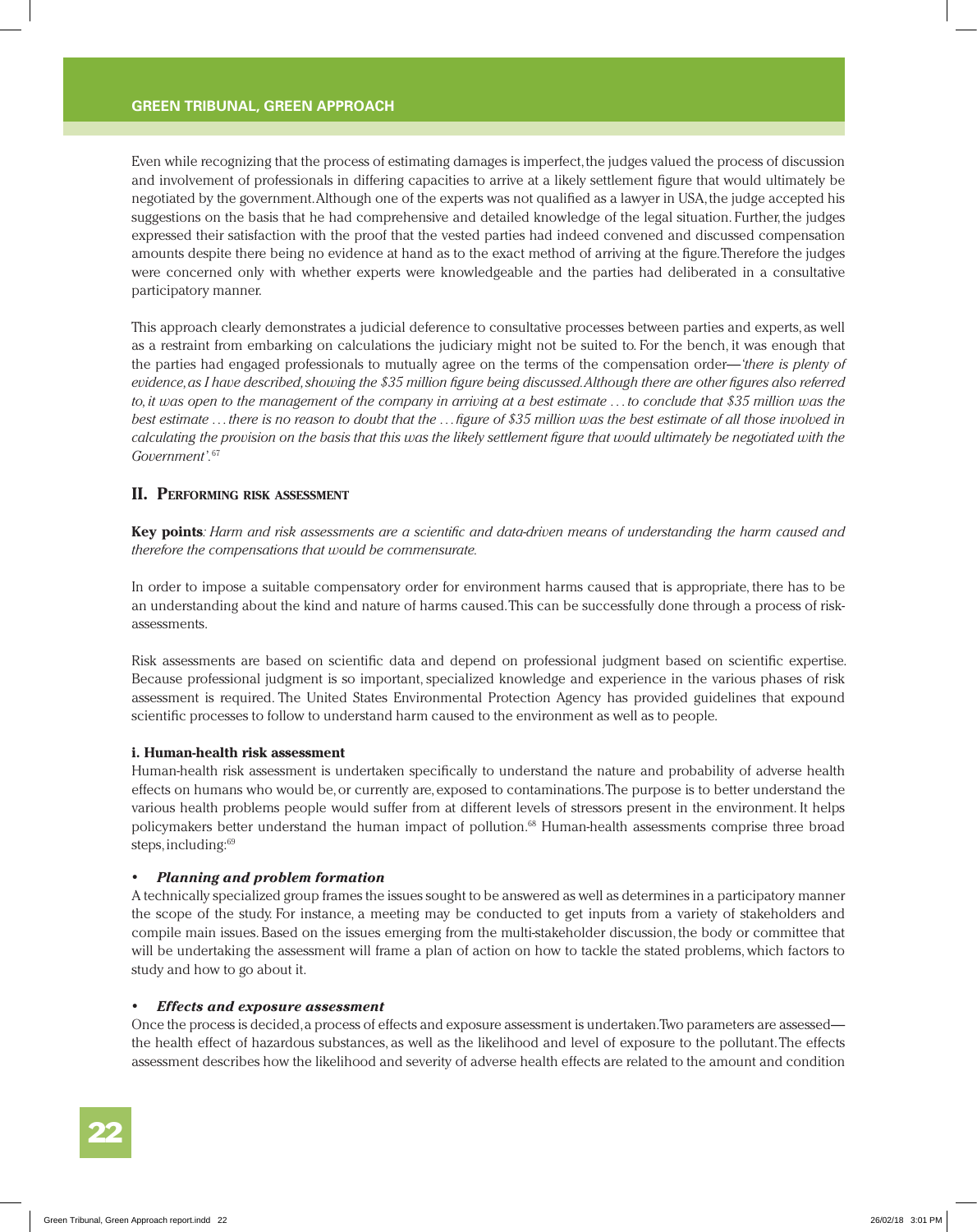of exposure to an agent. The exposure assessment on the other hand finds out how much pollutant is in the environment, as well as how many people are exposed or will be. This is typically undertaken through a field social impact study.<sup>70</sup>

#### • *Risk characterization*

This final step involves the integration of effects and exposure assessment to determine the risk. It provides a picture of the probability and likelihood of damage that can be caused to a demographic group by a specific amount of pollutant in the environment**.**

#### **ii. Ecological risk assessment**

Ecological-risk assessment is a scientific approach to determine the risks of an environmental harm by human activities. Common examples of ecological risks caused by humans include discharge of industrial effluents/chemicals, alteration of waterbodies and alteration of forest habitats. Depending on the evaluation, the costs that such harm bears can be estimated, and the party causing the harm can be penalized accordingly.

As in human-health risk assessment, ecological risk assessment comprises three major steps.71 Also as in human-health risk assessment, an interactive multidisciplinary team of professionals from various relevant disciplines should be developed to undertake a successful ecological risk assessment.

The three major steps of ecological risk assessment include the following:<sup>72</sup>

#### • *Problem formulation*

Information is gathered to help determine what (in terms of plants and animals) is at risk and what needs to be protected, what kind of data should be looked at, and the analysis required.

#### • *Analysis of exposure*

This is to determine what the factors that organisms (plants and animals) are exposed to are, degree of exposure, and whether the exposure is likely (or not) to cause adverse ecological effects. These factors are called the 'stressors'and can include chemical or physical factors. Adverse ecological effects may include a wide range of indicators ranging from mortality of organisms to loss in ecosystem function.

#### • *Risk characterization*

Risk characterization includes two major components—risk estimation and risk description. Risk estimation combines exposure profiles and exposure effects. Risk description provides information important for interpreting the risk results and identifying the level for harmful effects on plants and animals of concern.

### **B. Factors and methods for calculating compensation**

Specific factors assist the NGT, or any calculating authority, arrive at charges in calculating compensation with a scientific rationale and commensurate with harm caused.

No system for calculating compensation is complete without identifiable and consistent parameters. One may look to various systems to understand the parameters on which charges for pollution are computable. From a review of cases filed under the CERCLA73 legislation in the US, international directives and EU systems, specific solutions emerge for our domestic courts to take into account when determining compensation.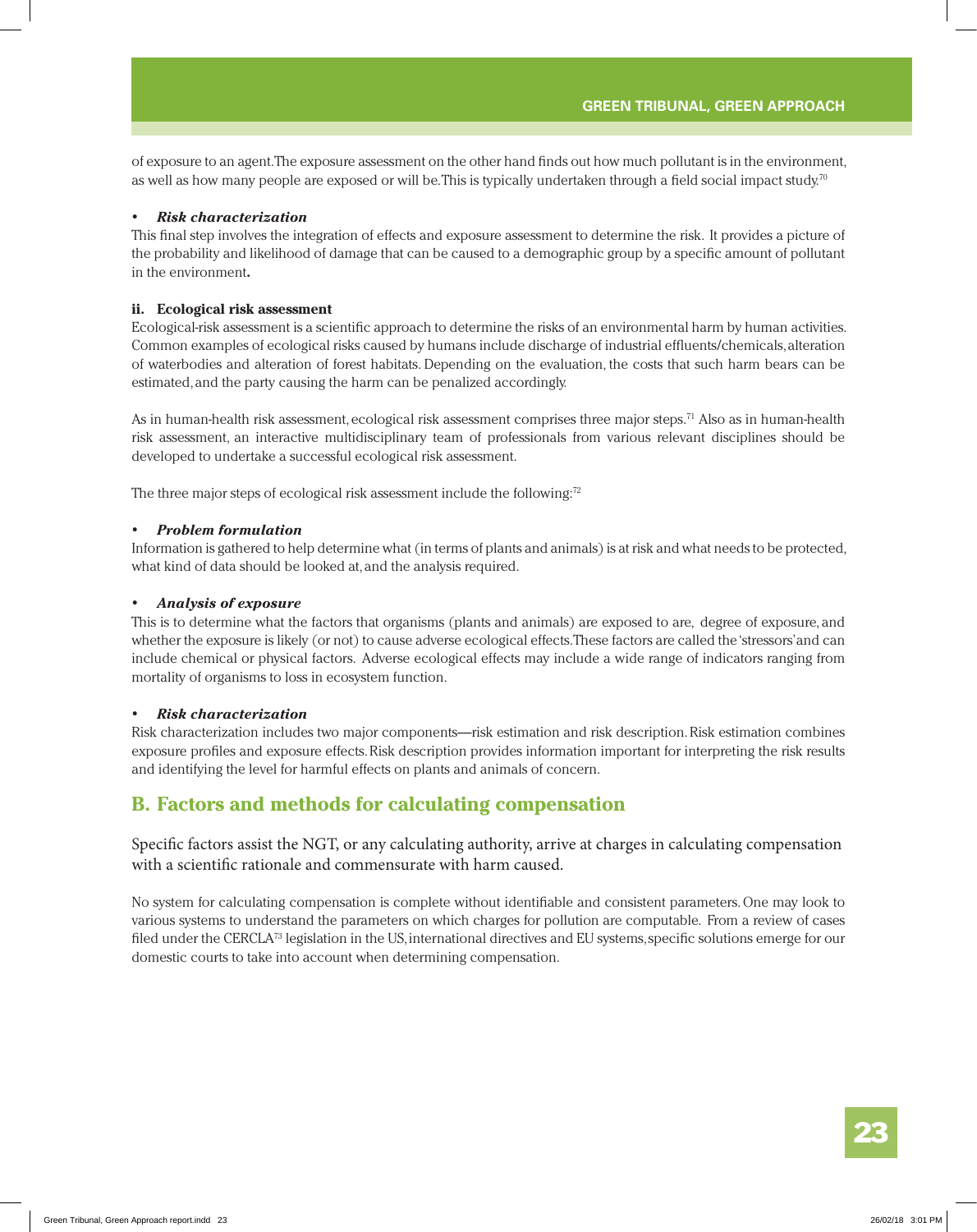#### **I. Technical factors**

**Key points**: *Charging policy systems from EU member states demonstrate technical factors used in calculating compensations.* 

The Water Framework Directive<sup>74</sup> passed by the European Union (EU) requires member states to abide by certain quality standards for waterbodies. Annex III of the Water Framework Directive suggests parameters to take into account when conducting an economic analysis. It indicates economic analyses that factor in aspects like the recovery costs for polluted waters, long-term forecasts of supply and demand for water, estimates of volume, pricing and costs associated with water services, and estimates of relevant investments in future water services.

Systems of EU member states also indicate well-distinguished pollution parameters to take into account in assessing pollution charges. The Netherlands' Water Act75 specifically imposes a charge on the amount of polluting substances discharged in the course of a calendar year. The unit of measurement is a 'pollution unit', defined in terms of fixed amounts of a chemical substance.76 These chemicals include gases, metals, chlorides and sulphates. With respect to metals, for instance, a pollution unit is defined as 1 kilogram of chrome, copper, lead and zinc. With respect to sulphates, 650 kilograms amounts to one 'pollution unit'.

According to Article 3 of the Waste Water Charges Act (Germany),<sup>77</sup> the charge depends on factors such as the noxiousness of water. This is 'determined on the basis of the oxidisable substances of phosphorus, nitrogen, organo halogens, metals mercury, cadmium, chromium, nickel, lead, copper and their compounds as well as the toxicity of the waste water to fish'. Germany's Effluent Charge Law (ECL) of 1976,78 also imposes charges based on pollutants like 'settlement solids', chemical oxygen demand, cadmium, mercury and toxicity for fish. It is specified in terms of pollutant per cubic metre or per tonne of product produced. Further, Article 20 of the newly amended Federal Water Act (19 August 2002) says that the compensations payable will be based on the extent to which the usage of the damaged property is hindered.

#### **II. Total pollution costs method**

**Key points**: *To determine the penalty for industries that have been operating without consents and violating pollution standards, total pollution costs (TPC) can be taken into account*.

As per scholarly sources, TPC combines the costs of abatement of environment pollution (or AC), and cost of pollution induced environmental damage (ED) within the range of different pollution (abatement) alternatives.

Therefore,  $TPC(z) = AC(z) + ED(z)$ , where z denotes the pollution level<sup>79</sup>

The Tribunal should harness the support of its expert members and external experts as required to determine AC and ED. The TPC should also reflect the cost over the period that the violation has been happening.

#### **III. 'Approximate cost of cleaning waste' method**

**Key points:** *Clean-up cost/remediation cost of pollution estimated to be incurred by authorities can be used to determine the liability of compensation. If multiple parties contribute to the pollution, apportionment is required.*

In *Beazer East, Inc. vs. The Mead Corporation*<sup>80</sup> case, a challenge was posed to a lower court's deliberations as to the share of the corporation's response costs to environmental pollution. Pertinent observations were made about factors to be considered in calculating compensations.

The factors considered by the original magistrate were indicated: '*The Magistrate Judge's proposed allocation turned chiefly on three factors: 1) volume of waste should be the pre-eminent equitable factor given CERCLA's over arching* 

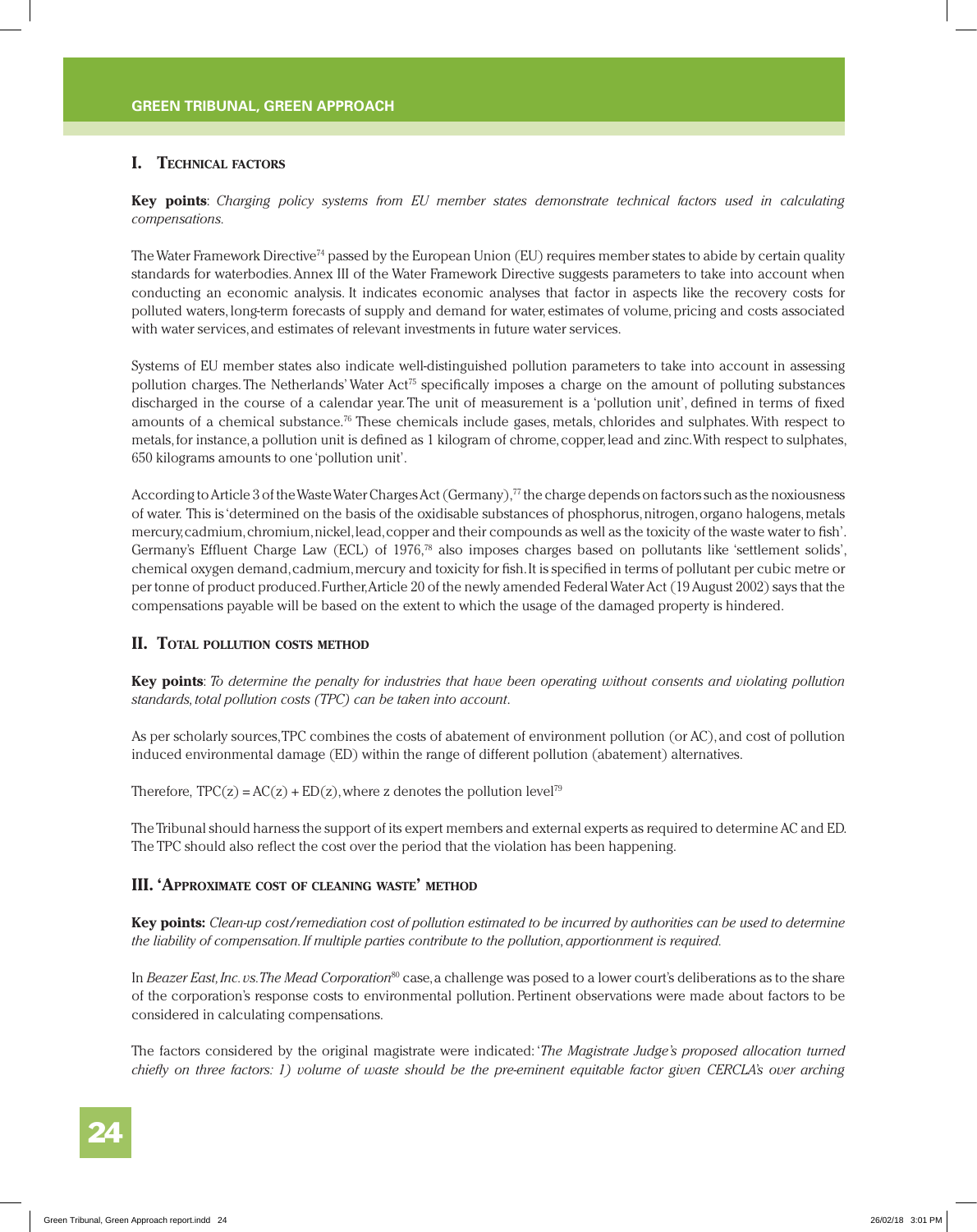*"polluter-pays" principle; 2) Mead was responsible for approximately 90% of the waste. In weighing these factors, only the second is reasonably related to a 'computation of damages.'*

The *USA vs NCR*81 decision elaborated further on this method. The court made pertinent observations about the factors to be taken into account by the judiciary in determining compensations. The case came to the court as an appeal from the NCR Corporation, challenging the interim obligations which had been imposed on it regarding cleaning up the Fox River which it had polluter at Wisconsin, USA.

Although the NCR corporation argued that they were responsible for a fraction of the sediment pollution caused in the river, the court said that this did not necessarily mean that the corporation was responsible for only that fraction of the cleanup costs. The judges took note of the fact that the real problem was the cleanup. They found that the sediment deposit contained toxins above a threshold level and were thus dangerous to human life and hence the entire river would need to be remediated.

'*It is impossible to draw a logical connection between the amount of oil each company discharged into the stream and the ultimate injury…it does not necessarily follow that NCR is responsible for only 9% or 6% of the cleanup costs. Even if all that were present in the river were NCR's contributions, the Lower Fox River would still need to be dredged and capped, because EPA has set a maximum safety threshold of 1.0 ppm of PCB. Anything above that amount is dangerous to human life and requires . . . remediation . . . Although the district court was focused on the cost of dredging (and NCR argues passionately that cost of remediation is a bad surrogate for harm inflicted), the court's analysis necessarily recognizes that a cubic yard of sediment would need to be dredged whether it contained 10 ppm or 100 ppm, because that cubic yard of sediment contains PCBs above the maximum threshold*.'

The court then said that even though cleanup costs on their own might not equal to the harm caused, they do indeed assist in approximating the harm caused by the pollution. Nonetheless, an evidence-based approach would always be preferable to an equity-based one.

*'Cleanup costs reflect the damage caused by the pollution. But we are not persuaded that taking into account remediation costs to approximate harm caused by pollution is so far off the mark. If EPA has determined that the harm from leaving a certain pollutant in the environment exceeds the costs required to clean up that pollutant, then under standard cost-benefit analysis we might think of clean-up costs as setting a lower bound for an approximation of the amount of harm. If other assessments of injury show that the costs of cleanup significantly exceed the expected benefits, that would require further investigation . . .The Court upheld a district court's rather rough, 'sua sponte' calculation of apportionment. But we do not agree with NCR that lower courts must always take such an approach. Such a rule would in essence replace an evidencebased apportionment calculation with a rougher appeal to equity.'*<sup>82</sup>

The case of USA vs. NCR was also about the process of apportionment of liabilities between multiple independent polluters of a river. In tackling the complicated question of dividing liabilities between two parties, the judges recognized that it must first be determined whether the harm at issue is theoretically 'capable of apportionment'.The judges said that the underlying findings of fact on which this apportionment will rest include the type of pollution at issue, who contributed to that pollution, and how the pollutant presents itself in the environment after discharge. Also, if the harm is capable of apportionment, the fact-finder must then determine how to apportion the damages between the parties.

European case law has demonstrated a similar approach. In the case of *the Queen vs. Secretary of State for the Environment and Ministry of Agriculture*83 (aka the Standley case), the issue for consideration was whether charges could be calculated on the basis of estimates rather than the actual waste generated. The Court reiterated that the costs of disposing of wastes should be borne by the polluter and that the Polluter Pays Principle was closely reflected in the principle of proportionality. Given that it is difficult to determine the precise volume of waste generation, the Court makes reference to the European Council Directive 2006/12 on waste<sup>84</sup> to advocate for national laws imposing a waste charging system

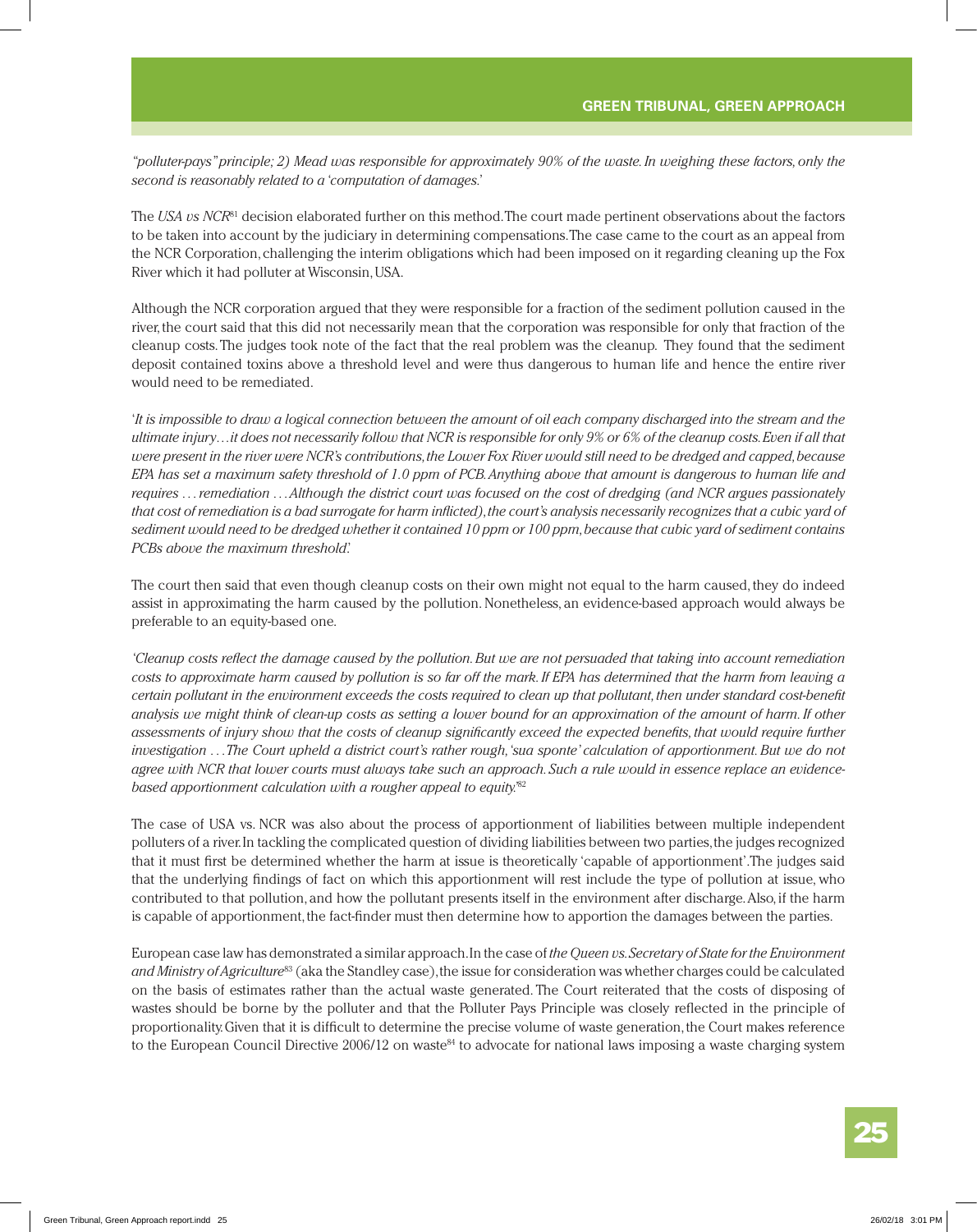based on estimations of the waste generated by the polluter. The system could use criteria such as (a) waste production capacity based on property surface areas and the use thereof, or (b) the nature of the waste produced.85

Citing from another case,<sup>86</sup> the court in Standley quotes *'the "polluter pays" principle does not preclude the Member States from varying, on the basis of categories of users determined in accordance with users' respective capacities to produce urban waste, the contribution of each of those categories to the overall cost necessary to finance the system for the management and disposal of urban waste*.'87 However, the judges were quick to clarify that this freedom of allocation is limited. They said that the polluter should not be burdened by costs which are 'manifestly disproportionate to the volumes or nature of the waste that they are liable to produce', thereby requiring that the cost is related to the volumes or nature of the waste that a polluter is liable to produce.<sup>88</sup>

#### **IV. 'Economic benefit to company resulting from violations' method**

**Key points**: *Evaluating the economic benefit resulting to the company because of violations is often more easily calculated. This amount provides a better estimation of the cost of avoiding such violation/pollution in the first place and thus makes the compensation impactful upon the company.*

The case of *United States of America vs. Allegheny Ludlum Corporation*89 case was brought to the appellate court by the Allegheny Ludlum Corporation (ALC), challenging the imposition of a civil penalty sum of \$8,244,670 for violating the clearance requirements of a legislation called the Clean Water Act (CWA). The court indicated a calculation approach that involved considering the economic benefit to a company resulting from violations of environment standards. The purpose of such a calculation is to identify the benefit enjoyed by the violator of pollution standards. This benefit is calculated by establishing the costs that have been spent and should have been spent, and then applying an interest rate reflecting the current value of avoided costs.<sup>90</sup> The court said that the case '*Section 1319(d)* of the CWA requires that *the District Court, when determining the amount of a civil penalty under the CWA, consider "the economic benefit (if any) resulting from the violation," so as to "level the playing field."'*

The court further went on to suggest approaches for the calculation of economic benefit. '*We conclude that there are two possible approaches to calculation of economic benefit: (1) the cost of capital, i.e., what it would cost the polluter to obtain the funds necessary to install the equipment necessary to correct the violation; and (2) the actual return on capital, i.e., what the polluter earned on the capital that it declined to divert for installation of the equipment. Because these factors are so variable, depending upon market conditions and the financial soundness of the polluter, we leave it to the District Court, in the sound exercise of its discretion, to decide which approach to apply and how to apply it (there are a variety of models) . . . In the course of this determination, we clarify that the proper method for determining economic benefit is to base the calculation on the least costly method of compliance.'*

## **C. Putting in place institutional and policy mechanisms**

The final section talks primarily about alternative policy structures that evolving jurisprudence should incorporate in order to ultimately achieve the objective of incentivizing polluters to minimize pollution.

In significant decisions of the NGT, judges have demonstrated the intention to set in place a more systematic approach to discourage potential polluters. This complies with one of the objectives of the Polluter Pays Principle, which is to discourage polluters from causing pollution. Instead of responding to specific issues, orders of the NGT could introduce more long-term interventions and be directed at pre-empting the harms likely to be caused.

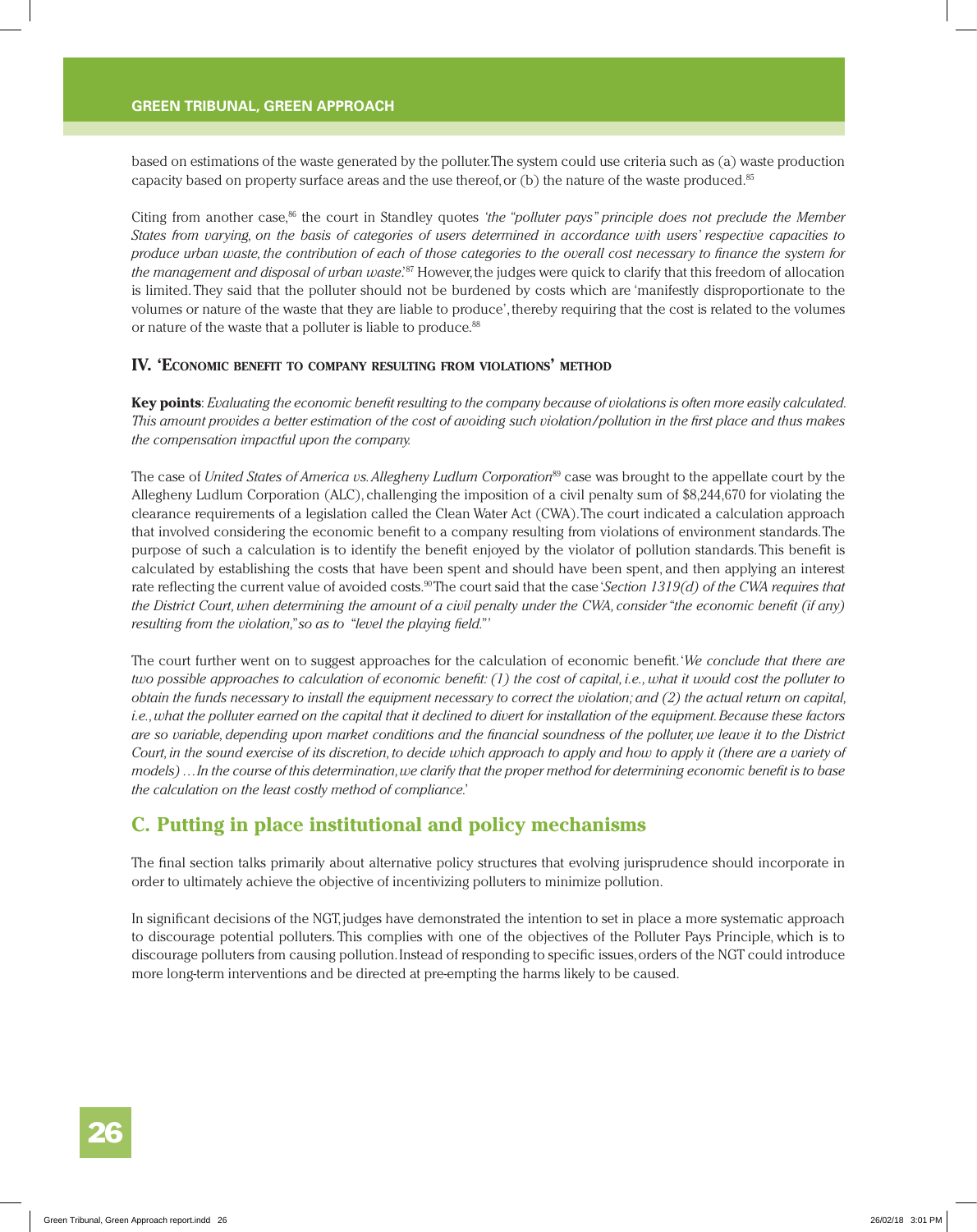#### **I. Introducing oversight mechanisms**

**Key point:** *Oversight mechanisms provide for communication between enforcement agencies and potentially responsible parties, and thus introduce accountability.*

Although the NGT Act 2010 provides for a centralized fund for compensatory orders, there is no oversight mechanism in place to ensure that court orders are complied with. The process of getting information about payments is unclear and arbitrary.

The CERCLA law (1980) of the USA, on the other hand, has systems to ensure compliance with financial commitments. Financial commitments ensure that a ready source of funds is available to efficiently deal with pollution damages. These commitments are called financial assurances (or FAs) and emerge from settlement agreements and unilateral administrative orders. A common FA mechanism is a trust fund wherein the potentially responsible party acts as a guarantor and a designated trustee holds funds to pay for EPA-approved cleanup expenses. Surety bonds and letters of credit are a form whereby the potentially responsible party provides an assurance that it would pay for cleanup work as and when it arises. Similarly, insurance policies, financial tests and corporate guarantees are other forms of FAs.91

With respect to oversight of these mechanisms, if a potentially responsible party (PRP) determines that it would not be able to meet its financial commitments, it is usually obligated to notify the US Environment Protection Agency (EPA). The EPA also has a monitoring role and notifies PRPs of non-compliance. Both PRP to EPA and EPA to PRP notifications initiate a limitation period before which alternative financial arrangements must be made by the PRP. It is also important to note the provision that if limitation periods are not complied with, penalties accrue.<sup>92</sup>

At instances, administrative authorities are also encouraged to maintain contact with personnel from the third-party authorities who would meet the PRP's financial obligations. They also ensure that contact information including name and address are included in settlement documents. The EPA is also authorized to request various types of information from the PRPs to facilitate cleanups including information about the ability of any persons to pay or perform the cleanup.<sup>93</sup> Section 104(e) of the CERCLA grants the EPA the authority to issue 'information requests', while Section 122 (e)(3)(B) of the legislation authorizes the EPA to issue administrative orders<sup>94</sup> as a means of demanding information.<sup>95</sup>

#### **II. Pollution charging systems**

#### **Key point:** *Charging systems are a useful way of encouraging polluters to find the least-cost method of compliance.*

A commonly used approach is that of pollution charging systems, which countries like Lithuania96 and Germany use. Explaining the benefits of charging systems, the Recommendation of the Council on the Implementation of the Polluter Pays Principle<sup>97</sup> says that pollution prevention is most effective when it achieves a desired improvement of environment quality at the least possible social costs. Such charges, if placed in the form of a comprehensive policy, would make charges relatable and commensurate to environment policy objectives. This incentivizes polluters to find cheaper treatment costs rather than incur charges for producing effluents. In effect, this pushes polluters to treat pollution at the least social cost as well as incentivizes them to continue pollution abatement. Alternatively, charges may be used to cover the costs of collective-waste treatment.

However, the problem with administrative approaches as a means of discouraging pollution is that they are less efficient since there is no incentive for companies to go beyond the minimal mandates in the law. They are also more costly as they involve significant investment, such as in law-enforcement personnel.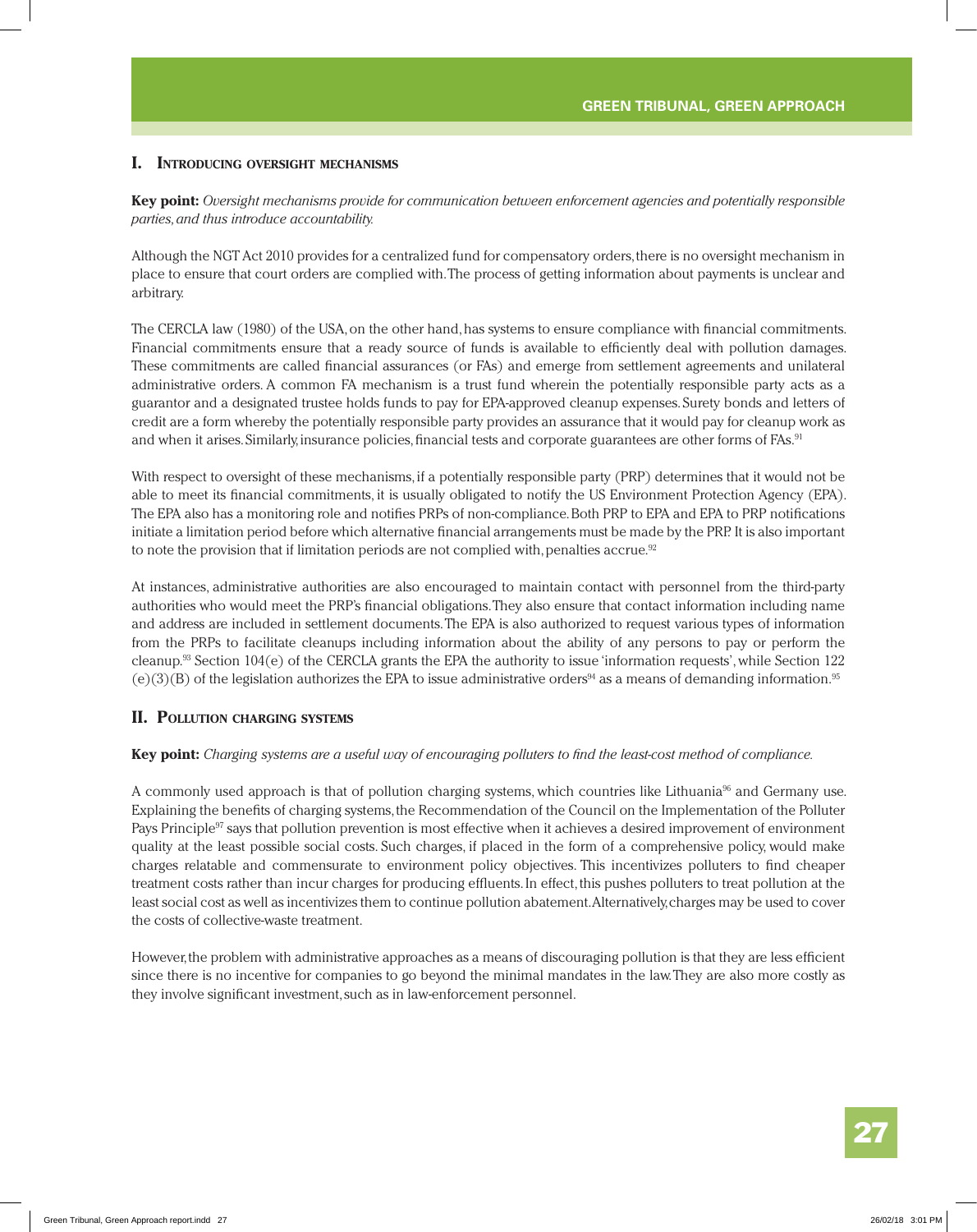#### **III. Market-based policy models to incentivize compliance**

**Key point**: *Market-based instruments include a variety of methods, such as recruiting private parties for waste management, trading pollution permits and honouring bank guarantees. They achieve the objective of the Polluter Pays Principle by incentivizing potential polluters to monitor themselves and so avoid pollution in the first place. As opposed to pollutioncharge systems, they are easier to monitor and much more efficient.* 

Given the hurdles of administrative approaches such as the charging-system approach, many countries have opted for market-based or incentive-based strategies to disincentivize pollution. These essentially form the nature of agreements between the private sector and the State. In Ireland, for instance, many municipal authorities have opted to engage private contractors for waste disposal since doing so is both administratively easier as well as cheaper.98 Another popular tool is that of emissions trading. These often involve a 'cap and trade' format, where an allowable limit is placed on emissions and tradable permits created up to the level of this limit. The idea is that the market trade in permits ensures that emissions cuts happen at the lowest possible cost, allowing the cap itself to be reduced every year.99 The USA is one of the countries to develop this to combat acid rain as early as 1990.100

Aside from emissions trading, other methods used are taxes and permits. Taxes are imposed on things like fossil fuels and carbon dioxide emission, while chargeable permits are granted for a certain level of pollution above which incremental costs incur.

The justification for market instruments is an economic one based on efficiency. As opposed to the traditional commandand-control approach, economic policies encourage polluters to find the lowest-cost methods for reducing emissions to avoid penalties and liabilities that could emerge. The Polluter Pays Principle was initially a principle of economic policy, a means to ensure that the polluter is responsible for the cost of pollution prevention. It was introduced in 1972 by the Organization for Economic Co-operation and Development (OECD) through a recommendation.101 Over time, it came to be commonly implemented by making polluters liable for payments in courts. Such a method, however, had to by definition be implemented only after the pollution occurred. In order to avoid the difficulties of imposing penalties after pollution, policy was introduced in some countries to incentivize compliance from beforehand.102

The idea of requiring states to establish financial security instruments is another market approach that seeks to delegate oversight powers and the responsibility of imposing compensations to executive government.103 It is also supported by Article 14 of the Directive 2004/35/CE of the European Parliament,<sup>104</sup> which allows member states to establish the financial security instruments they deem appropriate. These can include protections/compensations against pollution to the victims, based on promises or guarantees made by corporate entities seeking to embark on a potentially hazardous enterprise. The NGT has already allowed SPCBs to require polluters to submit bank guarantees as a condition for complying with directions.105 However, in order to better ensure that potentially responsible parties meet their liabilities, there are a wider range of financial instruments in the CERCLA law. Permissible assurance mechanisms include trust funds, letters of credits, surety bonds and others.106 Moreover, both settlement agreements and administrative orders provide authorities with the option of requiring financial assurance even when there is mere apprehension of imminent and substantial endangerment to human health of the environment. Therefore, financial assurances are not limited only to cases where the pollution has already occurred.107

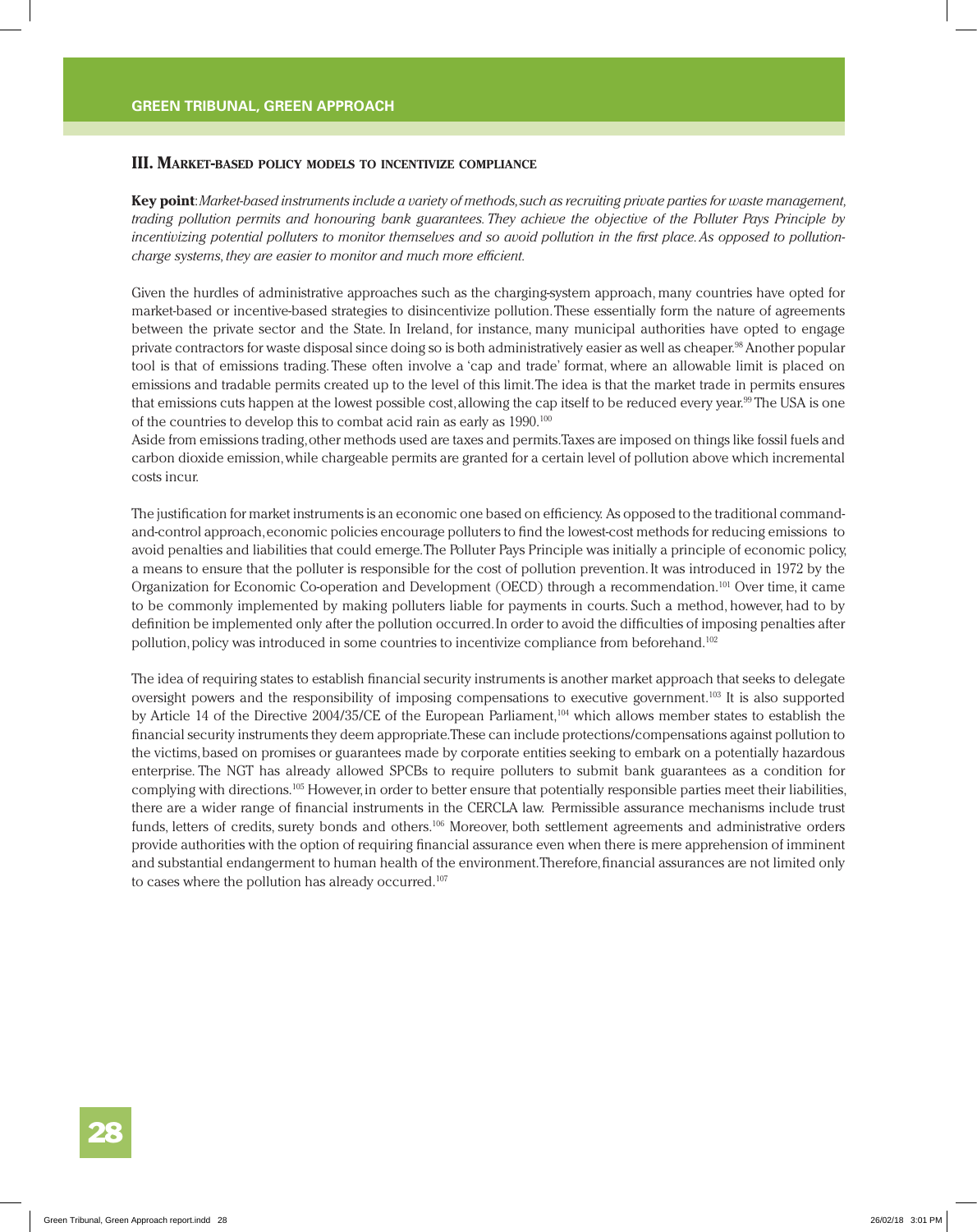## CHAPTER 5 **Conclusion and recommendations**

Few people will disagree with the proposition that those who cause damage or harm should also pay for the damages. It appeals directly to our sense of justice. The Polluter Pays Principle also evokes a sense of confidence among the community about the delivery of justice when an industry or individual is made to pay for environmental harm.108

As evident from the review of cases in this report, in recent times the Principle has been used as a key instrument by the NGT to tackle various environmental nuisances as well as its impact on people. The Tribunal has used this instrument primarily in three ways—to impose a direct penalty on the polluter after the incident, to draw out a structure of fines and taxes for future pollutions and, in a few instances, to direct the state to more long-term policy instruments to internalize the costs of environmental pollution.

## **A. Concerns regarding NGT decisions**

There is no doubt that the Principle remains the cornerstone for adjudicating on environmental violations. However, as seen from the analysis of NGT cases, important concerns remain about the decisions of the NGT. To summarize, the key concerns are as follows:

### **I. In determining penalties, clarity and consistency is lacking**

The biggest problem with the penalties/compensation costs imposed by various benches of the Tribunal is that there remains a lack of clarity on how the penalty amount has been determined.

#### **i. No scientific method**

Though the decisions sometimes provide explanations, specific methods are rarely provided for how an amount has been arrived at. The lack of such clarity can render the NGT's order subjective.

#### **ii. Guesswork**

Equally problematic is the reliance on guesswork, which makes the Tribunal's orders seem arbitrary. This is evident in the matters of Ganga pollution from industrial sources. The reliance of guesswork and lump-sum penalties imposed is peanuts when compared to company turnovers.

#### **iii. Reliance on inappropriate case-precedent**

Even in cases where it was noted how the specific amount was determined, the derivation remains inappropriate. This is particularly true for cases where project developers start work violating requirements of statutory clearances. In such cases, the penalty amount determined on the basis of 5 per cent of project cost remains problematic as it is not the appropriate parallel. The Tribunal also relied on two major cases of the Supreme Court while determining the penalty for developers in cases of clearance violation—the Goa Foundation judgment and the Sterlite judgment. Drawing parallels to both these, as discussed, does not suffice in the cases.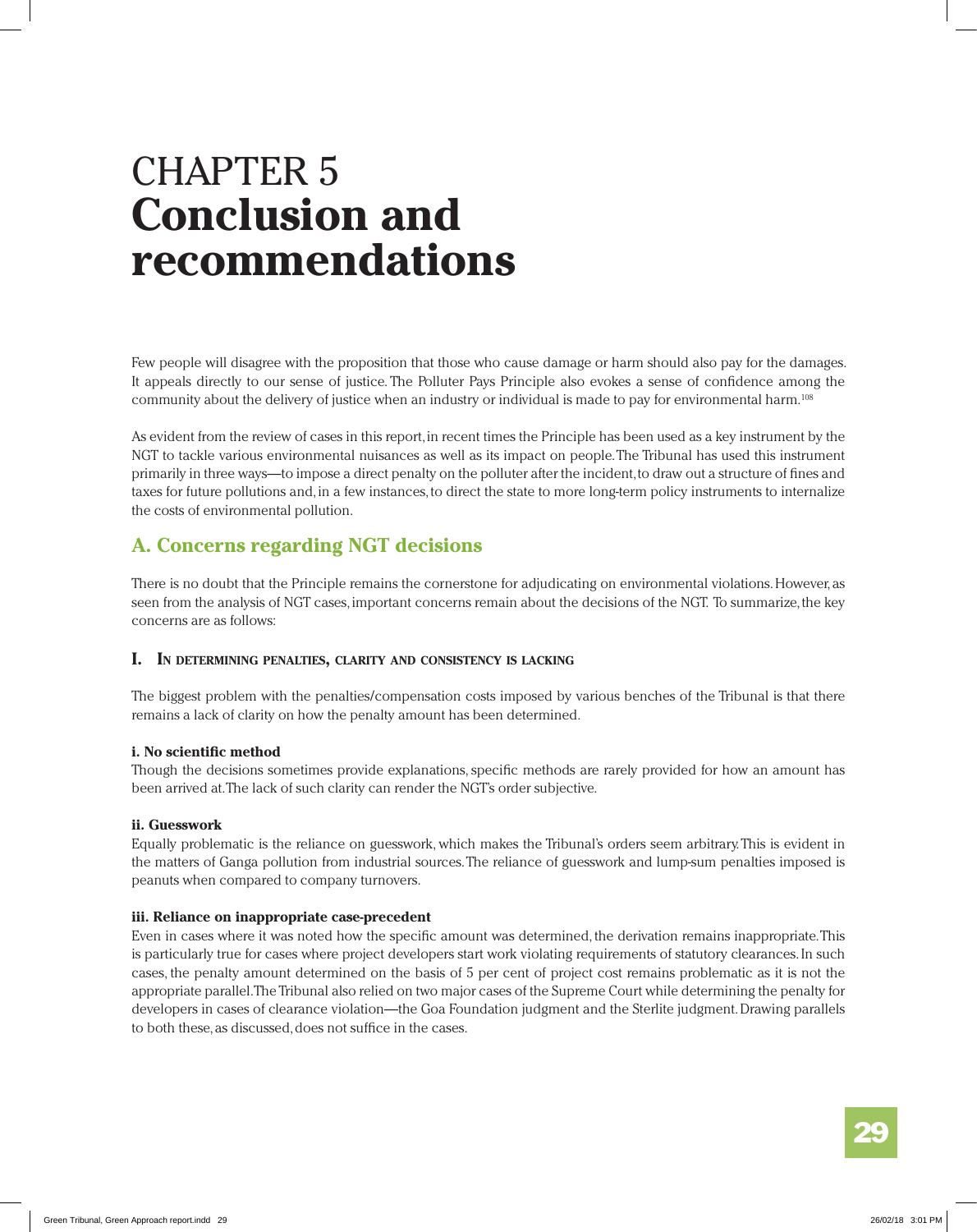#### **iv. No consistency**

There is also lack of consistency in using a rationale for determining penalty. For instance, while the NGT has sometimes used 5 per cent of the project cost to determine the penalty amount for the company, similar criteria have not been used when the Western bench of NGT observed EC violations for Adani's port activities in Hazira. In fact, there was no clear estimate provided for how the penalty amount has been arrived at. Similarly, at variance with the logic of 5 per cent of the project cost, the Southern bench of the NGT noted 10 per cent of the annual turnover of the company as the penalty amount. while deciding on cases for EC violations,

#### **II. Inconsistency in complying with orders ensures that the purpose of Principle is not achieved**

#### **i. Delayed payments**

In several cases, the NGT has imposed an initial fine/provisional penalty and then constituted a Committee to investigate the situation further. The final amount is adjusted following the Committee's observation. The initial amount is typically asked to be paid within three to four weeks of pronouncement of the NGT's order. However, in almost all the cases the industry or individuals have never made a payment until the submission of the Committee's report as, for example, in the cases of Forward Foundation and S.P. Muthuraman. For others, payments were stalled because the NGT orders were challenged at the Supreme Court.

#### **ii. Low deterrence value of penalties**

There also remains uncertainty about the adequacy of the penalty amount. Even if on the face of it the imposed sum seems high, such understanding is barely qualitative and the penalty can be grossly inadequate. This is clearly evident from the analysis of Ganga pollution cases caused by sugar and distillery units. The adequacy question also remains for compensating communities affected adversely by project activities.

While deliberating on matters using the Polluter Pays Principle, the NGT, as can be seen, needs to take the aforementioned concerns into account.

### **B. Recommendations**

Compensatory orders must ultimately achieve the objectives of the Polluters Pays Principle. Besides ensuring that parties pay for the environmental and ecological harm caused, developers/companies have to be effectively deterred and affected communities be delivered justice. This requires that the NGT follow and ensure an effective and rational process, right from determining compensations to executing payments and further when pre-empting future harms.

Based on our analysis of NGT cases (see *Chapter 2*) and best practices (see *Chapter 4*) of the Polluter Pays Principle, the recommendations for the NGT to employ to better realize the objectives of the Polluter Pays Principle are divided into the following four categories:

#### **I. Methods for determining compensation**

- **II. Factors to be considered for calculating compensation**
- **III. Utility of centralized payments and monitoring of fund utilization**
- **IV. Employing an activist approach to create alternative systems that can pre-empt potential pollution**

#### **Methods for determining compensation**

#### **I. Arbitrariness needs to be avoided in determining compensations**

The Tribunal must avoid any possibility of arbitrariness for determining penalty or environmental compensation. While making the polluter pay is important, the penalty should not just be a lump sum amount or appear to be arbitrary.

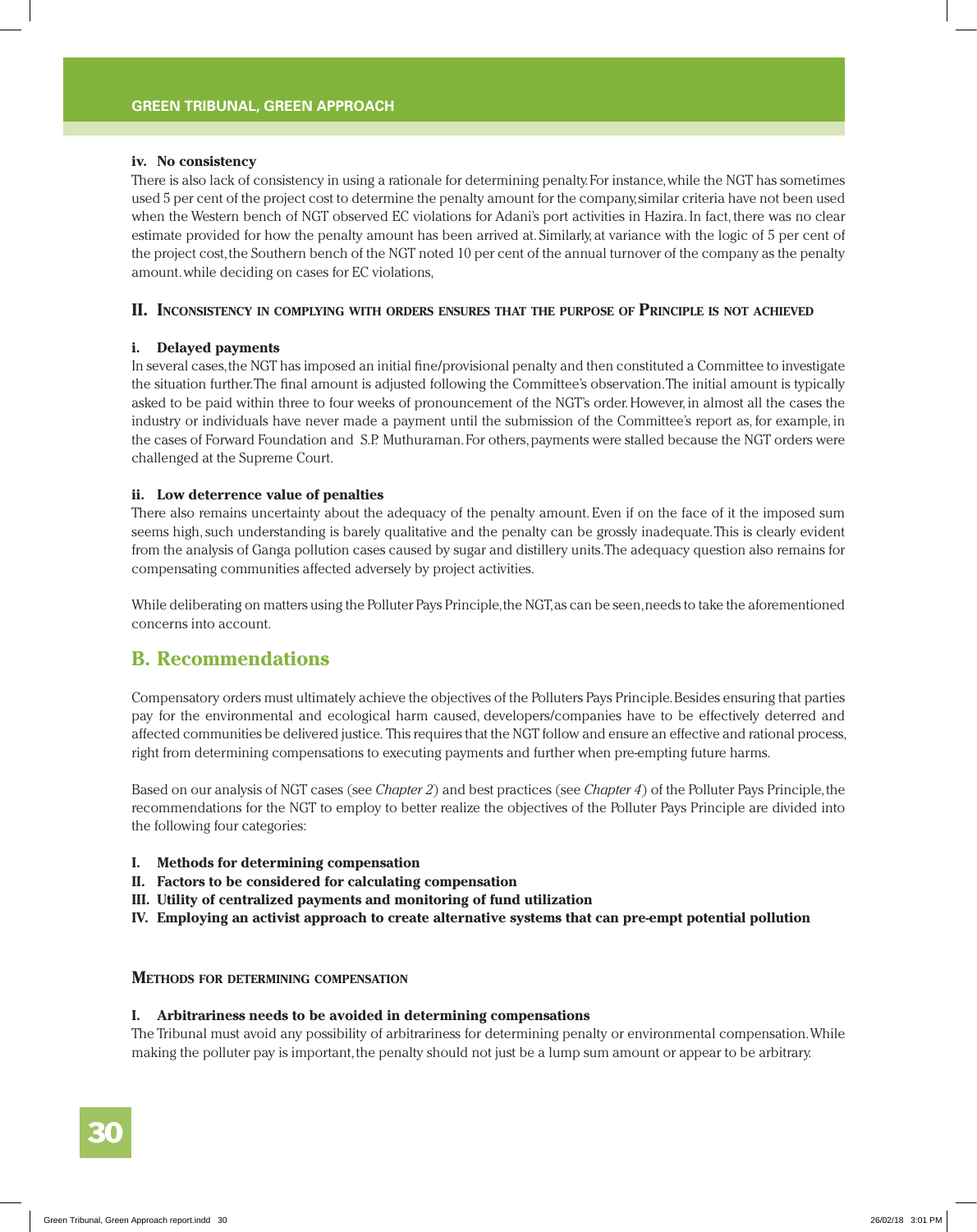The Tribunal in some cases has demonstrated awareness of the danger of arbitrary application of the Polluter Pays Principle. In 2012, the bench chaired by A.S. Naidu, then acting chairperson of NGT, had cautioned against applying the PPP arbitrarily. In the matter of *Hindustan Coca Cola Beverages Pvt. Ltd vs. West Bengal Pollution Control Board*, the bench while discussing poorly contemplated penalty imposed by the SPCB on the industry brought up the issue of the Polluter Pays Principle. The bench of A.S. Naidu and G.K. Pandey (expert member) in their judgment dated 19 March 2012 noted that '*before applying the principle of "polluter should pay", an authority has to first ascertain and determine the damage caused by the polluter and the amount which is necessary to rectify the damage. Even otherwise the amount so realized is required to be utilized for the purpose of restoring the environment and not otherwise. On the absence of such assessment, it would not be justified to arbitrarily direct a person to deposit a lump sum amount*'.

This approach should reflect in all future decisions of the NGT and it should be ensured that such uncertainties and arbitrariness do not underlie compensation calculations.

#### **ii. The Tribunal should defer to consultative processes**

An increasingly consultative approach should be used in determining compensations. The judiciary could allow parties to negotiate a settlement amount while retaining only oversight of the process to ensure that the parties are equally represented and that due diligence is maintained. If no solution or settlement is arrived at, the Tribunal could embark upon deliberating the compensation amount. However, allowing parties to first negotiate their own terms of settlement allows for more acceptable solutions.

#### **iii. Experts should be relied upon to help calculate penalty**

The NGT panel contains expert members since one of the objectives of creating the Tribunal was to lend technical expertise to deliberations on environment matters that often require scientific assessment. There is need, therefore, for a proper process to emerge. Experts from relevant fields are important at various stages of the compensation process. For one, experts like police and other officers provide data and evidence necessary for any sort of environment impact assessment, including photographs, documents, testimonies etc. Secondly, scientists are better suited than judicial professionals to undertake risk assessments to understand the detailed and future impact of pollution on humans and ecosystems. Thirdly, experts assist in complicated economic analyses or mathematical calculations inherent in determining a proper compensation amount.

In fact, in some cases the Tribunal has considered that a Committee be setup to investigate a matter and determine the quantum of damage and penalty amount. In many of these cases, the suggestions of the expert committee were not relied upon. Instead of setting up the Committee after imposing an initial fine, the NGT should set up the Committee in the very beginning and determine the final penalty based only on these expert observations and recommendations. This will not only bring about preciseness in the penalty/compensation awarded, but will ensure parties do not wait indefinitely to make the payment.

#### **II. Factors to be considered for calculating compensation**

#### **i. Technical factors should be used**

Given the type of cases the Tribunal typically has to deal with, general benchmarks can be developed as precedent for different cases. For pollution cases, cleanup costs or total pollution costs could be used as factors to evaluate damage caused and the compensation amounts. Similarly, for violation of clearance cases, the benefit accruing to the company by dint of violations should be looked at to evaluate penalty.

#### **ii. Quantitative estimate of damages should be undertaken**

Although it is true that determining the penalty amount with exactitude is not possible even with the use of technical criteria, it is enough that at least some determination is done. This determination should be a quantitative estimation. In most cases, an approximate calculation or method can be followed. With the expertise the NGT has and with the support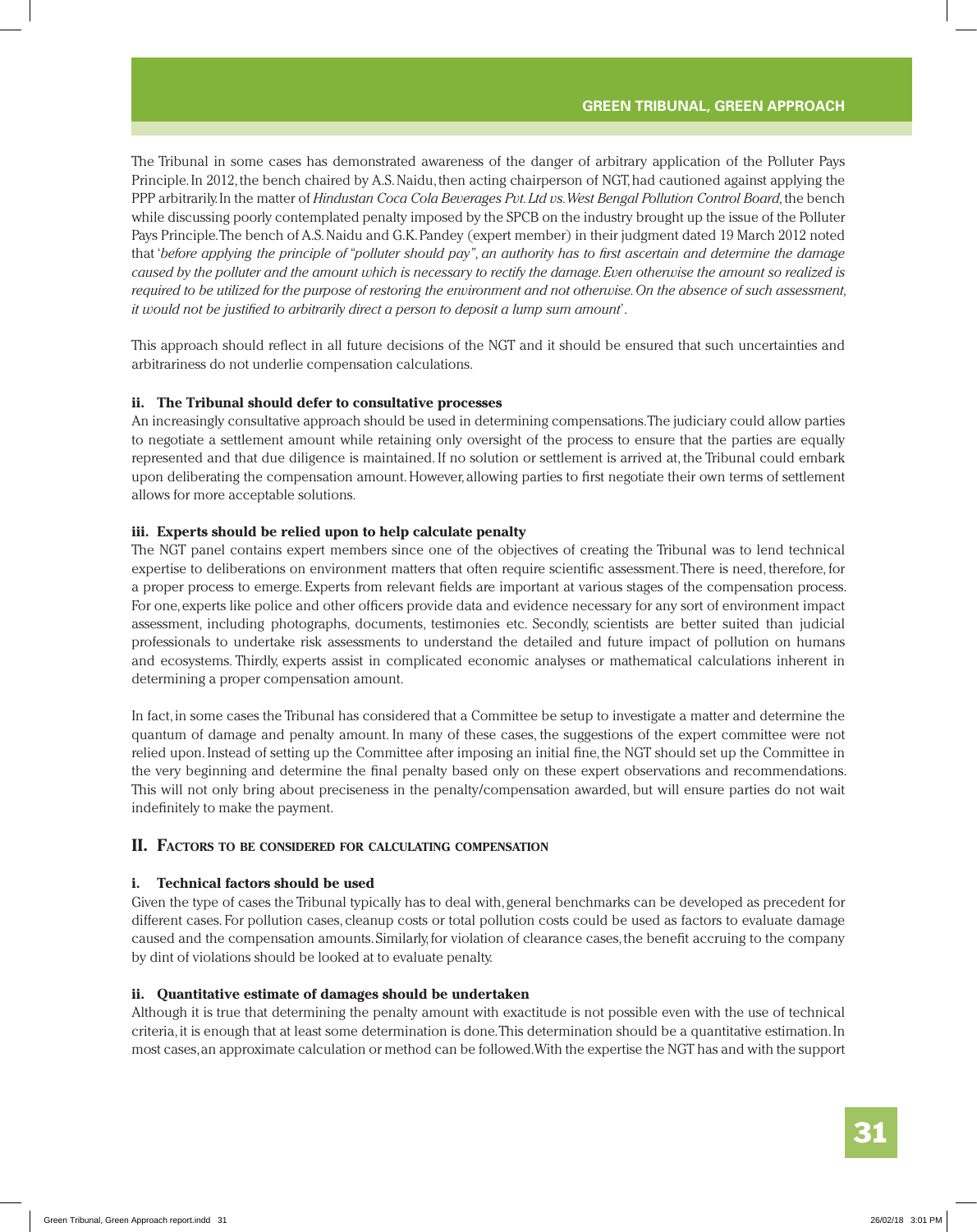of various experts in the concerned fields, an approximate evaluation can be followed. Even if not exact, the focus should be on having a quantitative estimate of damages or loss.

#### **iii. Penalties should be sufficient to deter industries from polluting**

The other important point to keep in mind is that the penalty or compensation amount should meet the purpose of the Polluter Pays Principle. The Tribunal must thus ensure that the penalty imposed has sufficient deterrence value. Otherwise the penalty will just remain as a slap on the wrist, and even if the industry concerned has to bear a cost, such a measure will fail to create deterrence for hundreds of other industries who can potentially contribute to environmental harm. The penalty must therefore be adequate and not merely marginal.

#### **III. Utility of centralized payments and monitoring of fund utilization**

#### **i. Compensation amounts should be deposited in ERF**

As mandated by the NGT Act, all compensations should be deposited with the Environment Relief Fund (ERF). The NGT in many instances has been directing the money to be directly deposited with authorities who are to undertake the final disbursement or utilization of the money. This is akin to fast tracking of the process with the added casualty of reducing accountability as the legal authority (ERF) is bypassed. A centralized repository to deposit the money is important for proper accounting and audit purposes of fund disbursement and utilization.

#### **ii. Orders should be clear and comprehensive**

One approach is for orders to ensure that payments are mandatorily made into the ERF rather than various other entities such as the State Pollution Control Boards or District Collectors. Clear directions need to be given as to *how* and *by when* the money is to be paid into the fund. Further, clear direction must be provided about the *manner* and *purposes* for which the money is to be used.

#### **iii. Oversight mechanisms need to be introduced**

To improve accountability for the money deposited in the ERF, oversight mechanisms should be introduced to ensure that polluters make payments. Our follow-up on ERF payments demonstrated that there is no information forthcoming on payments in many cases.109 Companies directed to pay into the fund often did not do so and there is no accountability about why this is so. The model of the CERCLA oversight process demonstrates that both the polluter and monitoring agency have the responsibility to provide information on time and demand information relevant to compliance. The rules also require that clear contact information of third-party guarantors are provided so as to facilitate follow-up. Failure to comply with limitation periods for depositing money also invokes penalties.

Similarly, in the Indian context, a system could be introduced whereby the designated fund manager is required to remind polluters to deposit the required amounts in the ERF. An obligation could be imposed on the polluter to inform the fund manager about their ability or inability to make a payment (see *Chapter 3, A*).

### **IV. Employing an activist approach to create alternative systems that can pre-empt potential pollution**

Alternative policy structures should be developed by evolving jurisprudence in order to ultimately achieve the objective of incentivizing polluters to minimize pollution. Courts have a role to play in this larger movement through the orders and directions that they make.

Given the growing burden of pollution from various sources, the need of the hour is to use market instruments to incentivize pollution reduction at the front end rather than dealing with it at the end of the pipe. Since legislation and policy formulations can take time, the courts in the process should adopt an activist role in pre-empting and therefore preventing damage to the environment. This includes introducing long-term solutions that achieve the purpose of the Polluter Pays Principle by discouraging polluting activities. These may be done by passing orders that lay down guidelines

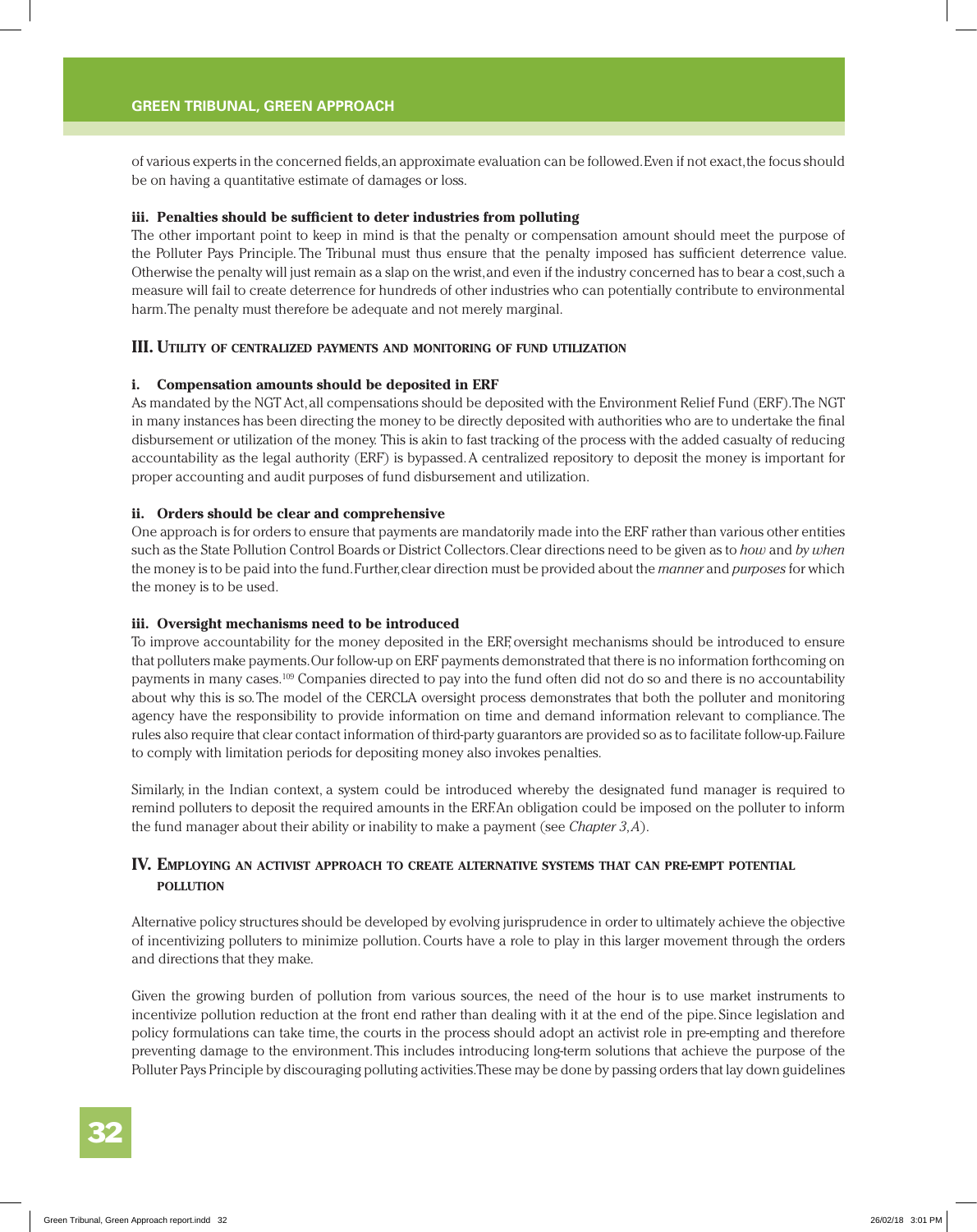that indicate how polluting entities will compensate victims of pollution based on a reference or standard based on proportionality. Security instruments may also be laid down and market-based instruments introduced.

In this regard, the NGT has delivered some decisions, such as imposing a charge on vehicles entering Delhi and on vehicles passing through Rohtang Pass. Orders like these will not only help internalize the costs of pollution, but can potentially also create long-term deterrents to unnecessary pollution. However, as we have seen, stop-gap orders can cause implementation- and execution-related problems.

Framing objectives and thereby compelling states (or concerned authorities) to come up with their own systems,might therefore be more sustainable. It will also help authorities move away from just a command-control approach for dealing with environmental pollution on a case-to-case basis. For this, the NGT needs to make relevant directions to the state (or concerned authorities) after consulting with them on the best possible way forward.

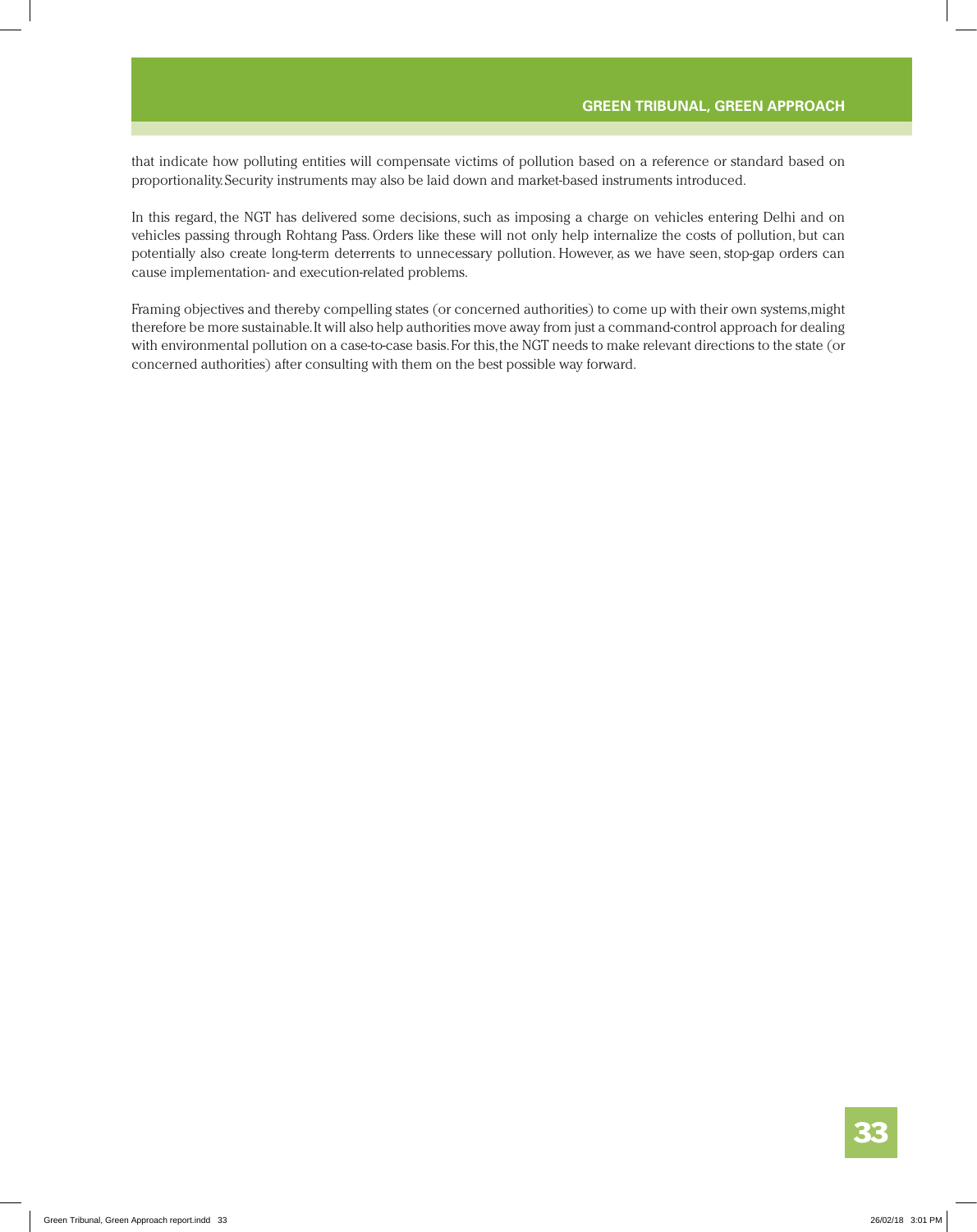## **Annexures**

## **Annexure 1**

### **NGT COURT CASES**

**A. Project activities carried out without obtaining the required permissions for work (i.e. environmental or forest clearances) affecting environment and ecology**

#### *Case #1 Forward Foundation vs. State of Karnataka*

The principal bench of the NGT chaired by Justice Swatanter Kumar slapped on 7 May 2015 a fine of Rs 117.35 crore and Rs 22.5 crore on two companies, Mantri Techzone Pvt. Ltd and Core Mind Software and Services Ltd respectively. The amount, as noted by the NGT, is equivalent to five per cent of the project cost. At the time, the NGT had further noted that the developers have to pay the stipulated amount 'at the first instance compensation for their default' and the final amounts for restoration of environment and ecology would be determined by the Committee based on their observations.

The penalty was imposed on the companies for unauthorized constructions in a Special Economic Zone (SEZ) project by Mantri Tech Zone Pvt. Ltd and another project by Core Mind Software and Services Ltd. The bench observed that the companies had commenced development work of a large mixed-use SEZ before obtaining Environmental Clearance (EC) and also failed to comply with EC conditions later. It was further noted that the project fell in the ecologically sensitive land between the Agara and Bellandur Lakes, exposing the entire ecosystem to the major threat of degradation and damage. Development activities also encroached on wetlands and storm-water drains. The order of the NGT came in the wake of a complaint filed by the Forward Foundation, a Bangalore-based charitable Trust, Bangalore Environment Trust, and Praja RAAG and Citizen's Organization of Bangalore.

The bench also formed an eight-member committee, with the Member Secretary of the Karnataka State Pollution Control Board (SPCB) deputed as convener of the committee. When the Committee gave its report to the NGT, however, the Tribunal expressed frustration with the committee's observations and deemed the report to be unfit for determining the final penalty. In its order dated 10 September 2015, the NGT referred to the report as *'vague'* and incomplete in many other aspects*.* Following this, it was decided that the NGT's own expert members would investigate the matter on ground, during which the 'committee' members would be present.

The company in the meantime had appealed before the NGT to reduce the penalty amount, but not to effect. In its order of 4 May 2016, the bench decided to stick to the fine as was imposed, noting *that the environmental compensation imposed upon the company 'calls for no variation'*. The fine for Core Mind was however reduced from 5 per cent to 3 per cent of the project cost, making the payment amount Rs 13.5 crore. This followed the observation that the company had not commenced any actual construction but carried out various preparatory steps.

#### **Case # 2:** *S.P. Muthuraman vs. Union of India (OA No. 37/2015);* **along with** *Manoj Mishra vs. Union of India*

In 7 July 2015, the Principal bench of the NGT imposed a total fine of about Rs 76 crore on seven builders in Tamil Nadu for undertaking unauthorized constructions. The developers were observed to be carrying on the activities on

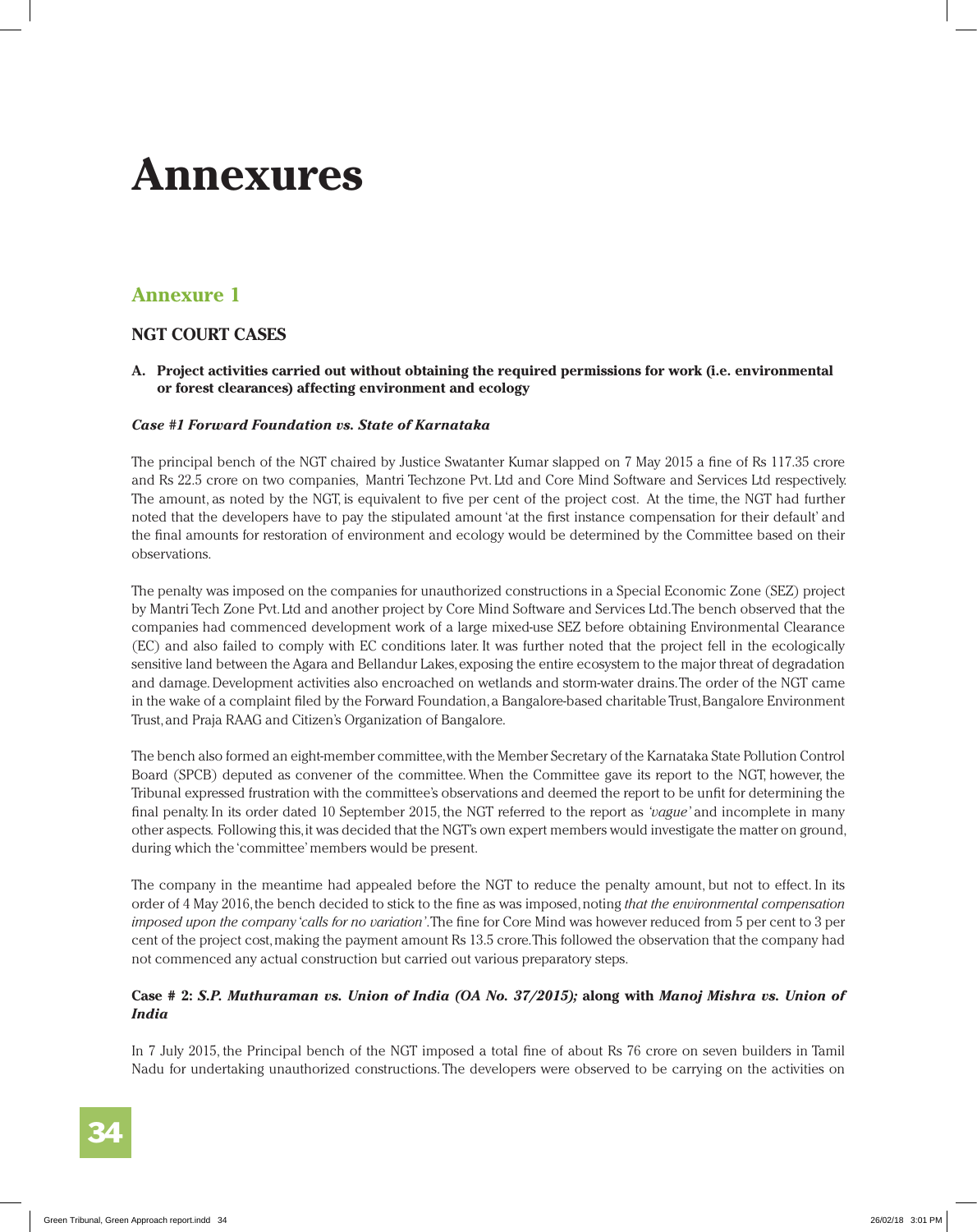the basis of ex post facto ECs. This was made possible through two Office Memorandums (OM) of the MoEF&CC dated 12 December 2012 and 27 June 2013. In its deliberations,110 the NGT considered these two OMs to be ultra vires to the Environment Protection (EP) Act of 1986 and the EIA Notification of 2006. Quashing the OMs, the developers were also asked to pay.

The seven developers were Y. Pondurai (Rs 7.4 crore), Ruby Manoharan Property Developers (Rs 1.8 crore), Jones Foundations (Rs 7 crore), SSM Builders and Promoters (Rs 36 crore), SPR and RG Construction (Rs 12.6 crore), Dugar Housing (Rs 6.9 crore) and SAS Realtors (Rs 4.5 crore). Individual fines were determined as 5 per cent of the project cost. This was noted as an initial compensation amount that was stipulated '*to prevent further damage to the environment on the one hand and control the already caused degradation and destruction of the environment and ecology by these projects on the other hand'.*111 The Tribunal also made reference to the Forward Foundation matter.

At that time the NGT also constituted a Committee comprising the Member Secretary of SEIAA, Tamil Nadu (TN), Member Secretary of TNPCB and other relevant officials to assess the ecological and environmental damages caused by the developers. The Committee was also asked to investigate the pollution-control measures that the developers had undertaken (if any) and submit a comprehensive report.

The initial penalty amounts remained unchanged on submission of the report. As informed by MoEF&CC officials and understood from subsequent NGT orders, the Committee made primarily qualitative observations. These were related to issues such as illegal and unauthorized activities carried out by developers, ecological and environmental damage by the projects, alteration of land use and its effect on natural topography, installation of sewage treatment plants (STPs) and anti-pollution devices, discharge of effluents and other untreated waste, use of energy-efficient devices, violations of conditions of statutory permits etc.112

Observing similar violations about carrying on development activities on the pretext of ex post facto clearance, the NGT on 10 July 2015 also imposed a fine on Akshardham Temple authorities for expansion activities on the Yamuna floodplains in Delhi. The amount noted was 5 per cent of the expansion project cost.<sup>113</sup>

#### **B. Violations of clearance conditions impacting ecology and environment**

#### *Ajay Kumar Negi vs. Union of India*

While no particular method was specified about how the Tribunal arrived at the amount of Rs 5 crore, reference to certain cases indicate that the amount was quoted based on the 'magnitude, capacity and prosperity of the unit' which are viewed as 'the relevant considerations for determining the extent of the liability'.114 The NGT further indicated the amount to be 'an initial deposit for environment conservation subject to final adjustments'. The final compensation amount will be used for restitution and restoration of environment and ecology, and also payment to people who have lost livelihoods because of cutting trees.

The bench also constituted an expert committee comprising the Additional Chief Secretary of Environment and Forest of Himachal Pradesh, Member Secretary of HP PCB and other officials to develop a comprehensive report on the matter. The Committee was specifically asked to look at compliance of forest and environment clearance conditions, tree felling, compensatory afforestation, biodiversity conservation and management plan etc.

However, when the Committee submitted its report, the imposed amount became contestable. The observations of the report indicated that the cost imposed by the NGT was not the right measure when ground realities were considered. The company thus contested the fine. As noted by the Tribunal on 4 April 2016, the company had said that '1897 trees were felled as compared to estimated felling of 4815 trees and there is no possibility of further damage as per the observations made by the Expert Committee'. The Committee also noted that the company had made payments regarding various issues related to forest management, such as towards compensatory afforestation, Net Present Value (NPV), reclamation plan, cost of trees felled etc. to the concerned authorities, though that money has not been put to use by the authorities.

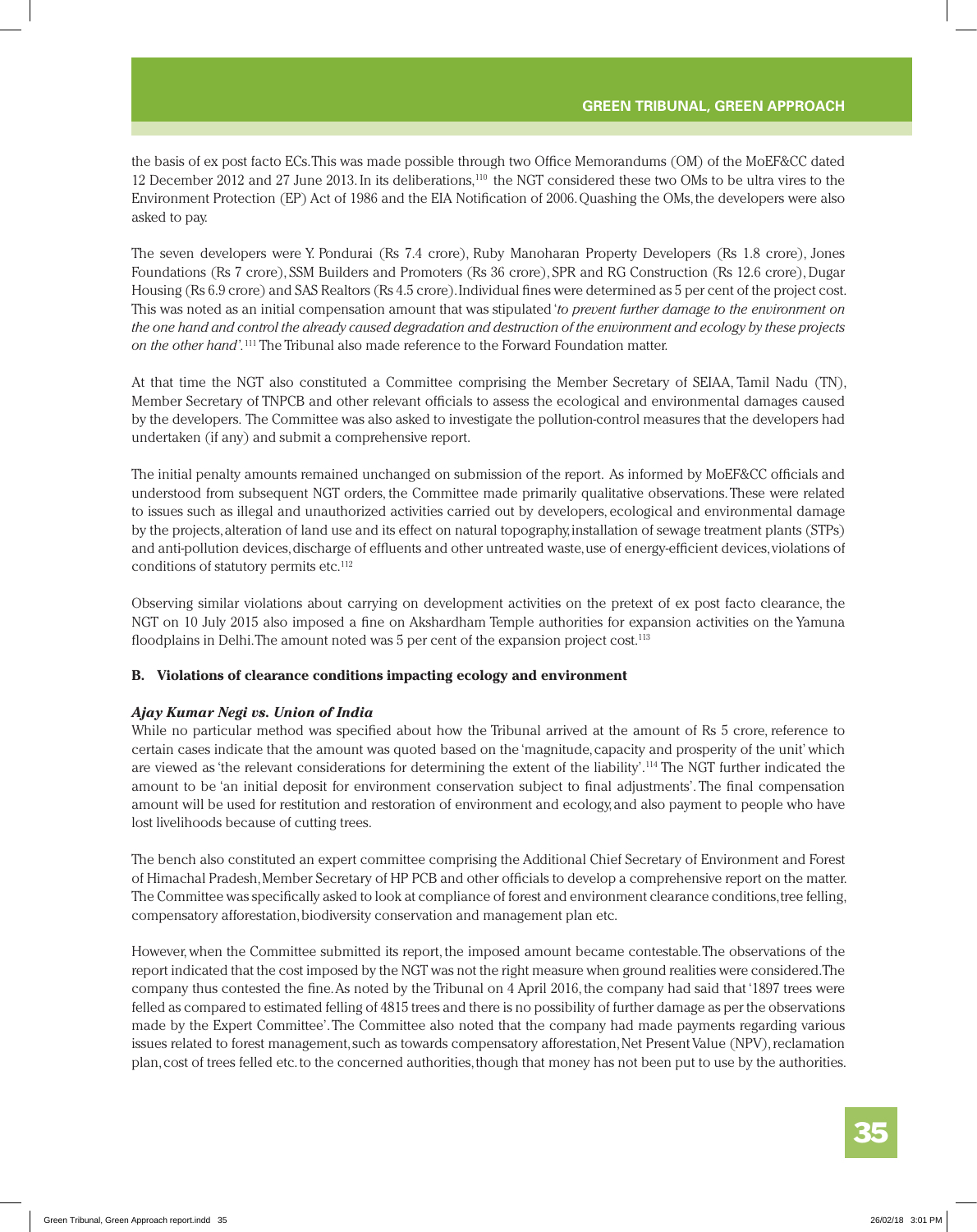Following such observations, the NGT remains undecided about whether relief can be granted for the payment which the company had sought. The Principal bench has now put the payment on hold saying **'***that stage is not yet matured for relief as solicited, particularly damage to environment, if any, arising out of the project activity is yet to be completely assessed*'.115

Though NGT considers a relief cannot be granted just now, advocate A.D.N. Rao, the counsel in the matter, remains positive. 'The company should not be required to pay what was stipulated,' he says. 'It is clear that there is no possibility of any further tree felling or damage to the area because the project is already in the final phase of installations. Even when NGT gave the order construction was done, he added.

#### **C. Industrial units operating without consents and violating pollution standards**

#### *Krishan Kant Singh vs. Triveni Engineering Industries Ltd*

The Principal bench of the NGT imposed a fine of Rs 25 lakh on Triveni Engineering Industries. The sugar and distillery company in UP was accused of contributing to polluting the Ganga along with various other industrial units along the UP stretch of the river.

During the time of the judgment in December 2015, it was noted that the company had taken anti-pollution measures to treat effluents and dispose of waste. But the Tribunal considered that the company is '*liable to pay environmental compensation'* for being a polluting unit in the past for a considerable time. The NGT observed that '*undisputedly, the industry has polluted the ground water and air, has operated without consent of the Board (at times), and has breached the conditions of the consent order'.* 

However, the bench found it difficult to ascertain the compensation. The Principal bench noted that '*at this stage it is not possible to determine with certainty the extent of pollution caused and consequences of the violations committed by the industry and therefore some kind of guesswork has to be applied by the Tribunal to direct payment of environmental compensation*'.116 The amount was directed to be paid in equal share to CPCB and UPPCB, and be used for preventing and controlling pollution as well as for restoration of the environment, ecology and groundwater around the industry.

Referring to the Triveni Engineering matter, the NGT went on applying such 'guesswork' for deciding on another matter in Sambhal district of UP. In this case, a sugar distillery unit, DSM Sugar Distillery Division, was found to be operating while flouting the conditions and pollution parameters stipulated in the Consent Order of the State Pollution Control Board (SPCB) for years. Such operations have especially resulted in contamination of groundwater and soil in the area. The bench, chaired by Justice Swatanter Kumar, imposed an environmental compensation of Rs 1 crore on the company and asked to furnish a bank guarantee of Rs 10 lakh.<sup>117</sup>

However, the amount of fine imposed does not specify any calculation with regard to what was arrived at. There seems inconsistency in the logic used, and the fine was arbitrarily rendered as a lump-sum amount.

#### **D. Development activities directly affecting livelihoods of communities etc.**

#### *Case study #1***: Raigad fisherman families to be compensated by Rs 95 crore**

The Western bench of NGT of Justice V.R. Kingaonkar and Ajay A. Deshpande (expert member) on 27 February 2015*,* directed JNPT, ONGC, CIDCO to pay compensation to the tune of Rs 95 crore to the 1,630 fisherman families in Raigad district of Maharashtra.

The order was given in response to a petition filed by Ramdas Janardan Koli of Paramparik Macchimar Bachao Kruti Samiti of Raigad district. The application was filed on behalf of fisherman families of Uranand Panvel talukas of Raigad, whose livelihoods have been severely affected due to the activities of the companies, particularly JNPT. It was alleged

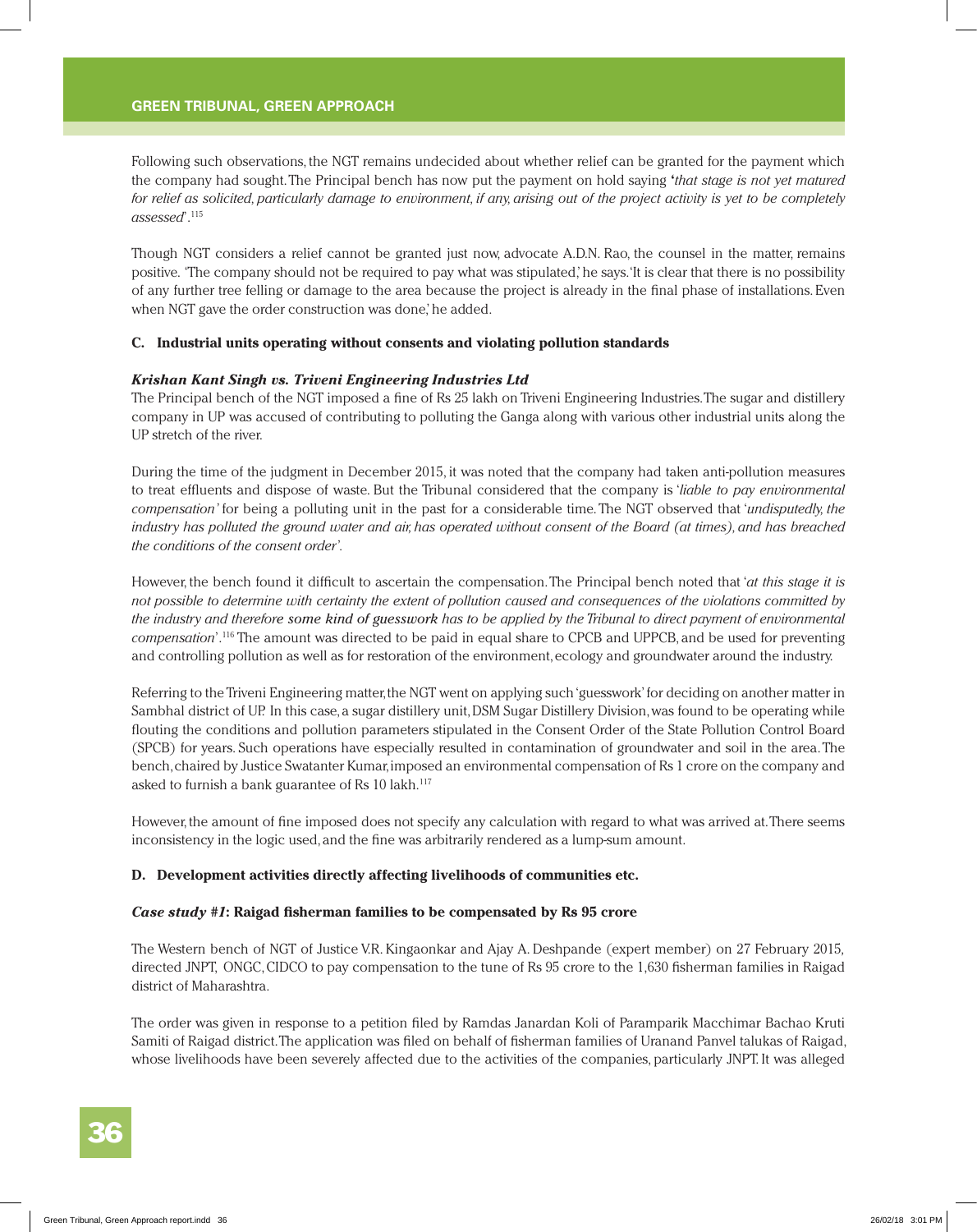that due to port expansion activities of JNPT, regular tidal water exchanges were affected and ingress of and egress to the sea was impaired. The mangroves along the beaches were destroyed, robbing the fish of their usual breeding and spawning grounds and depleting fish stock. CIDCO and ONGC were also brought into question due to their negligence of environment while carrying out related activities. The applicants claimed 'compensation and right for rehabilitation'. The Rs 95 crore was to be shouldered by the three companies in proportion to the damage caused—70 per cent to be borne by JNPT, 20 per cent by ONGC and 10 per cent by CIDCO. The entire amount was to be distributed equally within three months among the 1,630 affected families. If it was not paid, the companies would incur an interest at 12 per cent per annum until the money was realized by the concerned fishing families. The respondents were also asked to pay Rs 50 lakh in environment restoration costs as well the litigation costs of the applicants.118

While imposing the fine, the bench gave an estimate of the penalty amount. The primary determining criteria was the period for which fisherman families would suffer loss of earnings due to activities of the companies, which was noted to be at least three years. Additionally, it was assumed that each family comprised four members (two male and two female), all of whom earned about Rs 800 per day even if pro rata income was assumed to be Rs 200 per day, which is the income normally earned by someone in the lower socioeconomic strata. Therefore, the yearly loss of income per family was estimated to be Rs 292,000. Further, assuming mere subsistence at one third of this amount, the gross loss per family per year is Rs 194,666. The bench estimated that each family would need a period of about three years to switch over to another livelihood. Therefore, the total loss for three years for 1,630 families was estimated to be Rs 951,920,000.

The NGT order was challenged before the Supreme Court by the companies. However, the Supreme Court in May 2015 asked both JNPT119 and ONGC120 to make the payments to it within a period of two months and six weeks respectively. The Supreme Court had further directed the Registry that once the money was deposited, it should be invested in an interest-bearing fixed deposit in UCO Bank for a period of one year.

According the D.R. Deshmukh of JNPT, the company made the payment within the stipulated time. The companies ONGC and CIDCO (aside from JNPT) also made the payments to the SC, said advocate Divya Jyoti Jaipuria, counsel in the matter at the Supreme Court. 'However**,** the money remains in the account as deposited,' stated Ramdas Janardan Koli, who actually considered the fine imposed by NGT to be inadequate. 'The amount takes care of the loss of livelihoods, but the rehabilitation cost will be much more,' he said.<sup>121</sup>

#### *Case study # 2***: Adani Hazira Port pays for environmental destruction and impact of fishing communities**

On 8 January 2016, the Tribunal imposed a fine of Rs 25 crore on Adani Hazira Port Private Ltd (AHPPL), a wing of the Adani Group, while setting aside the EC given to its port expansion project in Hazira, Gujarat. The other party in the matter, Hajira Infrastructure Pvt. Ltd (HIPL), was also to bear the costs.<sup>122</sup>

The judgment delivered by the bench of Justice V.R. Kingaonkar and Ajay A. Deshpande (expert member) imposed the fine as a cost for the environmental degradation and mangrove destruction that have been caused by port activities. The order was passed in response to a petition filed by the Hazira Fishermen Association, which challenged the multi-crore infrastructure project on the ground that besides damaging the ecology, the project also impacted the fishing community, who cannot do fishing in the inter-tidal areas. It was also alleged that the EC for expansion was granted by the Union environment ministry without reviewing if the company had complied with the conditions of the first EC. The company had got its first EC in June 2003 and the impugned EC for expansion was granted in May 2013.<sup>123</sup>.

NGT asked the company to deposit with the District Collector of Surat within four weeks the amount of Rs 25 crore, which was to be kept in an escrow account till the NGT gave further directions for its utilization. The NGT did not clearly say how exactly the money must be used, loosely stating that it 'may be towards compensation and restoration'.

The Tribunal's order however does not provide clarity on the Rs 25 crore penalty calculated. What comes across only is annoyance with the company's conduct. While levying the amount, the bench noted that '*undaunted by absence of EC*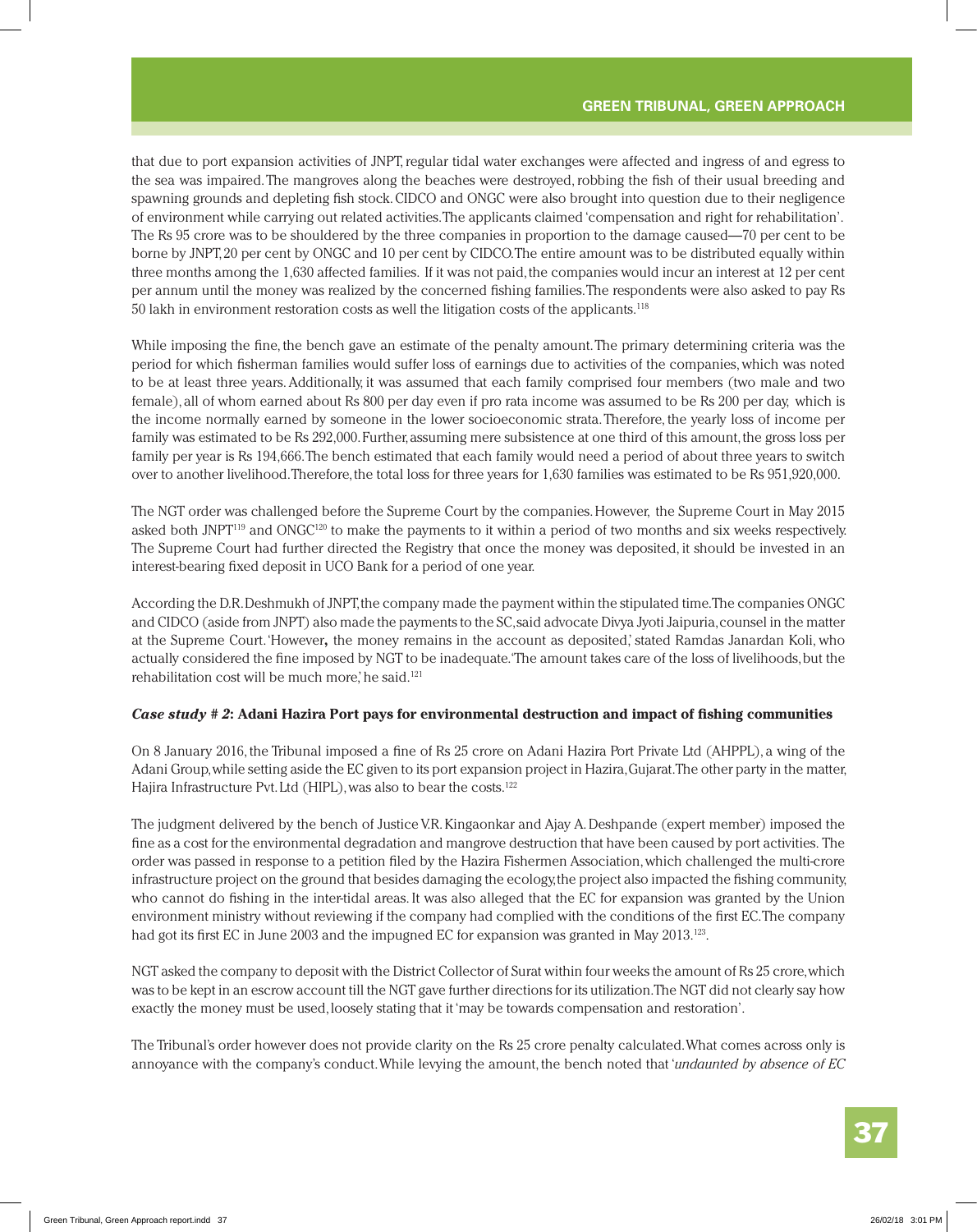#### **GREEN TRIBUNAL, GREEN APPROACH**

*and absence of CRZ clearance, the AHPPL proceeded with expansion work after 2007 and did not care for any adverse order or adverse impact on environment. Such irresponsible attitude of the AHPPL must be deprecated'*.

Adani had initially challenged the order of the NGT in the SC. However on 28 January 2016, the SC asked Adani to pay the penalty, and the company subsequently made the payment to the District Collector of Surat. As clarified by Shilpa Chouhan, the counsel in the matter, the company also paid the Rs 2 lakh as litigation fee to the applicants in May.

The money is, however, still to be disbursed by the Collector. As clarified by Chouhan, this is because further directions of the NGT are now awaited as was noted by the bench while awarding the penalty in January.

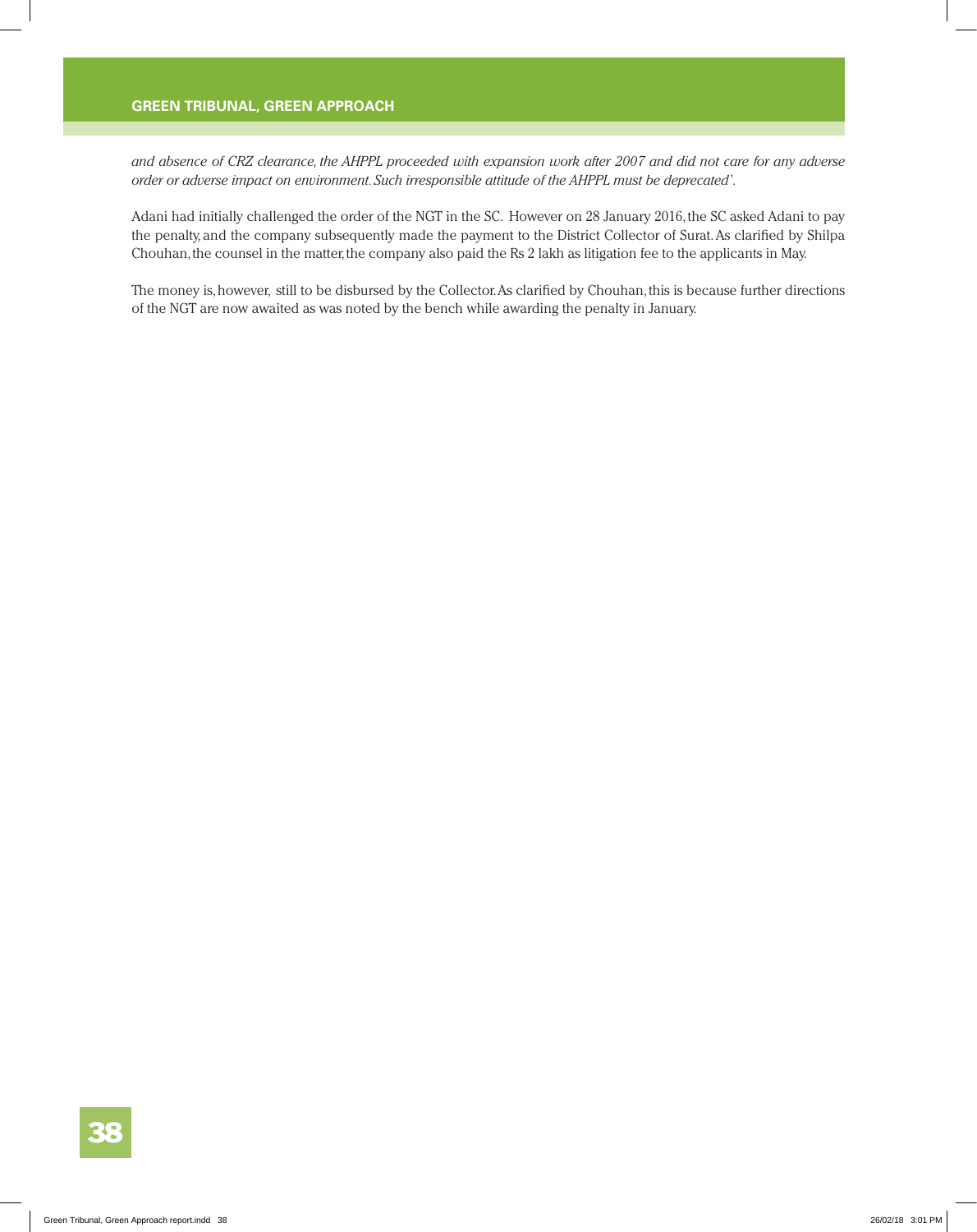## **Annexure 2**

## **CASE STUDIES: RIVER POLLUTION FROM SUGAR INDUSTRIES**

| Case/company                                                                                                                                                                                                                               | <b>Penalty</b><br>amount                                          | <b>Annual turnover</b><br>and PAT                                                                                                                                                                                                                                                                                                                                         | <b>Capacity of operation</b>                                                                                                                                                                                                                                                                                           | <b>Comments</b>                                                                                                                                       | <b>Purpose for penalty</b>                                                                                                                                                                                                                                                                                                                                                                                                                                                                                                                                                                                                  |
|--------------------------------------------------------------------------------------------------------------------------------------------------------------------------------------------------------------------------------------------|-------------------------------------------------------------------|---------------------------------------------------------------------------------------------------------------------------------------------------------------------------------------------------------------------------------------------------------------------------------------------------------------------------------------------------------------------------|------------------------------------------------------------------------------------------------------------------------------------------------------------------------------------------------------------------------------------------------------------------------------------------------------------------------|-------------------------------------------------------------------------------------------------------------------------------------------------------|-----------------------------------------------------------------------------------------------------------------------------------------------------------------------------------------------------------------------------------------------------------------------------------------------------------------------------------------------------------------------------------------------------------------------------------------------------------------------------------------------------------------------------------------------------------------------------------------------------------------------------|
| Case:<br>Krishan Kant Singh vs.<br>National Ganga River<br><b>Basin Authority and</b><br>Ors. (OA No. 299/2013)<br>Judgment dated<br>October 2014)<br>Company:<br>Simbhaoli Sugar Mills<br>(and Gopaljee Dairy<br>Pvt. Ltd                 | Simbhaoli Sugar<br>Mills-Rs 5<br>crore;<br>Gopaljee—Rs<br>25 lakh | Simbhaoli Sugar-<br>Total turnover of the<br>company for 2013-14<br>is about Rs 864 crore,<br>combining sugar and<br>alcohol (sugar about<br>90%, equal to about Rs<br>783 crore; and alcohol<br>about Rs 81 crore).<br>Net (loss) after tax for<br>2013–14 = Rs 172 crore,<br>(Rs 17,223 lakh); and<br>for $2012 - 13 =$ Rs 39<br>crore (Rs $3,946$ lakh) <sup>124</sup> | As can be noted from<br>the deliberations, the<br>capacity of sugar mill=<br>$10,000$ TCD; <sup>125</sup> distillery<br>unit = $90$ KL/day.                                                                                                                                                                            | The penalty<br>amount of Rs 5<br>crore coincides<br>with 5 per cent<br>of the turnover of<br>the company for<br>alcohol which is<br>about Rs 81 crore | Pay to UPPCB. NGT<br>noted that 'the amount of<br>compensation shall be utilized<br>for the cleaning of Syana<br>Escape Canal, preventing<br>and controlling ground water<br>pollution, installation of an<br>appropriate ETP or any other<br>plant at the end point of<br>Phuldera drain where it joins<br>river Ganga'.<br>The amount was also to be<br>utilized for restoring the quality<br>of the groundwater.<br>A special Committee<br>comprising the Member<br>Secretary, CPCB; Member<br>Secretary, UPPCB and a<br>representative of MoEF was<br>further directed to be set up for<br>this purpose. <sup>126</sup> |
| Case:<br>Krishan Kant Singh &<br>Ors vs. Daurala Sugar<br>Works Distillery Unit<br>(OA No. 328/2014<br>Judgment dated<br>November 2015)<br>Company:<br>Daurala Sugar Works<br>Distillery Unit (a<br>wing of DCM Shriram<br>Industries Ltd) | Rs 1 crore                                                        | According to the 2014-<br>15 annual report of the<br>company, for 2014-15<br>the turnover was Rs<br>1,305 crore. In 2013-14<br>turnover stood at Rs<br>1,329 crore.<br>Sugar constitutes about<br>49 per cent of the total<br>turnover.                                                                                                                                   | In 2015 the sugar unit<br>produced 1.62 lakh MT<br>of sugar.                                                                                                                                                                                                                                                           | This penalty<br>amount is<br>negligible<br>compared to the<br>annual turnover<br>of the company<br>(2014-15 figures),<br>i.e.about 0.07 per<br>cent.  | Pay to UPPCB. To be used<br>for taking preventive measures,<br>removing the various materials<br>and pollutants in the area and<br>taking steps for restoring the<br>environment and ecology.                                                                                                                                                                                                                                                                                                                                                                                                                               |
| Case:<br><b>DSM Sugar Distillery</b><br>Division vs. Shailesh<br>Singh & Ors. (Review<br>application no.<br>13/2015 in OA No.<br>35/2015<br>Judgment dated<br>December 2015)<br>Company:<br><b>DSM Sugar Distillery</b><br>Division        | Rs 1 crore                                                        | Income from<br>operations in 2014-15<br>was Rs 1,863.52 crore.                                                                                                                                                                                                                                                                                                            | According to annual<br>report of 2014-15, <sup>127</sup><br>the capacity of The<br>distillery unit is 300 KL/<br>day. The company is<br>also one of the largest<br>refined sugar producers<br>of India with a capacity<br>of 1,700 TPD; refined<br>sugar constituted 40.70<br>per cent of the total<br>sugar produced. | This penalty<br>amount is<br>negligible<br>compared to the<br>annual turnover<br>of the company<br>(2014-15 figures),<br>about 0.05 per<br>cent.      | Pay to UPPCB. Amount to be<br>used only for the improvement<br>of the environment of the area<br>in question.                                                                                                                                                                                                                                                                                                                                                                                                                                                                                                               |
| Case:<br>Krishan Kant Singh vs.<br>Triveni Engineering<br>Industries Ltd.<br>(OA no.317/2014)<br>Judgment dated<br>December 2015)<br>Company:<br>Triveni Engineering<br>Industries Ltd.                                                    | Rs 25 lakh                                                        | According to annual<br>report of 2014-15,<br>net turnover of the<br>company was Rs 2061<br>$c$ rore. $^{128}$<br>2012-14 (18 months)<br>$reported together) =$<br>net turnover Rs 3,154<br>crore; PAT Rs 153 crore<br>in 2014-15.                                                                                                                                         | Sugar production was<br>0.49 million tonne.<br>The industry is engaged<br>in the production of<br>extra neutral alcohol.<br>absolute alcohol,<br>rectified spirit and<br>industrial alcohol.<br>Distillery capacity 160<br>KLD. During 2014-15,<br>distillery operated at<br>100 per cent capacity.                    | The penalty<br>amount is<br>negligible<br>considering the<br>turnover of the<br>company.                                                              | Amount to be paid in equal<br>share to CPCB and UPPCB.<br>The amount shall be used for<br>preventing and controlling<br>pollution as well as for<br>restoration of the environment,<br>ecology and groundwater<br>around the industry.                                                                                                                                                                                                                                                                                                                                                                                      |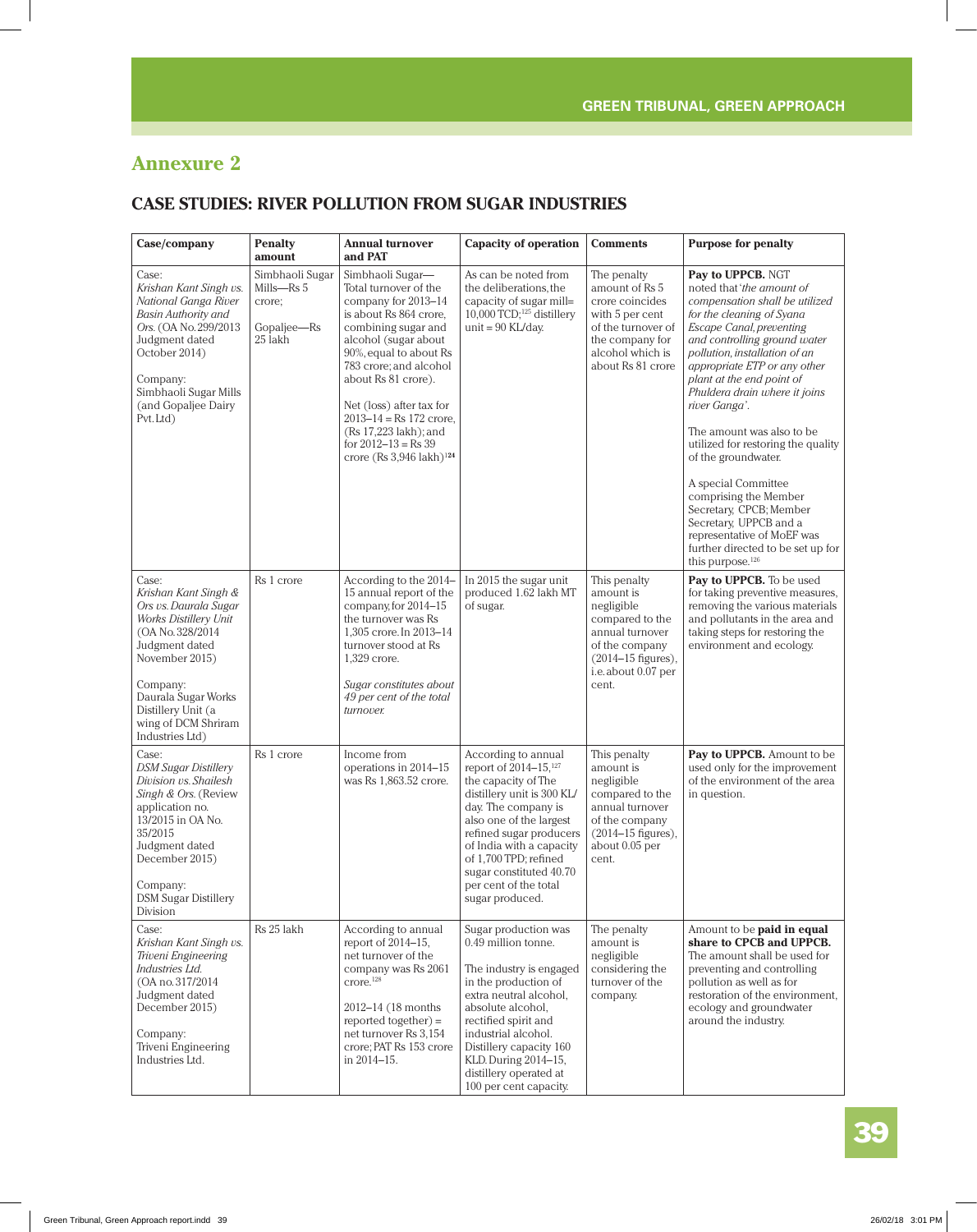## **Annexure 3**

### **key cases where NGT orders were challenged at the Supreme Court**

| Case                                                                                                                                                                                                             | <b>Central issue</b>                                                                                                                                                                                                                                                                                      | <b>NGT</b> direction on penalty                                                                                                                                                                                                                                                                                                                                                                                                                               | <b>Supreme Court status</b>                                                                                                                                                                                                                                                                                                                                    |  |  |  |  |
|------------------------------------------------------------------------------------------------------------------------------------------------------------------------------------------------------------------|-----------------------------------------------------------------------------------------------------------------------------------------------------------------------------------------------------------------------------------------------------------------------------------------------------------|---------------------------------------------------------------------------------------------------------------------------------------------------------------------------------------------------------------------------------------------------------------------------------------------------------------------------------------------------------------------------------------------------------------------------------------------------------------|----------------------------------------------------------------------------------------------------------------------------------------------------------------------------------------------------------------------------------------------------------------------------------------------------------------------------------------------------------------|--|--|--|--|
| Payment not made/Supreme Court stay order given                                                                                                                                                                  |                                                                                                                                                                                                                                                                                                           |                                                                                                                                                                                                                                                                                                                                                                                                                                                               |                                                                                                                                                                                                                                                                                                                                                                |  |  |  |  |
| Krishan Lal Gera vs. State of<br>Haryana (Appeal no. 22 of 2015)<br>Judgment pronounced on August<br>2015                                                                                                        | Mantri Techzone Pvt. Ltd<br>and Core Mind Software and<br>Services Pvt. Ltd started project<br>activities without EC. Even where<br>later ECs were obtained, cleared<br>conditions were violated.                                                                                                         | At the first instance the<br>project proponents,<br>Vivekanand Ashram Society,<br>Haryana, would pay 5 per<br>cent of the project cost,<br>which is to the tune of Rs<br>6.8855 crore.<br>$\ddot{\phantom{0}}$<br>They would also pay a sum<br>of Rs 5 crore, specifically<br>for violation with respect to<br>statutory permits.                                                                                                                             | Similar matter before the SC. <sup>129</sup><br>As noted by the NGT in order<br>dated 19 October 2015, the<br>SC has halted operation of<br>the judgment passed by the<br>Tribunal in September 2015.<br>Matter to be next heard in NGT<br>in 11 July 2016.                                                                                                    |  |  |  |  |
| Sunil Kumar Chugh vs. Secretary<br>Environment Department, Govt. of<br>Maharashtra and Ors.<br>(Appeal no. $66$ of $2014$ )<br>Judgment pronounced on<br>September 2015                                          | Building project in Mumbai by<br>Priyali Builders commenced<br>before obtaining EC and thus<br>environmental safeguards<br>compromised.<br>The project also violated Town<br>Planning laws and Development<br>Control Regulations such as<br>inadequate recreational space<br>and parking space provided. | The developer Priyali<br>Builders fined Rs 3 crore.<br>which is to be credited to<br>Environment Relief Fund.<br>This is 5 per cent of their<br>project value.<br>$\ddot{\phantom{0}}$<br>Additional Rs 3,263,600 to<br>be deposited with the SPCB.                                                                                                                                                                                                           | An interim stay has been<br>granted on the execution of the<br>NGT order (on 28 September<br>$2015$ ).                                                                                                                                                                                                                                                         |  |  |  |  |
| Centre for Environment Protection,<br>Research and Development vs.<br>State of M.P.& Others-OA no.<br>$1/2013$ (CZ)<br>Manish Sharma vs. State of MP &<br>Ors. - OA No. 8/2015 (CZ)<br>Order dated 3 August 2015 | Persistent vehicular pollution<br>in Indore city over years. The<br>pollution level was so critical<br>that Indore was noted as<br>critically polluted by the<br>CEPI score. However the state<br>government has not taken any<br>effective measure for almost a<br>decade.                               | $\ddot{\phantom{a}}$<br>Asked the state government<br>to give a Rs 25 crore security<br>before the Registrar of NGT<br>Bench (matter dealt by<br>Western bench of NGT).<br>The state of MP was given<br>a 60-day period to make<br>the necessary efforts for<br>compliance with the law. By<br>failing to do so, the bench<br>noted, the security shall be<br>liable to be attached and<br>utilised for environmental<br>need under the NGT Act,<br>$2010'$ . | Execution of NGT order stayed<br>by SC. The order dated 21<br>December 2015 of the NGT<br>notes that the applicant has<br>placed on record the order<br>passed by the SC staying the<br>earlier order passed by this<br>Tribunal. Final decision from SC<br>awaited. <sup>130</sup><br>(Last heard on 10 April 2017,<br>respondent not appearing, no<br>order) |  |  |  |  |
| Rayons-Enlighting Humanity & Anr.<br>vs. MoEF<br>OA No. 186/2013                                                                                                                                                 | Dumping of solid waste in<br>Bareilly district UP (near Razau<br>Paraspur village) in unscientific<br>and unlawful manner.<br><b>Bareilly City Municipal</b><br>$\ddot{\phantom{0}}$<br>Corporation was held liable for<br>not taking action and violating<br>earlier directions passed by the<br>NGT.    | Rs 1 lakh per day to be paid<br>$\ddot{\phantom{0}}$<br>by the municipality.<br>$\ddot{\phantom{0}}$<br>A fine of Rs 5 lakh each<br>imposed on the Mayor and<br>the Commissioner of the<br>Municipal Corporation.                                                                                                                                                                                                                                             | The order of the NGT has been<br>challenged in the SC and a<br>stay order has been granted on<br>execution of the NGT order. <sup>131</sup>                                                                                                                                                                                                                    |  |  |  |  |

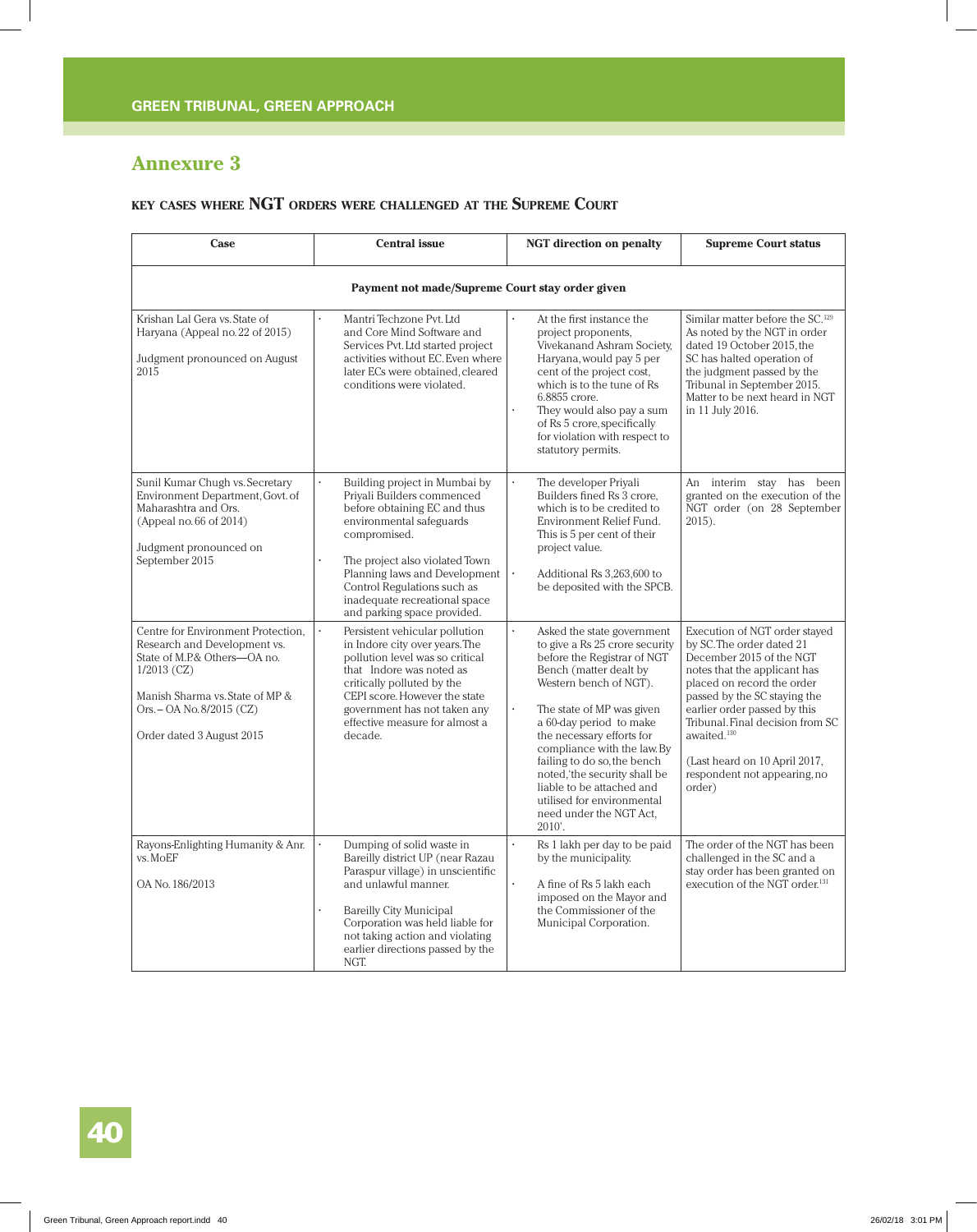## **GREEN TRIBUNAL, GREEN APPROACH**

| Case                                                                                                                             | <b>Central issue</b>                                                                                                                                                                                                                                                                                                               | <b>NGT</b> direction on penalty                                                                                                                                                                                                     | <b>Supreme Court status</b>                                                                                                                                                                                                                                                                                                                                                                                                                                                                                                                                                                                                 |  |  |  |
|----------------------------------------------------------------------------------------------------------------------------------|------------------------------------------------------------------------------------------------------------------------------------------------------------------------------------------------------------------------------------------------------------------------------------------------------------------------------------|-------------------------------------------------------------------------------------------------------------------------------------------------------------------------------------------------------------------------------------|-----------------------------------------------------------------------------------------------------------------------------------------------------------------------------------------------------------------------------------------------------------------------------------------------------------------------------------------------------------------------------------------------------------------------------------------------------------------------------------------------------------------------------------------------------------------------------------------------------------------------------|--|--|--|
| Gurpreet Singh Bagga vs. MoEF&CC<br>(OA no. 184 of 2013)<br>Judgment pronounced on February<br>2016                              | Miners and stone crushers were<br>operating without the consent of<br>the State Boards, EC, CGWA or<br>any other competent authority,<br>and violating conditions of<br>permits where obtained. This<br>caused air and water pollution,<br>degraded environment and<br>ecology in the river Yamuna and<br>its bed                  | A sum of Rs 50 crore to<br>be paid by each of the<br>five miners in Saharanpur<br>district of UP.<br>$\cdot$<br>Rs 2.5 crore to be paid by<br>Pradhan Stone Crushers of<br>Saharanpur district.                                     | SC has given a stay on the<br>execution of the NGT order.<br>Matter under consideration. <sup>132</sup>                                                                                                                                                                                                                                                                                                                                                                                                                                                                                                                     |  |  |  |
| <b>Full or partial payment made</b>                                                                                              |                                                                                                                                                                                                                                                                                                                                    |                                                                                                                                                                                                                                     |                                                                                                                                                                                                                                                                                                                                                                                                                                                                                                                                                                                                                             |  |  |  |
| Hazira Macchimar Samiti vs. Union<br>of India<br>Appeal no. 79/2013                                                              | Hazira Fishermen Association<br>challenged the multi-crore<br>infrastructure project of Adani<br>Hazira Port Private Ltd (AHPPL)<br>in Gujarat's Surat district. It was<br>alleged that besides damaging<br>the ecology, the project also<br>negatively impacted the fishing<br>community.                                         | AHPPL asked to pay Rs 25<br>crore.                                                                                                                                                                                                  | Paid                                                                                                                                                                                                                                                                                                                                                                                                                                                                                                                                                                                                                        |  |  |  |
| S.P. Muthuraman vs. Union of India<br>OA no.37/2015                                                                              | Developers started activities<br>without ECs, on the basis of ex-<br>post facto clearances.                                                                                                                                                                                                                                        | $\ddot{\phantom{a}}$<br>Seven developers to pay a<br>sum of Rs 76 crores. <sup>133</sup> The<br>varied penalty as imposed<br>is estimated at 5 per cent of<br>their project values.                                                 | Paid by all except two. Officials<br>at MoEF&CC confirmed the<br>rest are also likely to make the<br>payment soon.                                                                                                                                                                                                                                                                                                                                                                                                                                                                                                          |  |  |  |
| Naim Sharif Hasware vs.<br>M/s Das Offshore Co.<br>Application no.<br>15(THC) of 2014<br>Judgment pronounced in<br>December 2014 | Environmental violations<br>$\ddot{\phantom{0}}$<br>observed by company in<br>several respects-flouting<br>of various steps of EIA (site<br>selection, ToR, public hearing<br>etc. The company knowingly<br>skirted all these. Mudflats and<br>mangroves have been destroyed<br>by land reclamation and project<br>implementation. | $\bullet$<br>Rs 25 crore to be paid by<br>Das Offshore Company,<br>Rs 20 crore to be credited<br>to the state environment<br>department and Rs 5<br>crore to be transferred to<br>Maharashtra Coastal Zone<br>Management Authority. | Partial payment made.<br>The company filed an appeal<br>in the SC. <sup>134</sup> In an order dated<br>17 April 2015, SC directed a stay<br>of the NGT order. The SC order<br>noted, there shall be interim stay<br>of the impugned judgment and<br>order, subject to the appellants'<br>depositing Rs 12 crore in this<br>Court within four weeks' time<br>from today'.<br>The company deposited Rs<br>12 crore, and for the rest of<br>the amount the stay order<br>remains. $135$<br>On 27 May 2015, NGT disposed<br>of the case, noting that the fate<br>of this will depend on further<br>orders of the Supreme Court. |  |  |  |

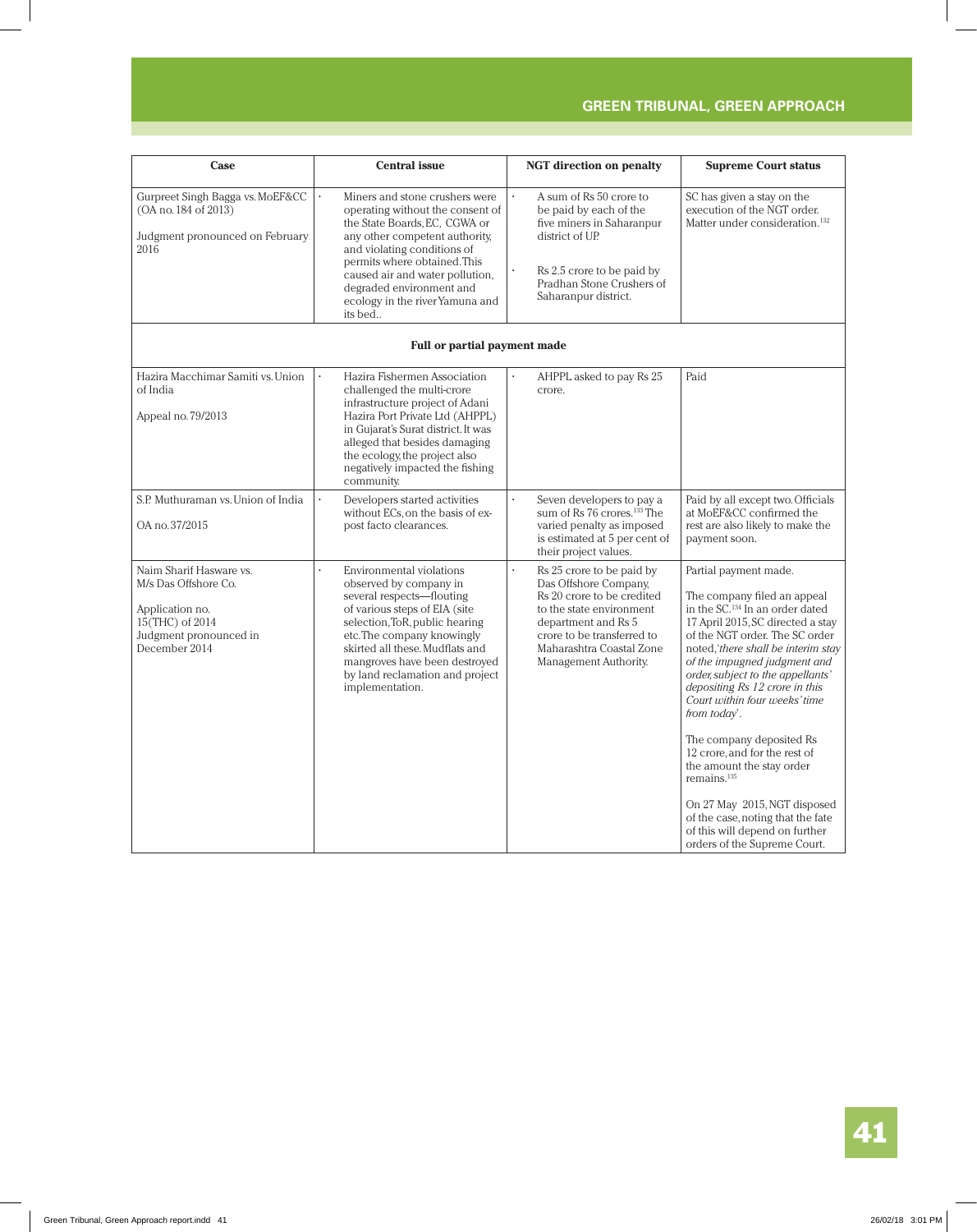## **Notes and references**

- 1. *Hazira Macchimar Samiti vs. Union of India* (Appeal No. 79/2013) National Green Tribunal*;* no specific estimate is given how the imposed penalty amount of Rs 25 crore was been calculated.
- 2. *Goa Foundation vs. Union of India and Ors* (Writ Petition (Civil) No. 435 of 2012), Supreme Court of India, 21 April 2014.
- 3. Except for *Sunil Kumar Chugh vs. Govt. of Maharashtra and Ors* (Appeal no. 66/2014)*,* and *Hazira Macchimar Samiti vs. Union of India and Ors.* (Appeal no. 79/2013)*,*
- 4. For *Krishan Lal Gera vs. State of Haryana* (Appeal no 22/2015)*,* there is no mention of Committee report, as the NGT order being challenged at the SC, the apex Court gave a stay order on the execution of NGT order. This was noted in the Order of the NGT dated 19 October 2015, and till the time of the report it follows.
- 5. *The Forward Foundation vs. State of Karnataka* (O.A. 222/2014)*, S.P. Muthuraman vs. Union of India* (O.A. 37/2015)*,* and *Manoj Misra* (O.A. 177/2015) cases which is investigated by the same Committee as the S.P. Muthuraman matter.
- 6. In the Forward Foundation case, though there has been a revision for the lesser penalized developer—Core Mind Software and Services Ltd.—the Committee reports mostly made qualitative observation. See Order dated 4 May 2016, available at: http://www. indiaenvironmentportal.org.in/files/water%20bodies%20lakes%20Bangalore%20NGT%20order.pdf (last accessed in November 2017).
- 7. For example, see Order dated 10 September 2015, available at: http://www.greentribunal.gov.in/Writereaddata/Downloads/603-2015(PB-I)MA10-9-2015.pdf (last accessed in December 2017).
- 8. *The Forward Foundation vs. State of Karnataka* (OA No. 222 of 2014), National Green Tribunal, 7 May 2015, p. 100.
- 9. Supra n 2
- 10. Supra n 8, p.100.
- 11. Ibid., p. 103
- 12. Ibid., p. 100
- 13. *Sunil Kumar Chugh vs. Secretary Environment Department, Govt. of Maharashtra (Appeal No. 66/2014), National Green Tribunal.*
- 14. Masoom Khwaja, 2014, *The Entrepreneur's Dictionary of Business and Financial Terms*, Partridge Publishing, Singapore, p. 478
- 15. *Ajay Kumar Negi vs. Union of India,* (OA No. 183 (THC) of 2013), National Green Tribunal, 7 July 2015.
- 16. Ibid.
- 17. *Mohammed Kabir vs. UoI*, MANU/GT/0088/2016
- 18. Ibid., para 44.
- 19. *Naim Sharif Hasware vs. M/s Das Offshore Co.* (Application No.15(THC)/2014), National Green Tribunal
- 20. Civil appeal no(s). 3218/2015.
- 21. *Sarav Shikshit Evam Berojgar Janhit Sangharsh Samiti Barmana vs. State of Himachal Pradesh* (OA No. 157/2014) National Green Tribunal, December 2015.
- 22. These include cases decided by the Southern bench of the NGT.
- 23. See, for example, *Srinivasa Blue Metal vs. Tamil Nadu Pollution Control Board*, (Application No.-214/2013) National Green Tribunal, September 2015.
- 24. Ibid., para 16.
- 25. Central Pollution Control Board, January 2011, *National Ambient Air Quality Status 2009*, Ministry of Environment and Forests, available at: http://cpcb.nic.in/openpdffile.php?id=UHVibGljYXRpb25GaWxlLzYzMF8xNDU3NTA2Mjk1X1B1YmxpY-2F0aW9uXzUxNF9haXJxdWFsaXR5c3RhdHVzMjAwOS5wZGY= (last accessed in December 2017). It may be noted that the standards for industrial emissions/effluents are developed based on best practicable treatment technology (BPT) and it is generally seen that the ratio of annual burden to the industry on treatment (AB) to its annual turnover (AT) is about 3 per cent. However, many industries find it difficult to invest on treatment to the level of 3 per cent of AB/AT ratio and many of them would prefer it to be about 1 per cent. If the location of the industry has high environmental sensitivity, it is required to comply with stricter standards and employ best available technology (BAT) that can put an unaffordable high burden on the industry.

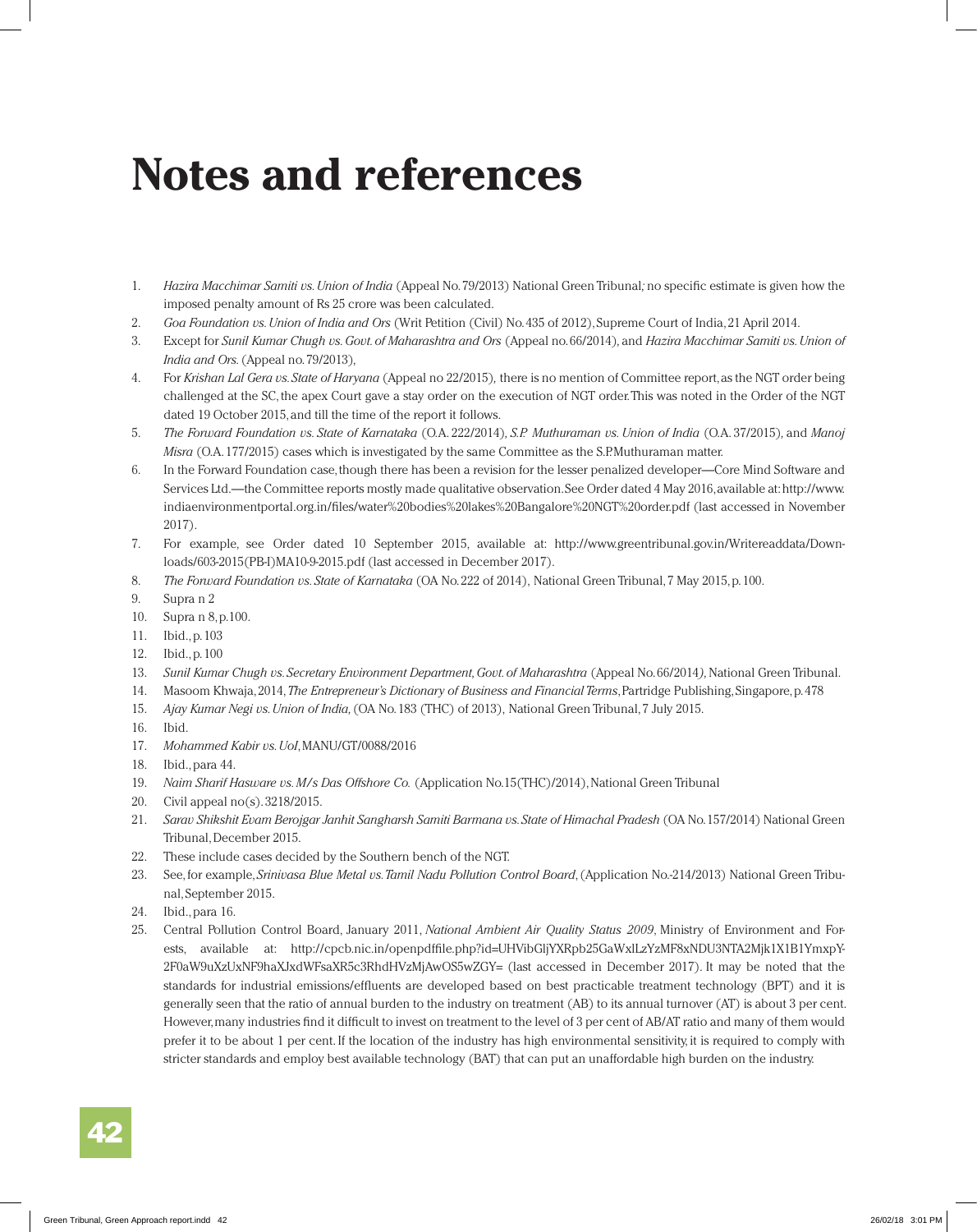- 26. *Court on its own Motion vs. State of HP* (MANU/GT/0009/2014)
- 27. *Permanand Klanta vs. State of Himachal Pradesh* (OA No. 253 (THC)/2013)*,* National Green Tribunal, 10 December 2015.
- 28. *Centre for Environment Protection, Research and Development vs. State of Madhya Pradesh*, (OA No. 1 of 2013 [CZ]), National Green Tribunal
- 29. Along with *M.C. Mehta vs. Union of India, 2015* (OA No. 200 of 2014), National Green Tribunal.
- 30. *Indian Council for Enviro-Legal Action vs National Ganga River Basin Authority* (OA No. 10 of 2015);and *M.C. Mehta vs. Union of India, 201* (OA No. 200 of 2014),page 150
- 31. *Jalbiradiri vs. Ministry of Environment and Forests*, Appeal no. 7 of 2015; available at: http://www.indiaenvironmentportal.org.in/ files/Mithi%20river%20NGT%20Judgement%202016.pdf (last accessed in January 2018).
- 32. Ibid.
- 33. *Kudrat Sandhu vs Govt. Of NCT* (OA No. 281 of 2016 (M.A. NO. 1007/2016)); available at: http://www.greentribunal.gov.in/Writereaddata/Downloads/281-2016(PB-I)OA30-11-16.pdf (last accessed in December 2017)
- 34. There was a follow up clarificatory order (23 December 2016) allowing arbitration proceedings, and stating that the amount of Rs 10,000 and other prescriptions prescribed in the earlier order (dated 2 December 2016) were interim arrangements only.
- 35. See generally, *NGT announces fine of Rs 10k for throwing solid waste in public places*, *Hindustan Times*, available at: Chttp:// www.hindustantimes.com/india-news/ngt-announces-fine-of-rs-10-000-for-throwing-solid-waste-in-public-places/story-kBBi2O-8dgIJFmzEmTXzCRP.html (last accessed on December 2017)
- 36. Supra n 33, p. 17.
- 37. *Almitra H. Patel vs Union of India*, MANU/GT/0150/2016
- 38. Ibid., para 19
- 39. Ibid.
- 40. Supra n 37.
- 41. Ibid., para 3.
- 42. Barbara Luppi, Francesco Parisi, Shruti Rajagopalan, 2012, *The rise and fall of the polluter-pays principle in developing countries,*  International Review of Law and Economics, 32 (2012) 135-44; available at: http://www.sciencedirect.com/science/article/pii/ S0144818811000640 (last accessed in December 2017).
- 43. *Ramdas Janardan Koli vs. Ministry of Environment and Forests,* (Application No. 19/2013)*; Mukesh Yadav vs. State of Uttar Pradesh,*  (O.A No. 133/2014)*; Vajubhai Arsibhai Dodiya & Ors. vs. Gujarat Pollution Control Board, i; Lokmangal Sansthan vs. Sanjay Wadettiwar & Ors.,* (Application No 22/2013(WZ)); *Shri Sant Dasganu Maharaj Shetkari vs. The Indian Oil Corporation Ltd. &Ors.,*  (Application No. 42/2014 (WZ))*.*
- 44. Ramdas Janardan Koli vs. Ministry of Environment and Forests, (Application No. 19/2013), National Green Tribunal.
- 45. See cases *Ramdas Janardan Koli vs. Ministry of Environment and Forests* (Application No. 19/2013) and *Shri Sant Dasganu Maharaj Shetkari vs. The Indian Oil Corporation Ltd. & Ors. (Application No.42/2014).*
- 46. Supra n 44.
- 47. Ministry of Rural Development, April, 2012, *State-wise notified wages for MNREGA*, Government of India; available at: http://nrega. nic.in/nerega\_statewise.pdf (last accessed in January 2018).
- 48. Notification S.O. 1205 (E), Ministry of Rural Development, March, 2016, Government of India; available at: http://www.hprural.nic. in/cir344.pdf (last accessed in November 2017)
- 49. Supra n 1.
- 50. Ibid.
- 51. Environmental Impact Assessment Report, as used in *Hazira Macchimar Samiti vs Union of India* (Appeal no. 79 of 2013); available at: http://gpcb.gov.in/pdf/AHPPL\_INTEGRATED\_EIAREPORT1.PDF (last accessed in December 2017).
- 52. Rule 35(4), National Green Tribunal (Practices and Procedure) Rules, 2011
- 53. Notification, Ministry of Environment, Forest and Climate Change, 27th January 2016, available at: http://www.moef.gov.in/sites/ default/files/Public%20Liability%20act%201991.PDF (last accessed on November 2017)
- 54. Section 3, National Green Tribunal Act 2010.
- 55. Section 15 of the National Green Tribunal Act 2010 specifies that the NGT may only provide relief and compensation to victims of environmental damage arising under various enactments, for restitution of property damaged as well as for restitution of environment for such areas.
- 56. Section 14, National Green Tribunal Act 2010.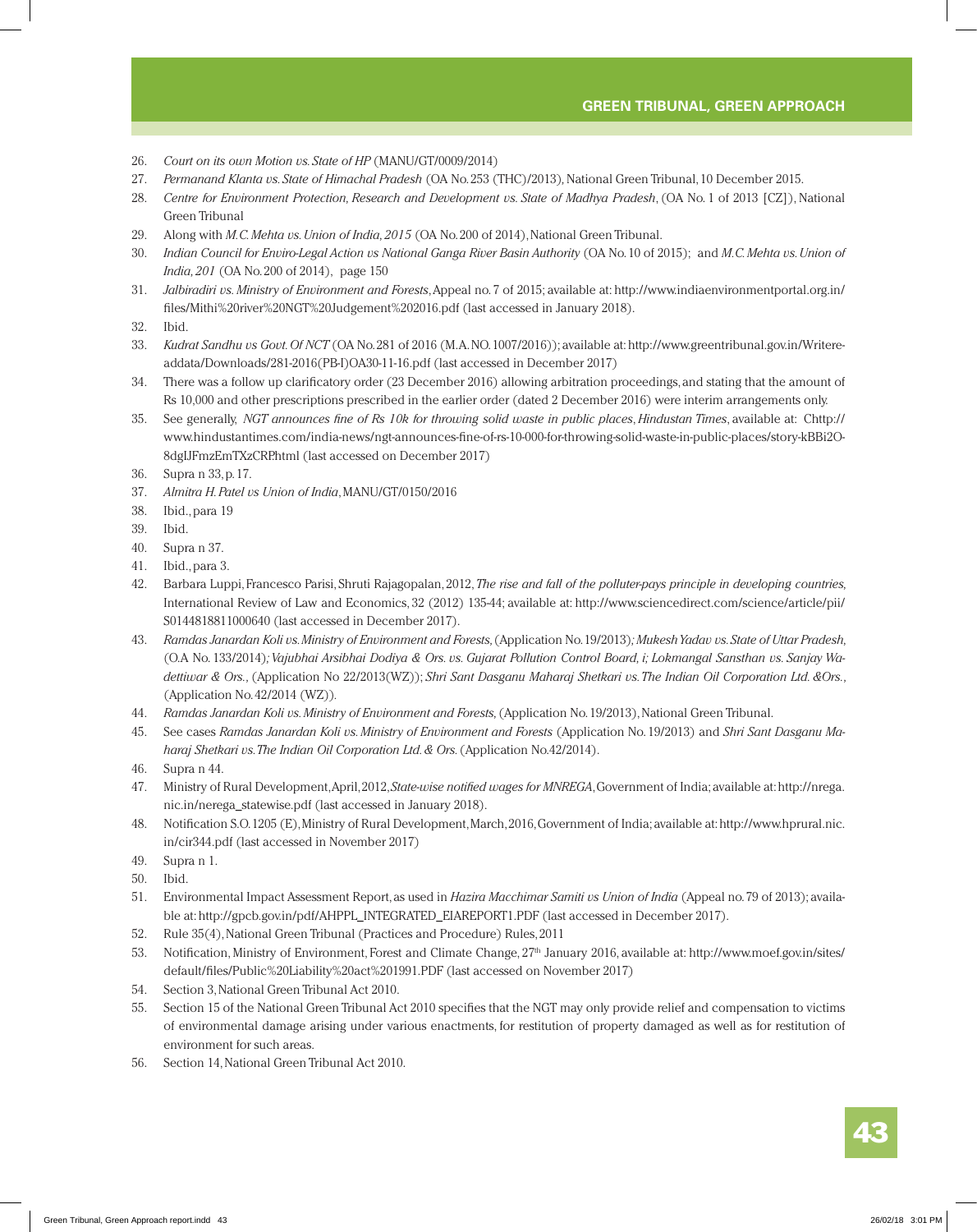- 57. H. Nithyakala, as per RTI response dated 18 July 2017.
- 58. The orders of NGT have been challenged at the High Courts (HC) too at few instances. For instance, the matters of *Kunjoonjamma Jose vs. Kerala Pollution Control Board & Ors.,* and *Mathew Thomas vs. Kerala Pollution Control Board & Ors.,* where the Southern bench of the NGT stipulated a fine to the tune of 10 per cent of the annual turnover of the company, are currently pending before the Kerala HC, informed Kerala PCB officials in May 2016.
- 59. *Permanand Klanta vs. State of Himachal Pradesh*, (OA No. 253 (THC)/2013), National Green Tribunal.
- 60. As per communication dated 24 July 2017.
- 61. *Manoj Mishra vs Union of India* (OA no. 06 of 2012), National Green Tribunal.
- 62. As said by Chief Engineer East Zone, DDA, as per communication dated 25 July 2017.
- 63. Ibid.
- 64. See generally Wenke Hansen, Eduard Interwies, Stefani Bär, R. Andreas Kraemer, Petra Michalke, *Effluent Charging Systems in EU Member States*, Environment Series ENVI 104 EN; available at: http://ecologic.eu/749 (last accessed in December 2017)
- 65. *BTI 2014 LLC vs Sequana S.A*., [2016] EWHC 1686(Ch), [2016] WLR (D) 388
- 66. The Comprehensive Environmental Response, Compensation, and Liability Act, 42 U.S.C. §9601 et seq. (1980), available at: https:// www.epw.senate.gov/cercla.pdf (last accessed in December 2017).
- 67. Supra n 65, paras 396–400.
- 68. U.S. Environmental Protection Agency, *About Risk Assessment*, available at: https://www.epa.gov/risk/about-risk-assessment#whatisrisk (last accessed in January 2018).
- 69. U.S. Environmental Protection Agency, *Human Health Risk Assessment*, available at: https://www.epa.gov/risk/human-health-risk-assessment (last accessed in November 2017).
- 70. U.S. Environmental Protection Agency, *Framework for Human Health Risk Assessment to Inform Decision Making*, available at: https://www.epa.gov/sites/production/files/2014-12/documents/hhra-framework-final-2014.pdf (last accessed on December 2017)
- 71. U.S. Environmental Protection Agency, *Conducting a Human Health Risk Assessment*, available at: https://www.epa.gov/risk/ conducting-human-health-risk-assessment (last accessed in December 2017).
- 72. U.S. Environmental Protection Agency, *Ecological Risk Assessment*, available at: https://www.epa.gov/risk/ecological-risk-assessment#self, (last accessed in December 2017).
- 73. Ibid.
- 74. Directive 2000/60/EC of the European Parliament and of the Council of 23 October 2000 establishing a framework for Community action in the field of water policy, Official Journal L 327, 22/12/2000, P.0001-0073
- 75. Water Act 2009, Netherlands.
- 76. Ibid., Section 7.3
- 77. *Waste-Water Charges Act (Abwasserabgabengesetz)*, Germany; available at: http://germanlawarchive.iuscomp.org/?p=329#13 (last accessed in December 2017).
- 78. *The Effluent Charge System in the Federal Republic of Germany*, Germany; available at: https://nepis.epa.gov/Exe/ZyPDF. cgi/900C0D00.PDF?Dockey=900C0D00.PDF (last accessed in December 2017).
- 79. Linas Cekanavicius, 2011, *The Cost of Pollution Environmental Economics*, available at: http://www.balticuniv.uu.se/index.php/ component/docman/doc\_download/756-chapter-19-the-cost-of-pollution-environmental-economics. (last accessed in December 2017)
- 80. *Beazer East vs. The Mead Corporation*, 412 F.3d 429, Court of Appeals for the Third Circuit.
- 81. *United States Of America And The State Of Wisconsin, vs. NCR Corporation,*688 F.3d 833 (7th Cir.2012)
- 82. Ibid.
- 83. *Queen vs Secretary of State for the Environment and Ministry of Agriculture*, Case C-293/97, Standley, [1999] ECR I-2603
- 84. DIRECTIVE 2006/12/EC OF THE EUROPEAN PARLIAMENT AND OF THE COUNCIL of 5 April 2006, Official Journal of the European Union; available at: http://eur-lex.europa.eu/LexUriServ/LexUriServ.do?uri=OJ:L:2006:114:0009:0021:en:PDF (last accessed in December 2017).
- 85. Petra E. Lindhout, Berthy van den Broek, 2014, *The Polluter Pays Principle: Guidelines for Cost Recovery and Burden Sharing in the Case Law of the European Court of Justice,* Volume 10, Issue 2 (May) 2014, Chapter 3.4, page 51; available at: https://www.utrechtlawreview.org/articles/abstract/10.18352/ulr.268/ (last accessed in December 2017).
- 86. Case C-254/08, *Futura Immobiliare vs Comune di Casoria*, [2009] ECR I-0000

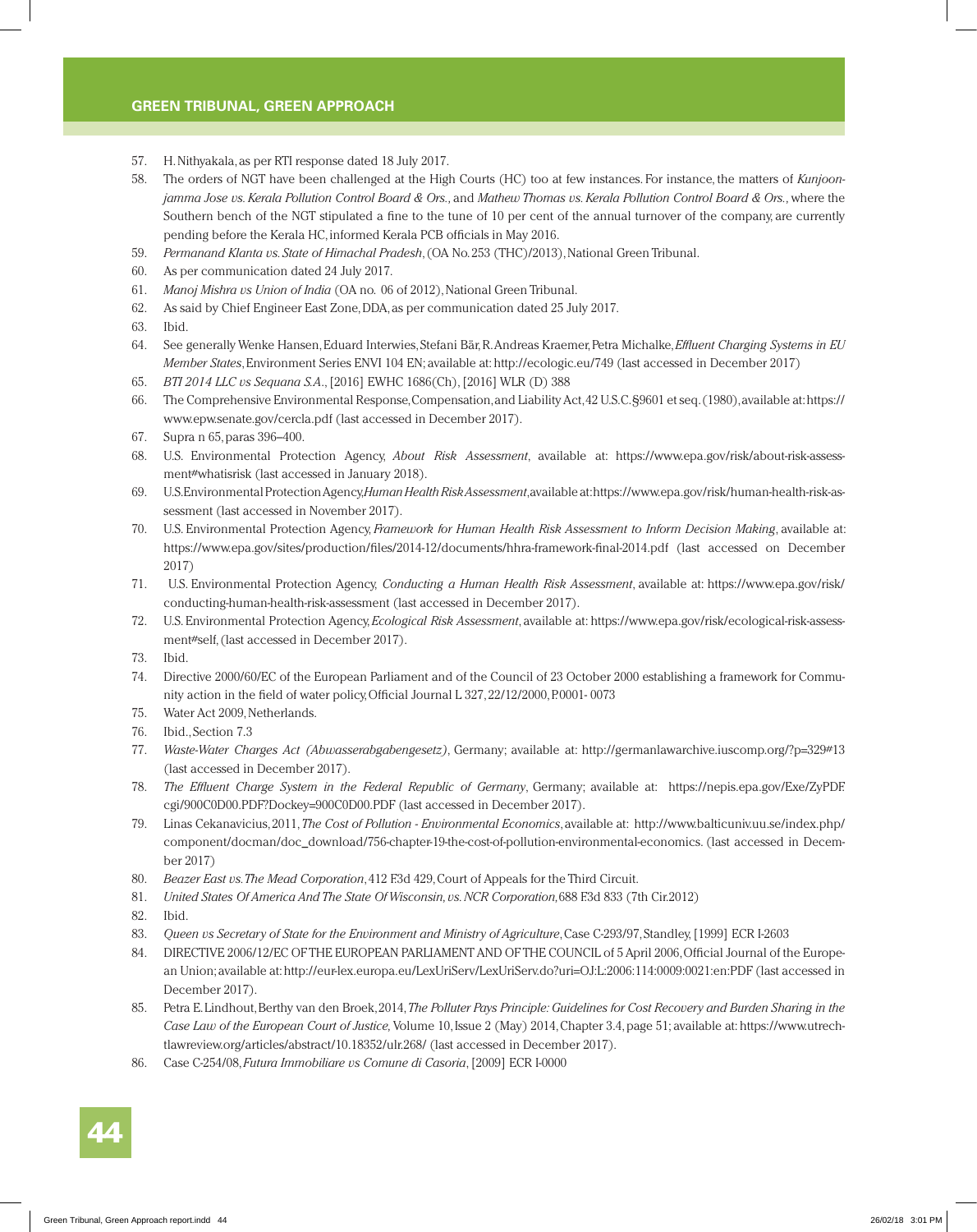- 87. Ibid., para 52.
- 88. Supra n 83.
- 89. *United States of America vs Allegheny Ludlum Corportation*, 366 F.3d 164, Court of Appeals for the Third Circuit
- 90. Ibid., see page 9 onwards, *The Penalty Calculation—Economic Benefit*
- 91. U.S. Environmental Protection Agency, 2015, Memorandum: '*Guidance on Financial Assurance in Superfund Settlement Agreements and Unilateral Administrative Orders*', Chapter III A; available at: https://www.epa.gov/sites/production/files/2015-04/documents/fa-guide-complete-2015.pdf (last accessed in December 2017).
- 92. Ibid., Chapter II. G, p. 12–14.
- 93. Ibid., Chapter III. E, p. 20.
- 94. This is similar to the 'writ of mandamus' used by Indian courts to direct the performance of a legal duty
- 95. U.S. Environmental Protection Agency, 1988, Memorandum: '*Guidance on Use and Enforcement of CERCLA Information Requests and Administrative Subpoenas*', Chapter I: Introduction; available at: http://www.law.uh.edu/faculty/thester/courses/Environmental-Practicum-2017/cerc-infreq-mem.pdf (last accessed in January 2018).
- 96. See Law on Financial Instruments for Climate Change Management, 2009 (Lithuania).
- 97. Recommendation of the Council on the Implementation of the Polluter-Pays Principle, 14th November 1974- C(74)223, Organization for the Economic Co-operation and Development; available at: http://acts.oecd.org/Instruments/ShowInstrumentView. aspx?InstrumentID=11&InstrumentPID=9&Lang=en&Book=False (last accessed on January 2018)
- 98. Doreen Mc Gouran, *Waste Cost: The Implementation of the* '*Polluter Pays*' *Policy in Ireland*, Department of Sociology, Trinity College, Ireland; available at:http://ewmce.com/Resources/Documents/Doreen\_McGouran\_-\_Waste\_Cost\_-\_Implementation\_of\_ the\_Polluter\_Pays\_in\_Ireland.pdf (last accessed in December 2017)
- 99. See 'What is emissions trading?', *The Guardian*; available at: https://www.theguardian.com/environment/2011/jul/05/what-isemissions-trading (last accessed in January 2018)
- 100. See Clean Air Act (amended) 1990 (USA).
- 101. Organization for Economic Co-operation and Development (OECD)*,* 26 May 1972, *Recommendation of the Council on Guiding Principles concerning International Economic Aspects of Environmental Policies,* C (72)128.
- 102. Petra E. Lindhout and Berthy van den Broek, 2014, *The Polluter Pays Principle: Guidelines for Cost Recovery and Burden Sharing in the Case Law of the European Court of Justice*, Utrecht Law Review, 10 Utrecht L. Rev. 46 2014, Chapter 2, p. 47.
- 103. See generally, Anisia-Teodora DONIGA, 2016, *The Polluter Pays Principle*, 2016 Law Annals Titu Maiorescu U. 79 (2016).
- 104. Article 14, 2004/35/CE of the European Parliament and of the Council of 21 April 2004 on *Environmental Liability with Regard to the Prevention and Remedying of Environmental Damage*
- 105. See Shibani Ghosh, December 2015,*Reforming the liability regime for air pollution in India*, Center for Policy Research, last para, p. 18, available at: http://www.cprindia.org/system/tdf/working\_papers/Shibani%20Ghosh\_Reforming%20the%20liability%20 regime%20for%20air%20pollution%20in%20India\_WPDEC2015.pdf?file=1&type=node&id=5006&force=1 (last accessed in January 2018).
- 106. U.S. Environment Protection Agency, *Financial Assurance in Superfund Settlements and Orders*; available at: https://www.epa.gov/ enforcement/financial-assurance-superfund-settlements-and-orders#fa (last accessed in January 2018)
- 107. U.S. Environmental Protection Agency, *Guidance on Financial Assurance in Superfund Settlement Agreements and Unilateral Administrative Orders*; available at: https://www.epa.gov/sites/production/files/2015-04/documents/fa-guide-2015.pdf (last accessed on December 2017).
- 108. Roy E. Cordato, 2001, *The Polluter Pays Principle: A Proper Guide for Environmental Policy*, The Institute for Research on the Economics of Taxation (IRET), Washington DC, USA; available at: http://iret.org/pub/SCRE-6.PDF (last accessed on November 2017)
- 109. Supra n 60.
- 110. *S.P. Muthuraman Vs. Union of India*, (OA no. 37/2015)*,* National Green Tribunal, 7 July 2015.
- 111. Ibid., p. 195.
- 112. Ibid. See also, *Manoj Mishra vVs. Union of India* (OA no. 177 of 2015), National Green Tribunal, p. 7.
- 113. According to the SEIAA letter, the expansion cost was Rs 10 crore.
- 114. In such context the Tribunal refers to its own judgments in the matters of *Krishan Kant Singh vs. National Ganga River Basin Authority* (2014), and *Rayons Enlighting Humanity. vs. Ministry of Environment & Forests* (2013)—cases where the Tribunal had referred to the Sterlite judgement of the Supreme Court for determining the penalty.
- 115. Supra n 15, p. 29.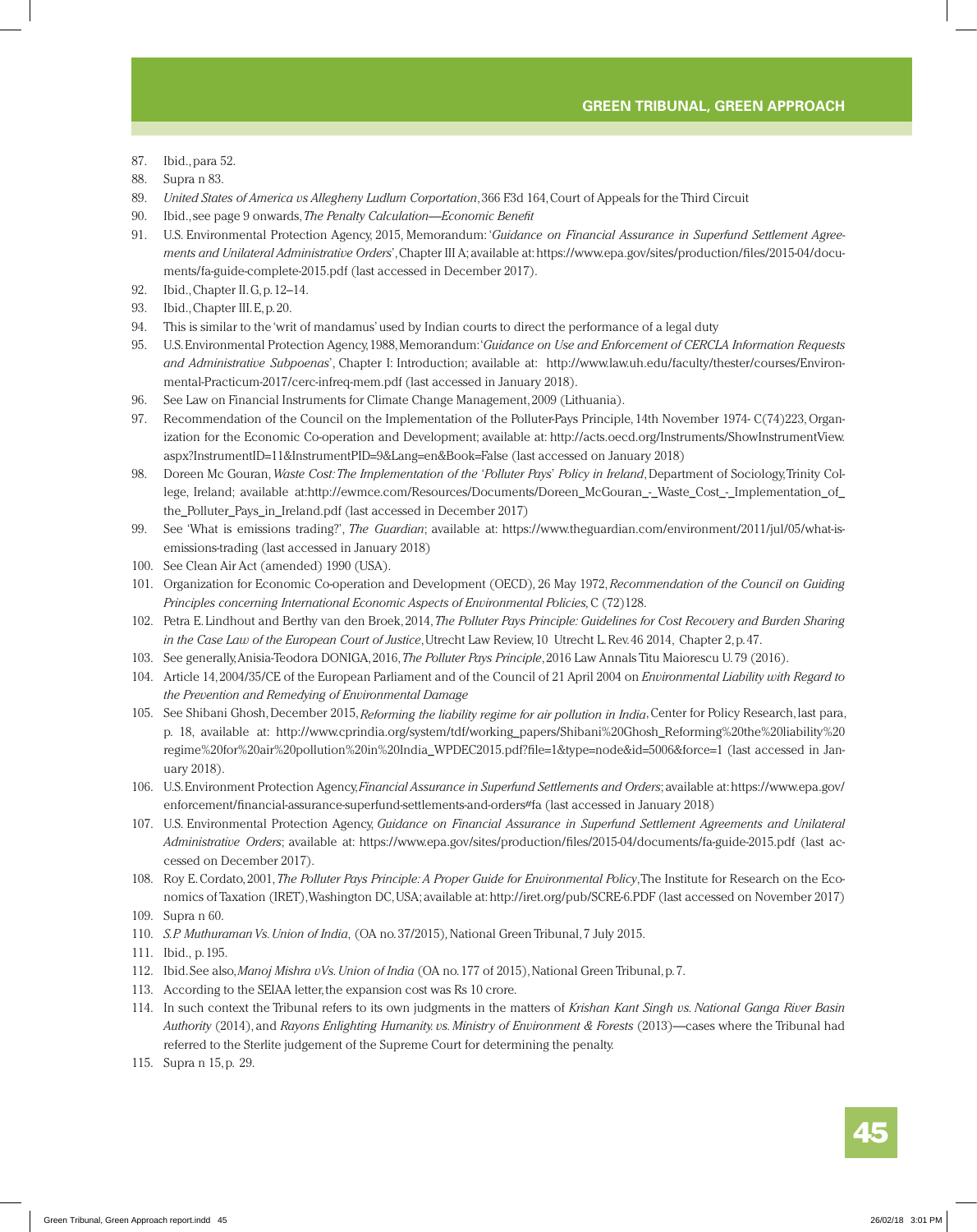#### **GREEN TRIBUNAL, GREEN APPROACH**

- 116. *Krishan Kant Singh vs. M/s. Triveni Engineering Industries Ltd.* (OA No. 317 of 2014), National Green Tribunal, 10 December 2015, p. 27*.*
- 117. *M/s. DSM Sugar Distillery Division vs. Shailesh Singh and Others* (Review application no. 13 of 2015 in OA No. 35 of 2015), National Green Tribunal, 10 December 2015.
- 118. A charge of Rs 1 lakh was also imposed on the MoEF&CC and Maharashtra Coastal Zone Management Authority (MCZMA) to be paid to the Collector of the District, which he was directed to use for environmental awareness and education activities within the next two years.
- 119. See *The Chairman Jawaharlal Nehru Port Trust vs. Ramdas Janardan Koli and Others,* (Civil Appeal Nos. 4455–56 of 2015)*,* Supreme Court of India, 22 May 2015.
- 120. See *The Chairman Oil and Natural Gas Corporation Limited vs. Ramdas Janardan Koli and* Others (Civil Appeal No. 4117 of 2015), Supreme Court of India, 12 May 2015.
- 121. As per communication dated 11 May 2016.
- 122. Supra n 1.
- 123. While setting aside the EC, the bench also remanded the Expert Appraisal Committee (EAC), noting that the EAC did not deliberate in several of the key matters of compliance of previous EC while recommending the expansion. The bench noted that 'it is indicative of casual approach of EAC' with regard to how they treated the project. Through the 8 January judgment, the NGT asked for a report from the DSLR and Conservator of Forest, as to whether afforestation of mangroves was actually implemented as per the conditions of EC issued in 2003, as well as the impugned EC in six weeks.
- 124. Simbhaoli Sugars Ltd.,*77th Annual Report*, 2013–14; available at: http://www.simbhaolisugars.com/pdfs/Annual\_Report\_2014.pdf (last accessed in December 2017).
- 125. According to Annual report of 2013–14, the Simbhaoli group has three business complexes located at Simbhaoli (Western Uttar Pradesh), Chilwaria (Eastern Uttar Pradesh) and Brijnathpur (Western Uttar Pradesh), having a combined crushing capacity of 19,500 TCD. Simbhaoli Spirits Limited has the capacity to produce 90 Kl/day of potable alcohol and ethanol.
- 126. No measures taken yet as of July 2016, confirmed by UPPCB.
- 127. Dhampur Sugar Mills Ltd., *Annual Report 2014–15*; available at:
- http://www.dhampur.com/Main/PdfViewer.aspx?FMaIj%2f0PlmbIgMzMpA71sypjcZjtlPQty3VZsUMzaGkrNnk10xQuydS%2fgvu-VSHAKE%2fRSfuAUiQXbzERerwYMWtKeH%2fEd7g4USHPNoI9kraQ%3d (last accessed in January 2018).
- 128. Triveni Engineering and Industries Ltd., *Annual Report 2014-15*; available at URL: http://www.trivenigroup.com/templates/corporatehome/pdf/TEIL\_AR\_14-15%20low%20res.pdf (last accessed in December 2017)
- 129. In all matters challenged and order being held from being executed by SC, no payment made says NGT registrar.
- 130. As confirmed by the counsel of MP state government Sachin Verma (on 8 April and thereafter also on 22 June), the matter is still pending with the SC, and the stay order on operation of the NGT order remains. Latest orders demonstrate no change.
- 131. As informed by the Bareilly Municipal Corporation, 29 April 2016. No further orders observed.
- 132. *Mohd. Inam vs. Gurpreet Singh Bagga* (Civil Appeal Diary No(s). 7484/2016 with C.A. No. 2667/2016). As informed by MoEF&CC on April 2016. No further change in situation
- 133. Supra n 110.
- 134. Supra n 20.
- 135. As confirmed by the counsel Mukesh Verma on 11 May 2016.